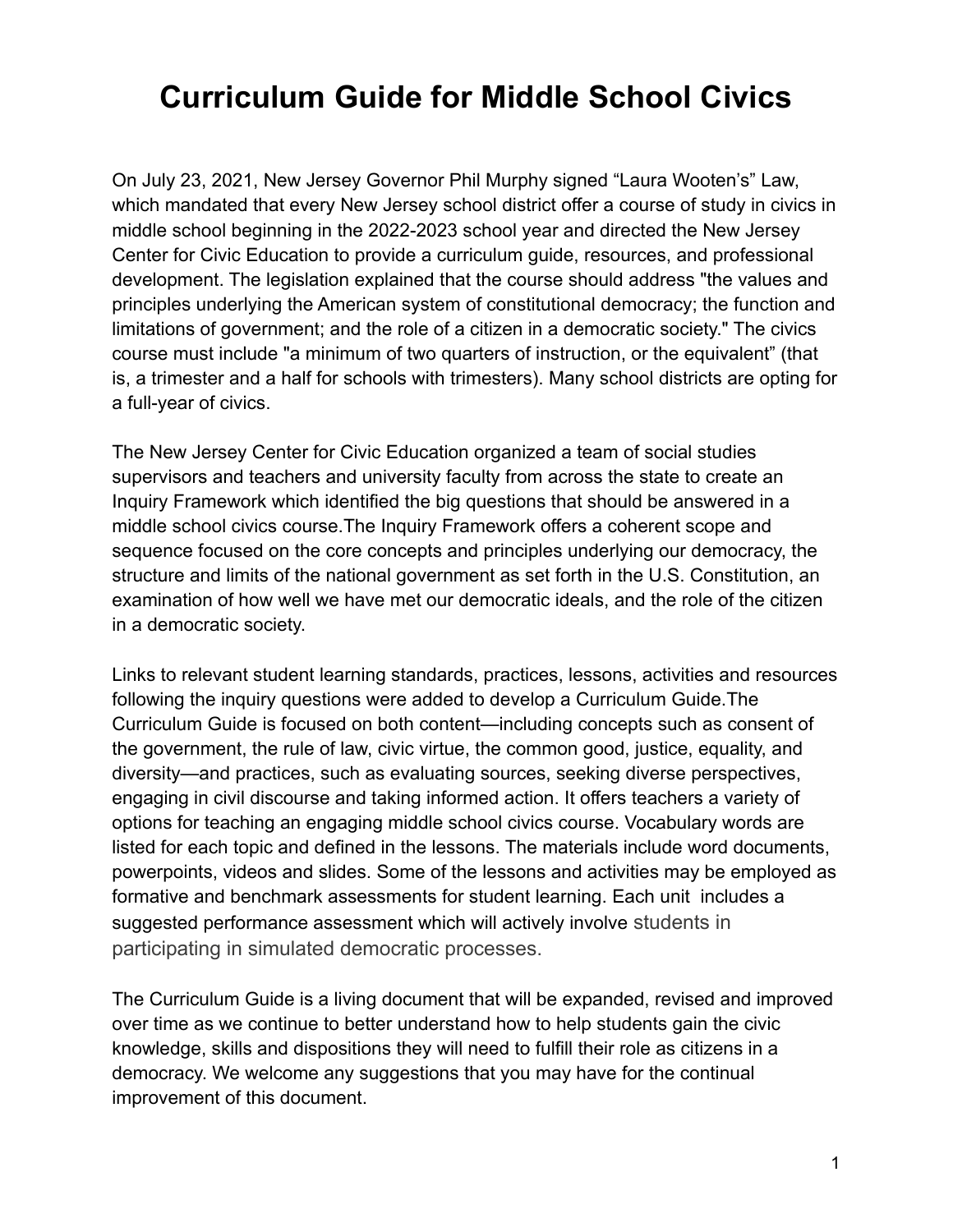## Table of Content

| <b>Topic 1: Human Rights</b>                                                   |
|--------------------------------------------------------------------------------|
| Topic 2: Why Do We Need Government?                                            |
| <b>Topic 3: The Common Good and Civic Virtue</b>                               |
| <b>Topic 4: American Ideals</b>                                                |
| <b>Topic 5: Civil Discourse and Conflict Resolution</b>                        |
| <b>Topic 6: Elections</b>                                                      |
|                                                                                |
| Topic 1: Historical Foundations of the American Republic                       |
| <b>Topic 2: The Legislative Branch</b>                                         |
| <b>Topic 3: The Executive Branch</b>                                           |
| <b>Topic 4: The Judicial Branch</b>                                            |
| Topic 5: Federalism                                                            |
| Topic 6: Bill of Rights and Amendment Process                                  |
| Unit 3: The Constitution, American Ideals and the American Experiencepp. 22-31 |
| Topic 1: "A More Perfect Union"                                                |
| Topic 2: ". Establish Justice."                                                |
| Topic 3: ".insure Domestic Tranguility, provide for the common defense."       |
| Topic 4: "promotethe General Welfare, and secure the Blessings of Liberty"     |
|                                                                                |
| <b>Topic 1: Rights and Responsibilities of Citizenship</b>                     |
| <b>Topic 2: Local and State Government</b>                                     |

[Topic 3: Public Policy and Civil Society](#page-34-0)

[Topic 4: Citizen Action - Identifying a Problem or Issue](#page-35-0)

[Topic 5: Citizen Action - Developing and Proposing a Solution](#page-36-0)

[Topic 6: Civic Participation and Democracy](#page-38-0)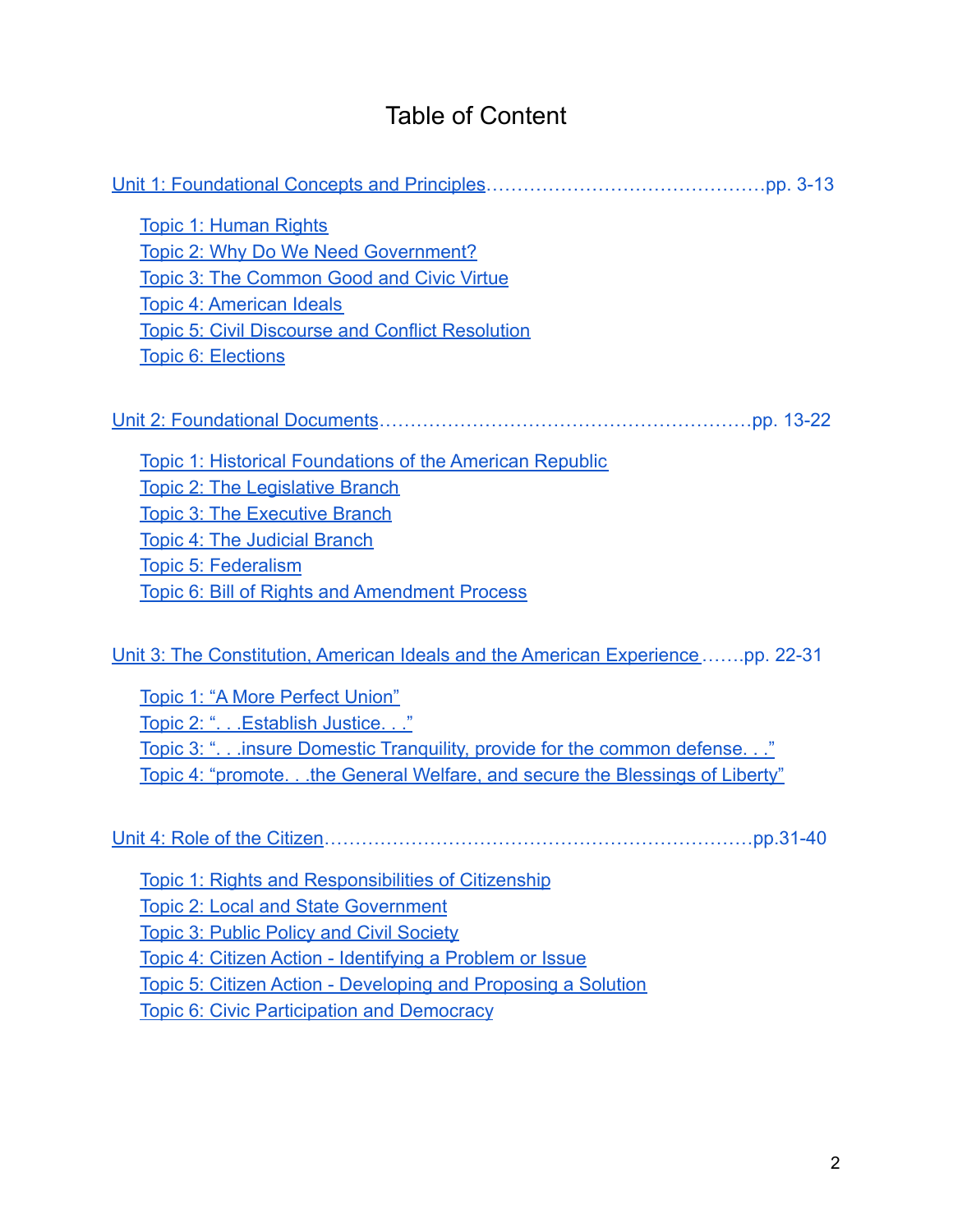# <span id="page-2-0"></span>**Unit 1: Foundational Concepts and Principles**

Grade Level: 6-8 8 weeks

### **Unit Summary**

The United States of America is unique among nations in that it was founded upon an idea. What unites us as Americans is our shared commitment to those ideas and ideals. Any analysis of the structure of American government requires that students first understand the foundational concepts that are the rationale for a constitutional democracy. This unit will ask students to explore the key concepts and principles upon which the government of the United States was established.

### **Essential Question**

How do citizens, civic ideals, and government institutions interact to balance the needs of individuals and the common good?

#### **Standards**

### **[NJ Student Learning Standards for Social Studies](https://www.state.nj.us/education/cccs/2020/2020%20NJSLS-SS.pdf):**

- 6.3.8. Civics HR. 1: Construct an argument as to the source of human rights and how they are best protected.
- 6.3.8.CivicsPI.1: Evaluate, take, and defend a position on why government is necessary, and the purposes government should serve
- 6.3.8.CivicsPR.1: Analyze primary sources to explain how democratic ideas in the United States developed from the historical experiences of ancient societies, England and the North American colonies.
- 6.3.8.CivicsPR.5: Engage in simulated democratic processes (e.g., legislative hearings, judicial proceedings, elections) to understand how conflicting points of view are addressed in a democratic society

**[Suggested Practices for Social Studies](https://civiced.rutgers.edu/resources/suggested-practices)**

**[Differentiation for Middle School Social Studies](https://civiced.rutgers.edu/documents/civics/middle-school-civics/104-differentiation-for-middle-school-social-studies)**

**[NJ ELA Grade 6-8 Companion Standards](https://www.state.nj.us/education/cccs/2016/ela/CompanionG0608.pdf)**

- RH.6-8.4. Determine the meaning of words and phrases as they are used in a text, including vocabulary specific to domains related to history/social studies.
- RH.6-8.6. Identify aspects of a text that reveal an author's point of view or purpose (e.g., loaded language, inclusion or avoidance of particular facts).
- RH.6-8.10. By the end of grade 8, read and comprehend history/social studies texts in the grades 6-8 text complexity band independently and proficiently.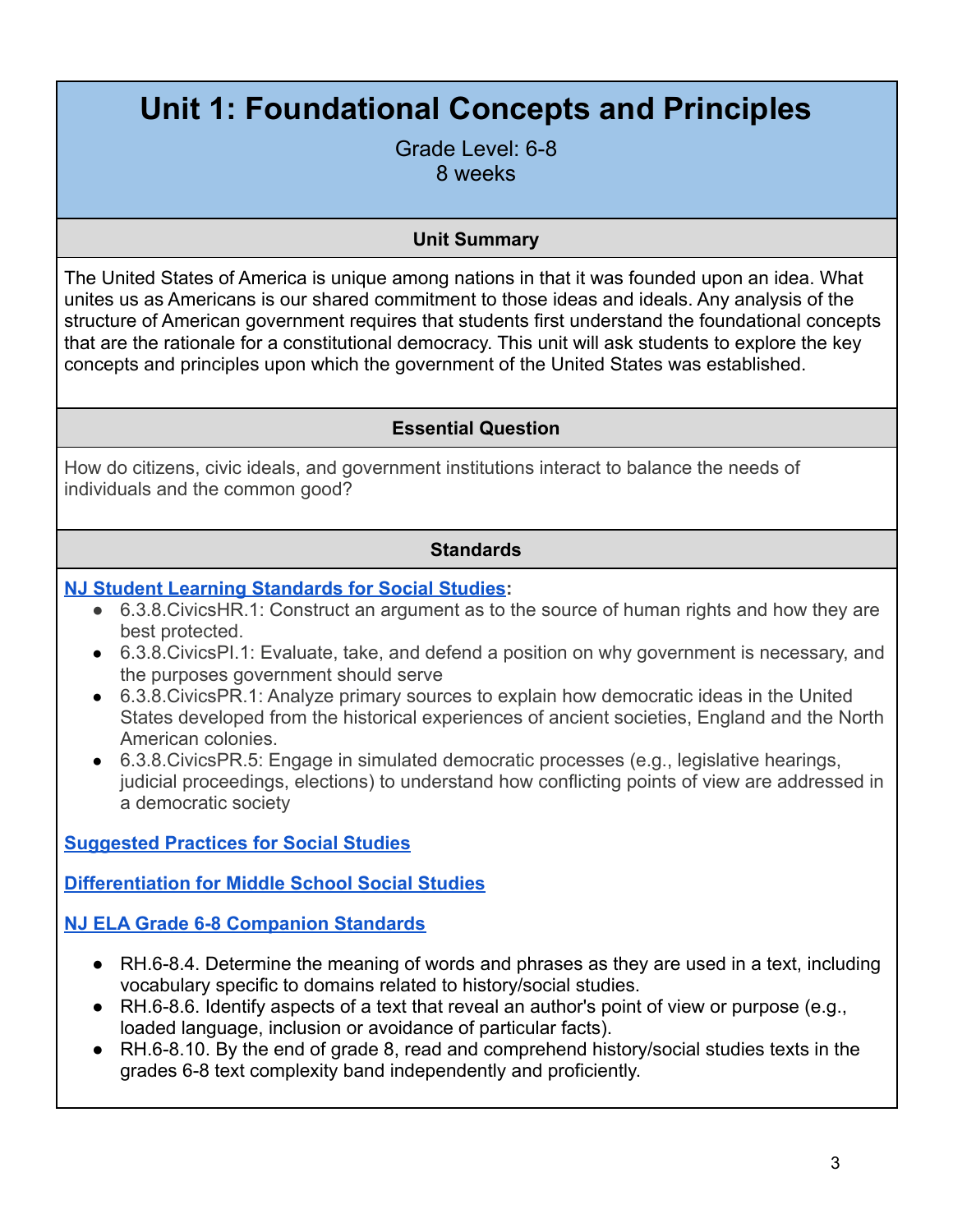## **[Student Learning Standards for English Language Arts](https://www.nj.gov/education/standards/ela/Index.shtml)**

### **[8.1 Technology Standards](https://www.nj.gov/education/archive/techno/s8at/tab03/tab3a.pdf)**

● 8.1E 6-8. Use a variety of search tools and filters to access multiple data bases (for example, census data, the Bureau of Labor Statistics, the Departments of Education, Agriculture, Health & Human Services) in order to find information relevant to the solution of a real world problem.

#### **[Career Readiness, Life Literacies & Key Skill](https://nam02.safelinks.protection.outlook.com/?url=https%3A%2F%2Fwww.nj.gov%2Feducation%2Fstandards%2Fclicks%2Findex.shtml&data=04%7C01%7Carlenega%40sas.rutgers.edu%7C9e79092e8e3b48d4de5508d9f252b38e%7Cb92d2b234d35447093ff69aca6632ffe%7C1%7C0%7C637807259425325282%7CUnknown%7CTWFpbGZsb3d8eyJWIjoiMC4wLjAwMDAiLCJQIjoiV2luMzIiLCJBTiI6Ik1haWwiLCJXVCI6Mn0%3D%7C3000&sdata=z2zmpJZi3%2BNJjXG5Th0BsBFB6rqOAZvX1ZdUzj0jzFo%3D&reserved=0)s**

CRP1. Act as a responsible and contributing citizen and employee.

CRP4. Communicate clearly and effectively and with reason.

CRP5. Consider the environmental, social and economic impacts of decisions.

CRP8. Utilize critical thinking to make sense of problems and persevere in solving them.

CRP9. Model integrity, ethical leadership and effective management.

## **[Social and Emotional Learning in Middle School Social Studies Instruction](https://www.casel.org/wp-content/uploads/2017/08/SEL-in-Middle-School-Social-Studies-8-20-17.pdf)**

## **Unit Assessment**

E.g., Mock Election: instill the habit of participating in elections by having students research candidates and vote in the annual [New Jersey Mock](https://njmockelection.org/) Election,held each year two weeks prior to election day in November

## **Topic 1: Human Rights**

Timeframe: three days

### **Inquiry Questions**

● How can natural/human rights be protected?

### **Supporting Questions**

- What are natural/human rights?
- How do natural rights represent the dignity of each human being?
- How does the "consent of the governed" protect human rights?

### **Enduring Understandings**

- Every human being is entitled to certain "natural" rights.
- The concept of natural or human rights arises from basic common religious or philosophical concepts about the dignity of each human being.
- Natural rights were defined by John Locke as "life, liberty and property".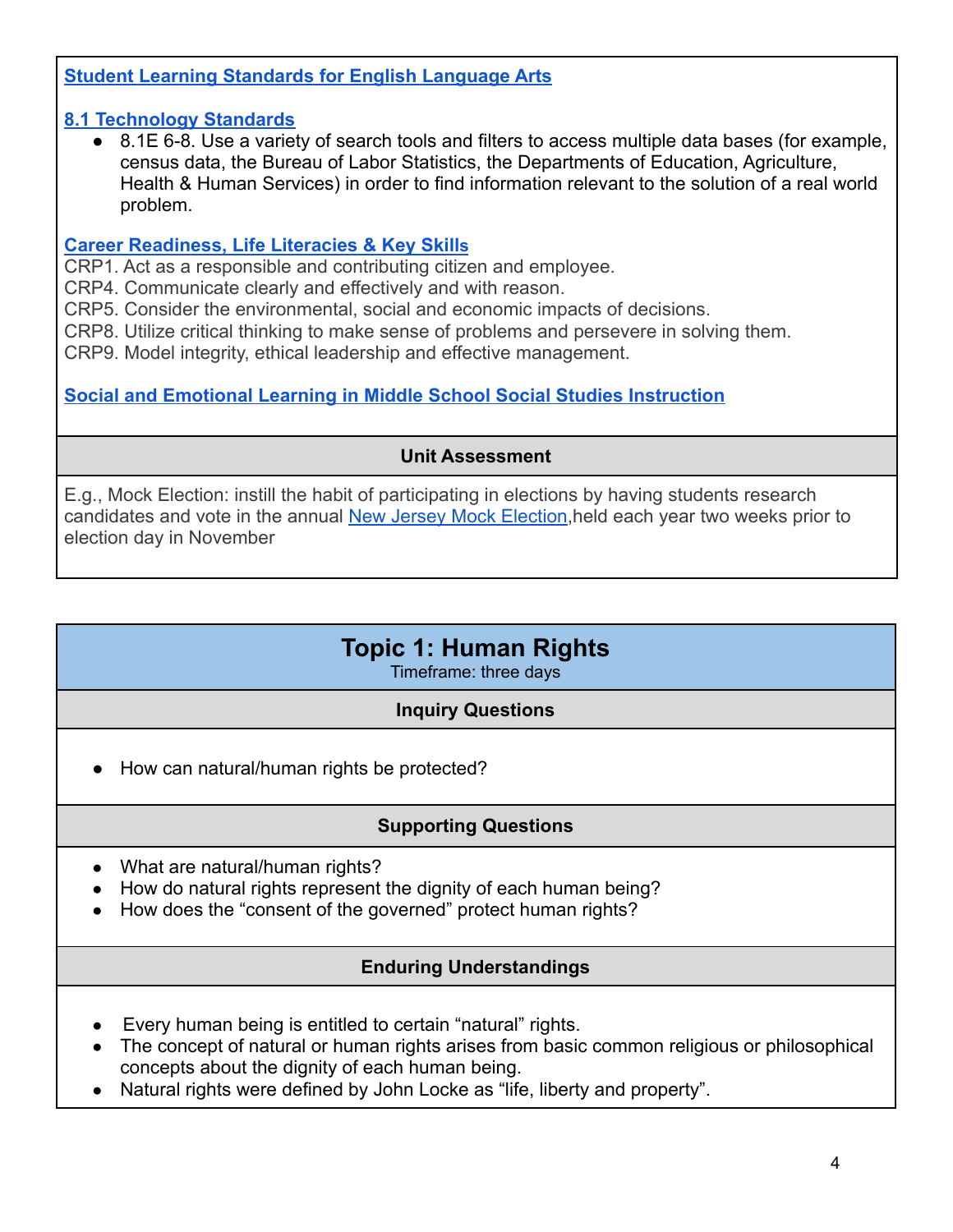The Declaration of Independence is based on the concept of human rights

## **Vocabulary**

- Consent of the governed
- Dignity
- Due Process
- English Bill of RightsLife
- Human Rights
- InalienableLiberty
- Magna Carta
- Natural Rights
- Property
- Rule of Law
- Social contract

## **Lessons, Activities and Resources**

- What are natural/human rights?
	- NJ Center for Civic Education: [What are natural/human](https://civiced.rutgers.edu/documents/civics/middle-school-civics/civic-concepts/85-natural-human-rights/file) rights?
	- See five-minute video summarizing John Locke's "revolutionary" ideas about natural rights from the Fraser Institute at <https://www.youtube.com/watch?v=ocJ2fPk5FGE>
- How did the idea of human rights develop?
	- Youth for Human Rights: [The Background of Human Rights](https://www.youthforhumanrights.org/course/lesson/background-of-human-rights/the-background-of-human-rights.html)
	- For students who are proficient readers, consider this lesson submitted by a successful middle school civics teacher on the evolution of specific human rights from the Magna Carta to the founding of the American colonies: [The Magna Carta and](https://rutgersconnect.sharepoint.com/:w:/r/sites/MiddleSchoolCivicsLegislation/Shared%20Documents/William%20Penn-Magna%20Carta%20Lesson1.docx?d=w985cc033275a44faa3e55221faabc53f&csf=1&web=1&e=XRaluo) [Asserting Human Rights in the American Colonies](https://rutgersconnect.sharepoint.com/:w:/r/sites/MiddleSchoolCivicsLegislation/Shared%20Documents/William%20Penn-Magna%20Carta%20Lesson1.docx?d=w985cc033275a44faa3e55221faabc53f&csf=1&web=1&e=XRaluo) .
- Analyze *[The Peoples Ancient and Just Liberties](https://docs.google.com/document/d/1CMdgr0_uaZChfdC2r2M1HW2KDVcbeKKCmcg09twbTRk/edit?usp=sharing)*, as presented in William Penn's trial. What section of Magna Carta did he invoke? How was his trial instrumental in creating the colony of Pennsylvania? What influence did the Magna Carta have on Penn's creation of government in Pennsylvania as evident in *The Frame of the Government of the Province of Pennsylvania*?
- Why did Thomas Jefferson change Locke's "right to life, liberty and property," to "life, liberty and the pursuit of happiness" in the Declaration of Independence? Why is the consent of the governed important to protect human rights?
	- National Archives: Declaration of Independence: A [Transcription | National Archives](https://www.archives.gov/founding-docs/declaration-transcript)
	- Bill of Rights Institute: [Declaration of Independence](https://resources.billofrightsinstitute.org/being-an-american/declaration-independence/) and Understanding Rights [Lesson](https://resources.billofrightsinstitute.org/being-an-american/declaration-independence/)
- See the Universal Declaration of Human Rights at <https://www.un.org/en/about-us/universal-declaration-of-human-rights> or <https://hreusa.org/> or [Facing History lesson on Human Rights](https://www.facinghistory.org/resource-library/universal-declaration-human-rights/what-right)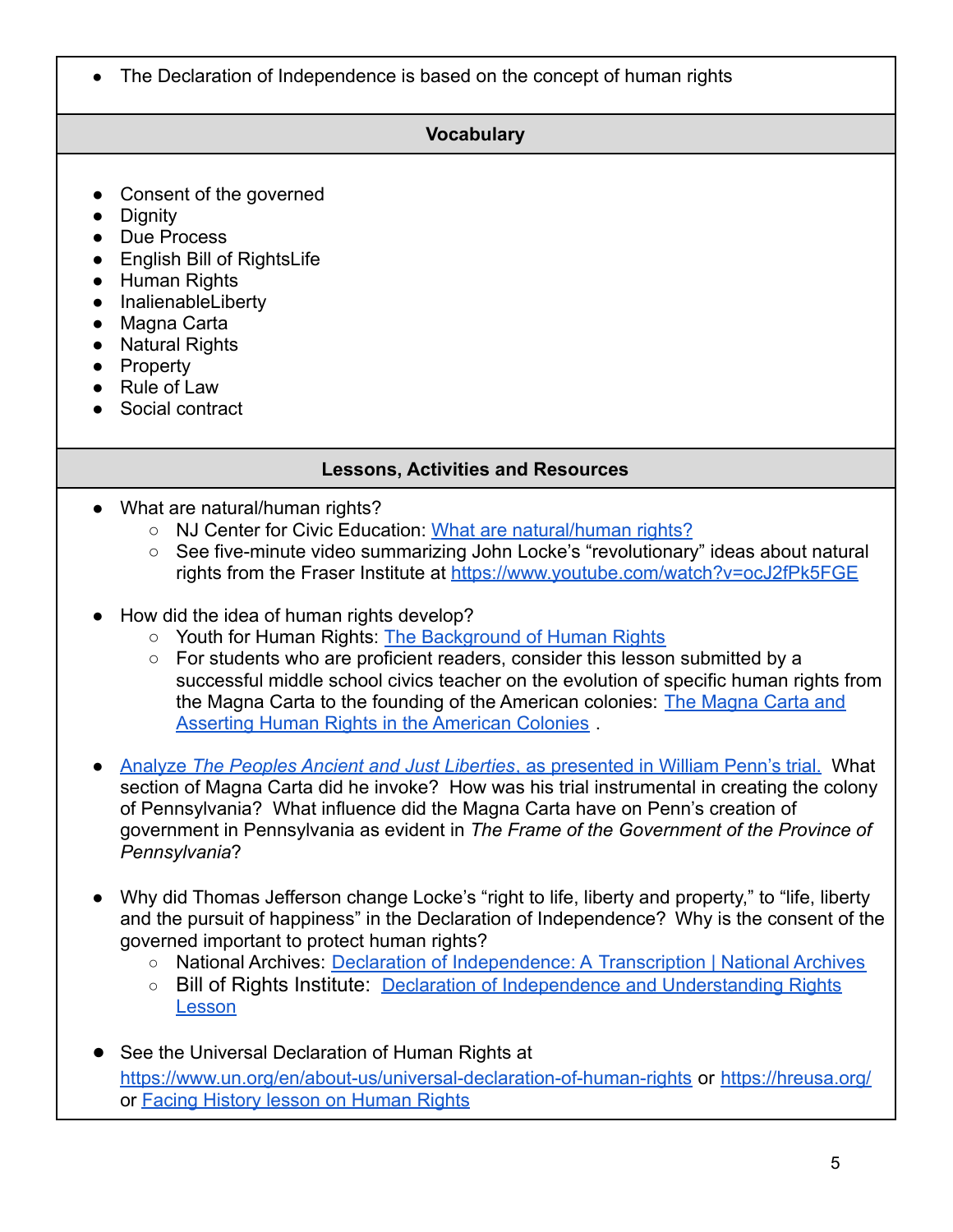## **Topic 2: Why Do We Need Government?**

Timeframe: One week

#### **Inquiry Questions**

- Why do we need government?
- What makes government legitimate?

#### **Supporting Questions**

- What would life be like in a state of nature?
- How does government balance the need for social order and individual liberty?
- What is the difference between power and authority?
- What is the source of authority?
- What is meant by "consent of the governed"?
- What is a social contract?
- What forms can governments take?
- What are the advantages and disadvantages of each form of government?
- What is the "rule of law" and why is it necessary for authority to be legitimate?
- According to the Declaration of Independence what are the main purposes/goals of government?

#### **Enduring Understandings**

- In a state of nature, the strong would take advantage of the weak. We need a government with the authority to protect individual rights, resolve conflicts and maintain order.
- Through the social contract, people give up some of their freedom to the government to preserve order and peace.
- A strong commitment to the rule of law has been crucial to efforts to limit the abuse of authority and the arbitrary use of power.
- .Governments establish and enforce laws to maintain safety and order.
- There are many different forms of government that government may take. Some forms of government, such as dictatorships, are based solely on power.
- The legitimacy of a government is based on consent of the governed, the rule of law and the protection of human rights.
- Democratic governments work to balance social order and the protection of individual rights.

#### **Vocabulary**

- Authority
- Autocracy
- Consent of the governed
- Democracy
- Dictatorship
- Government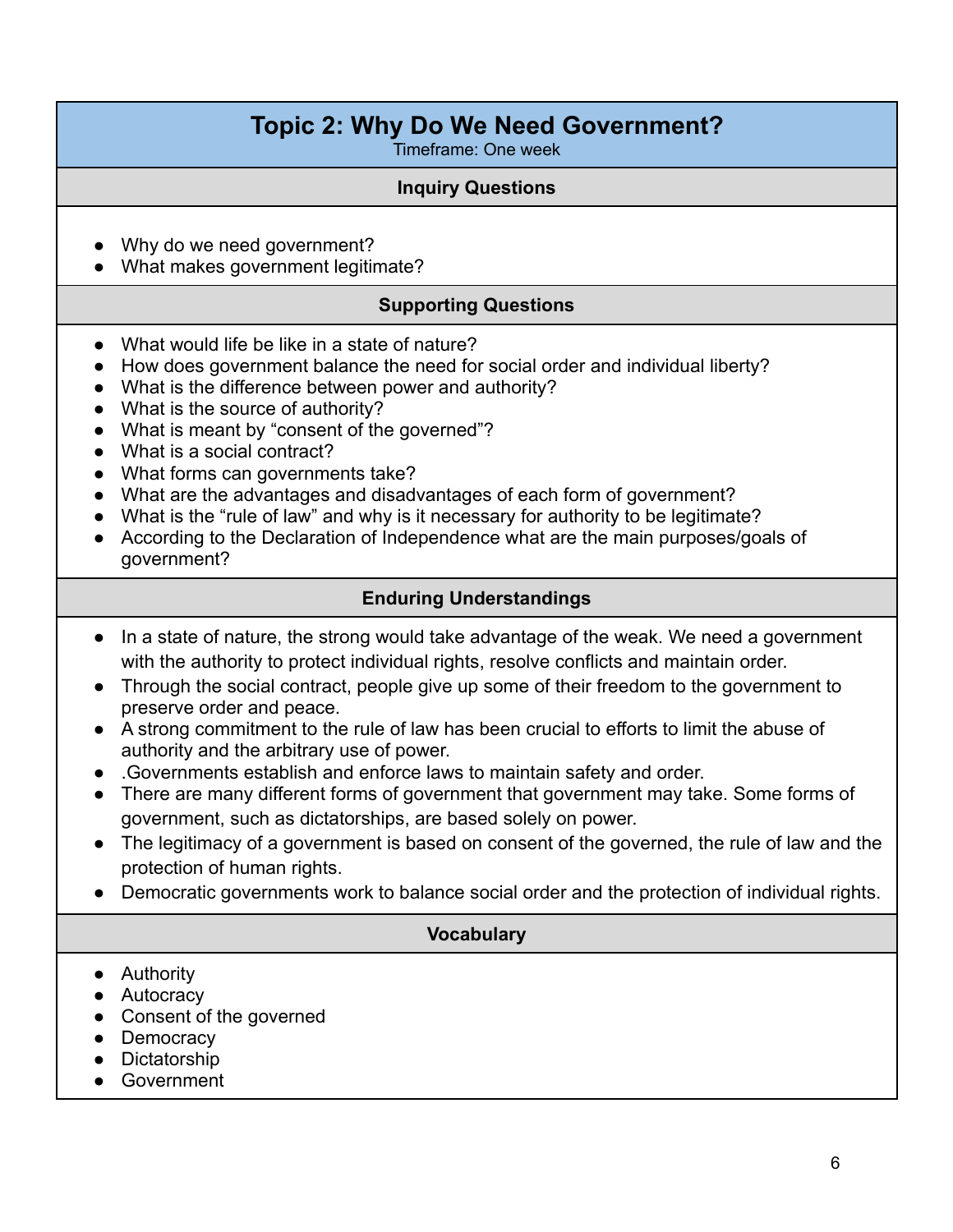- Individual rights
- Legitimate
- Monarchy
- Oligarchy
- Order
- Popular Sovereignty
- Power
- Republic
- Rule of Law
- State of Nature

## **Lessons, Activities and Resources**

- What would life be like in a state of nature? Why do we need government?
	- Center for Civic Education: [Why do we need a government](https://www.civiced.org/lessons/why-do-we-need-a-government)
	- iCivics: [Why Government? Hobbes & Locke philosophy](https://www.icivics.org/teachers/lesson-plans/why-government) Lesson
	- C-Span [-https://www.c-span.org/classroom/document/?8394](https://www.c-span.org/classroom/document/?8394)

Conclude: We need government and authority:

- To protect the weak from the strong
- To protect individual rights
- To provide order and safety
- To settle arguments
- To ensure that benefits and burdens are fairly shared
- What is the difference between power and authority?
	- Center for Civic Education: [Why Do We Need Authority?](https://www.civiced.org/lessons/why-do-we-need-authority)
	- NJ Center for Civic Education: [Power and Authority](https://civiced.rutgers.edu/documents/civics/middle-school-civics/civic-concepts/91-power-and-authority/file)
- What is "consent of the governed" and how is it demonstrated?
	- Center for Civic Education: [How Does Government Secure](https://www.civiced.org/lessons/how-does-government-secure-natural-rights) Natural Rights?
	- NJ Center for Civic Education: What does "consent [of the governed" mean?](https://civiced.rutgers.edu/documents/civics/middle-school-civics/civic-concepts/81-consent-of-the-governed/file)
	- [Center for Civic Education What is Democracy?.](https://files.civiced.org/books/wtp/citdem/WethePeople_CitizenAndDemocracy_Lesson5.pdf) This lesson is a simple introduction at an accessible reading level for lower middle school grades.
- What forms can governments take? What are the advantages and disadvantages of each form of government?
	- NJ Center for Civic Education: [Comparing Forms of](https://civiced.rutgers.edu/documents/civics/middle-school-civics/civic-concepts/99-forms-of-government/file) government
	- Common Sense: [Forms of Government Lesson](https://www.commonsense.org/education/lesson-plans/forms-of-government): Anarchy, Monarchy, Dictatorship, Oligarchy, Republic, Democracy
- What is the "rule of law" and why is it necessary for authority to be legitimate?
	- New Jersey Courts: [What is the Rule of Law?](https://civiced.rutgers.edu/documents/civics/middle-school-civics/civic-concepts/93-the-rule-of-law/file)
	- Facing History**:** [The Rule of Law and Why it Matters](https://www.facinghistory.org/resource-library/rule-law-and-why-it-matters)
	- iCivics: [Rule of Law & What it might be like without](https://www.icivics.org/teachers/lesson-plans/rule-law) it Lesson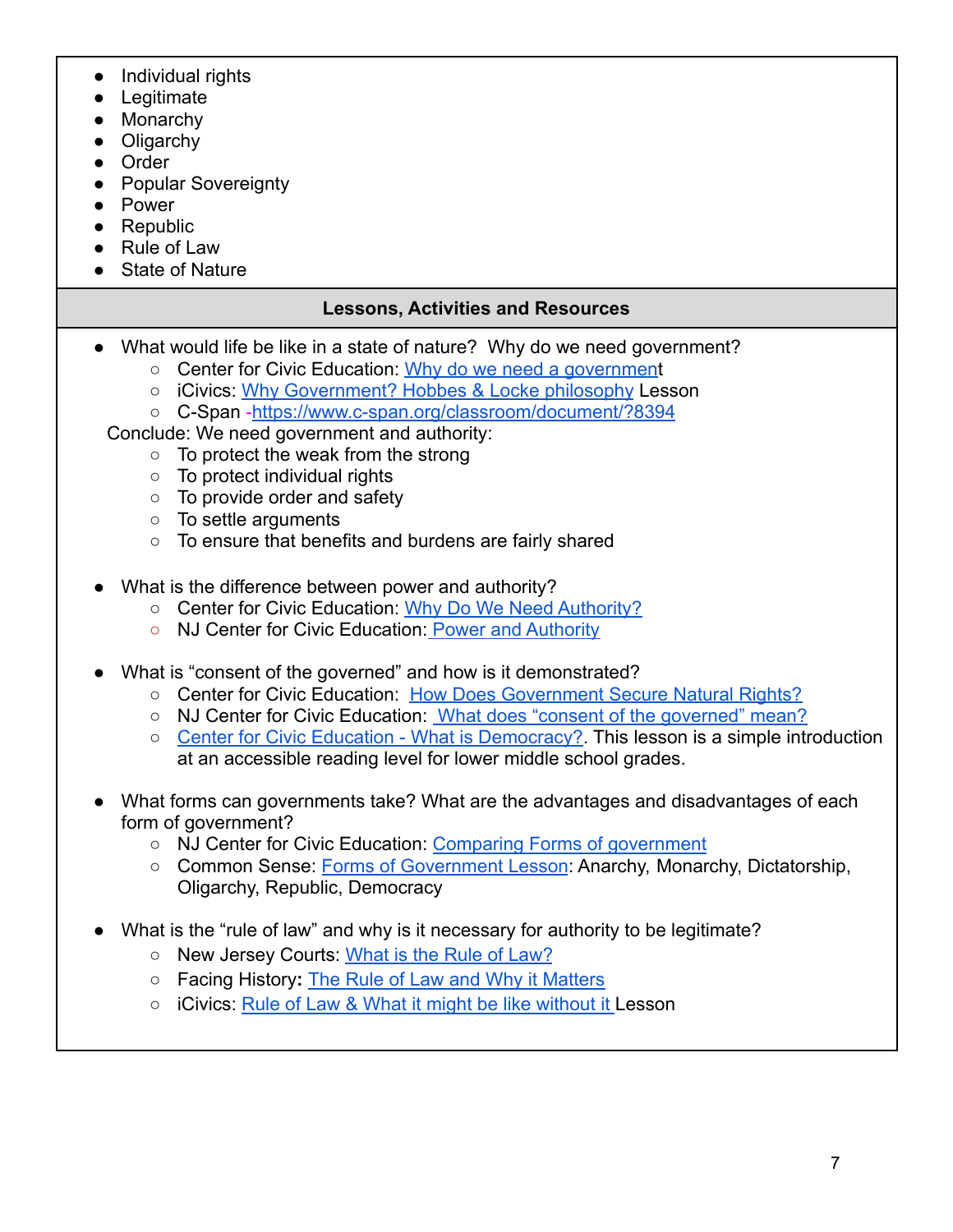## **Topic 3: The Common Good and Civic Virtue**

Timeframe: One week

#### **Inquiry Questions**

- How does the idea of the "common good" give rise to a social contract?
- What is the proper balance between individual freedom and the common good?
- Why is "civic virtue" necessary for a democracy to survive?

#### **Supporting Questions**

- What ideas from the classical republics about the need for civic virtue did the Founders adopt?
- What is the social contract?
- What is civic virtue?
- What is the "common good"?
- Why is a commitment to the common good important in a democratic society?
- How does the social contract limit individual freedom for the common good?

#### **Enduring Understandings**

- The Founders based their concept of a democratic republic on the ideas of civic virtue and the common good that they adopted from ancient Greek and Roman republics.
- Civic virtue requires citizens to put the interests of the community or the "common good" or general welfare above their individual interests. This involves informed, engaged participation in voting, volunteering, and acting responsibly.
- Civic virtue is the cement that holds a democratic society together.

### **Vocabulary**

- Civic Virtue
- Classical Republics
- Common Good
- Individual Rights
- Liberty
- Order
- Social Contract

### **Lessons, Activities and Resources**

- What ideas from the classical republics about the need for civic virtue did the Founders adopt[?](https://docs.google.com/document/d/1xn5V2Gh0SVxN8D2TaAFVWKPnhlbOf-yqPfC52KcKNsQ/edit)
	- Center for Civic Education: [Commitment to the Common](http://files.civiced.org/podcasts/60SecondCivics/60SecondCivics-Episode3732.mp3) Good (60-sec. podcast)
	- National Constitution Center: [Civic Virtue and Why](https://constitutioncenter.org/blog/civic-virtue-and-why-it-matters#:~:text=Civic%20virtue%20describes%20the%20character,of%20its%20values%20and%20principles.) it Matters (article)
	- Center for Civic Education: [Common Welfare and Civic](http://civiced.org/lessons/lesson-3-what-is-a-republican-government) Virtue Lesson
	- Center for Civic Education: [Civic Virtue Makes Republican](http://files.civiced.org/podcasts/60SecondCivics/60SecondCivics-Episode3836.mp3) Rule Possible (podcast)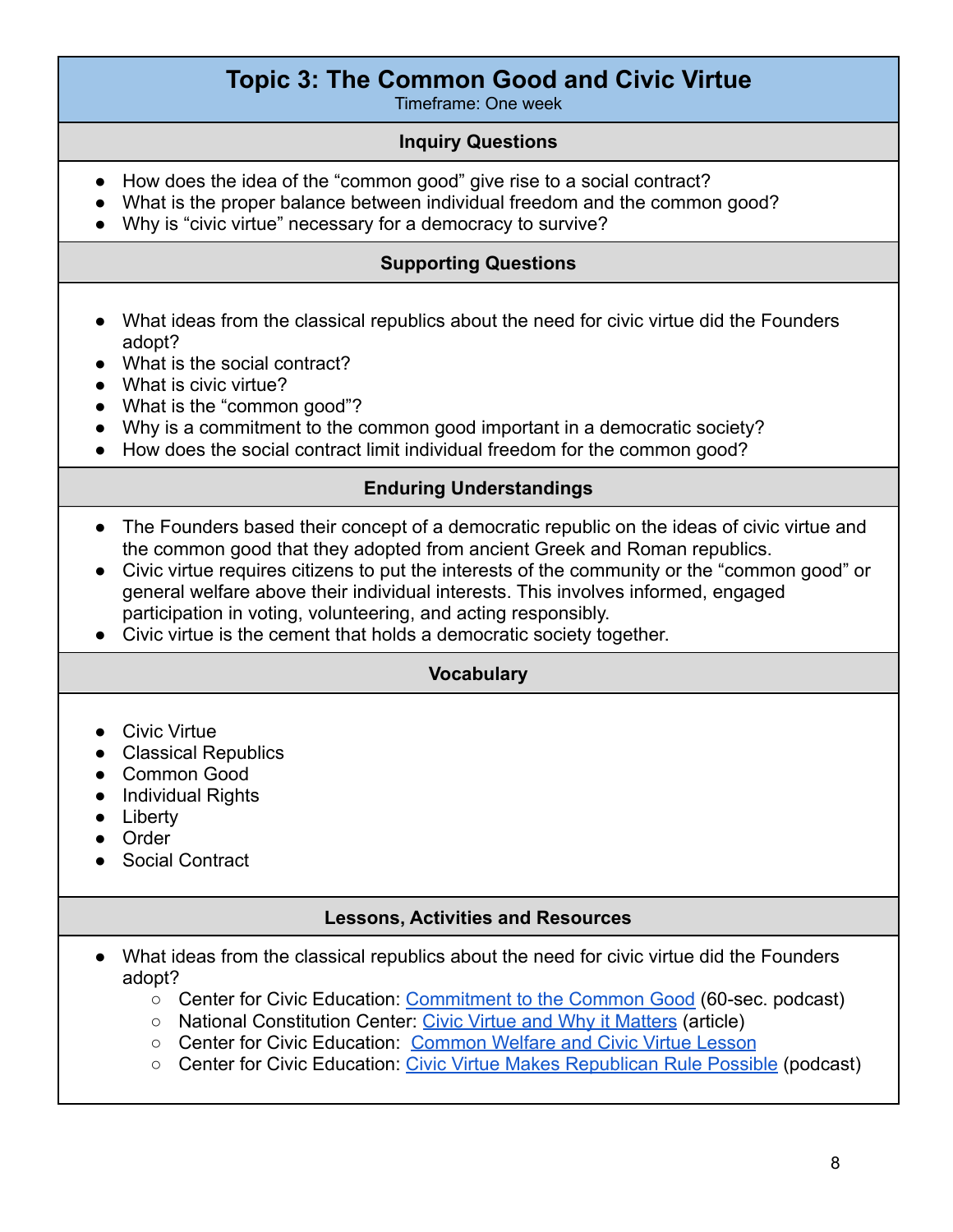- What is the social contract?
	- o iCivics [John Locke and the Social Contract Mini-lesson](https://www.icivics.org/teachers/lesson-plans/john-locke-mini-lesson)
	- NJ Center for Civic Education: [Social contract](https://civiced.rutgers.edu/documents/civics/middle-school-civics/civic-concepts/94-social-contract-theory/file)
- How do we promote the common good?
	- NJ Center for Civic Education: [What is the "common](https://civiced.rutgers.edu/documents/civics/middle-school-civics/civic-concepts/88-what-is-the-common-good/file) good"?
	- Facing History: [How Can We Make Choices that Promote](https://www.facinghistory.org/educator-resources/current-events/covid-19-how-can-we-make-choices-promote-common-good) The Common Good? (Covid focus)

## **Topic 4: American Ideals**

Timeframe: One week

#### **Inquiry Questions**

- <span id="page-8-0"></span>• What are American Ideals?
- What American Ideals are the basis for the American social contract (the Constitution)?

#### **Supporting Questions**

- What is the difference between an ideal and a practice or institution?
- Where in the nation's founding documents are American ideals expressed?

#### **Enduring Understandings**

- American Ideals are those core values and principles that the structures and practices of the Constitutional system are designed to realize and protect.
- While citizens may debate how to best realize them, American Ideals represent the core elements of a national consensus if democracy is to survive.
- American Ideals represent the American experiment in representative government at its best and are enshrined in the nation's founding documents.

#### **Vocabulary**

- Consent of the Governed
- Domestic Tranquility
- Equality
- Freedom/Liberty
- Ideals
- Justice
- Limited Government
- Property
- Property Rights
- Religious Tolerance
- Rights
- Rule of Law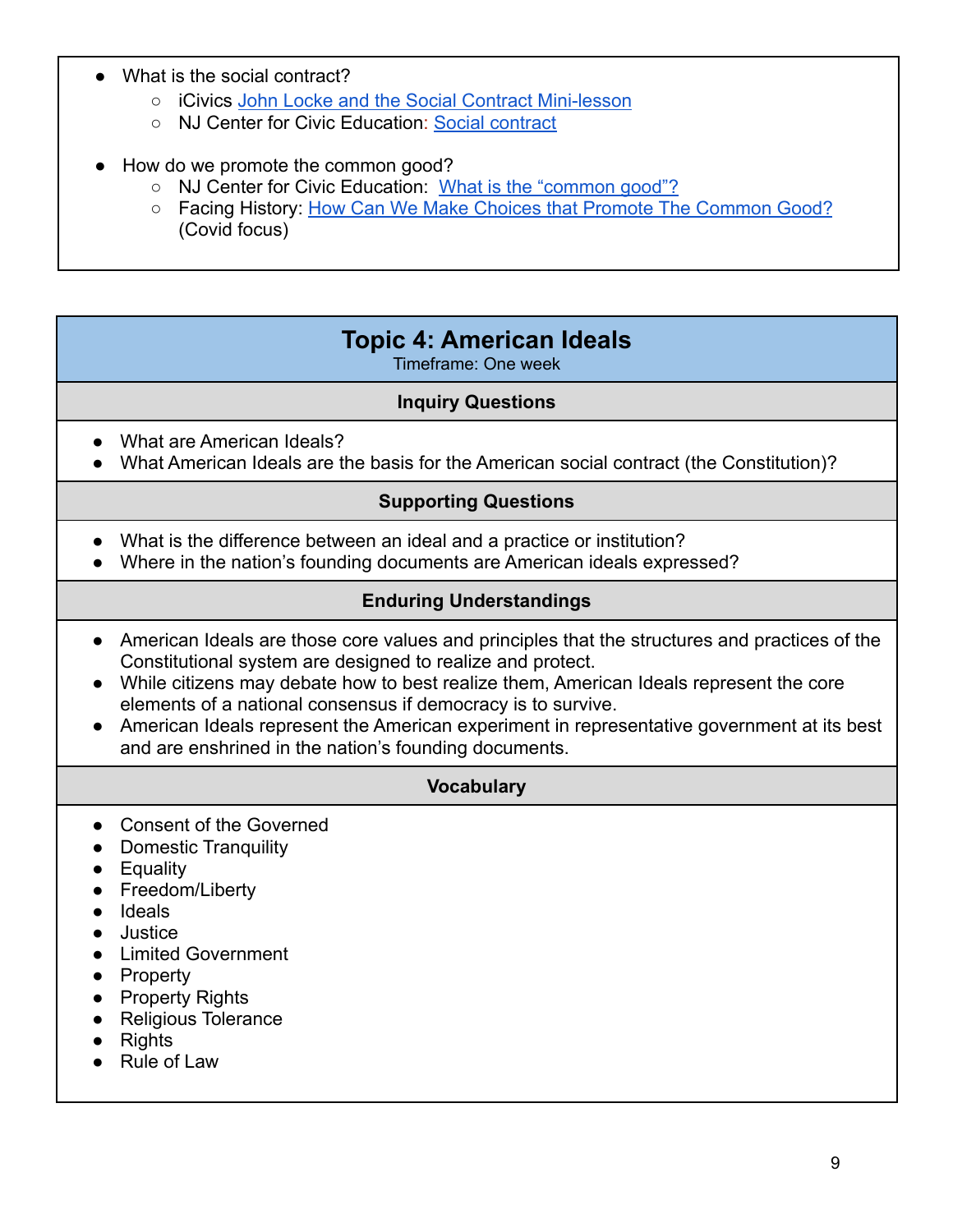#### **Lessons, Activities and Resources**

- What are ideals? What are practices? ○ [American Ideals and Practices Flashcard](https://docs.google.com/presentation/d/1c7fT_6rVVo-1M2GWiXmIsFTI9GTi4RQpyq9X8LojHbc/edit?usp=sharing)
- What are American Ideals?
	- Bill of Rights Institute: [America's Civic Values](https://resources.billofrightsinstitute.org/being-an-american/americas-civic-values/)
	- Facing History: [Exploring Individual and American](https://www.facinghistory.org/american-creed/for-educators/exploring-individual-and-american-identity) Identity
- Where do we find our "American Ideals" in our founding documents?
	- Link to Constitution at <https://constitutioncenter.org/media/files/constitution.pdf>
	- o Choices: [Ideals in US Founding Documents](https://www.choices.edu/curriculum-catalog/ideals-u-s-founding-documents/)

● NJ Center for Civic Education: Using American Ideals [to Teach About Controversial Issues](https://docs.google.com/document/d/1DO6LFxvBLf_akY3WqxDpHN-38WC_2pGQ_fwfs1Vw3Qg/edit?usp=sharing) [and Elections](https://docs.google.com/document/d/1DO6LFxvBLf_akY3WqxDpHN-38WC_2pGQ_fwfs1Vw3Qg/edit?usp=sharing). This lesson will have students identify American ideals located in our founding documents. It is useful preparation for teaching about controversial issues and elections, focusing the lesson on adherence to the ideals expressed in the Constitution and /orDeclaration of Independence.

## **Topic 5: Civil Discourse and Conflict Resolution**

Timeframe: One week

#### **Inquiry Questions**

- <span id="page-9-0"></span>● How can conflicts be resolved peacefully in a democratic society?
- Why are active listening and civil discourse about conflicting political ideologies or viewpoints necessary in a democratic society?

### **Supporting Questions**

- What are the sources of conflict?
- How are conflicts resolved?
- How can conflicts be resolved peacefully in a democratic society?
- Why is respect for diverse perspectives a crucial component of civil discourse?
- What strategies can help incorporate multiple perspectives into civil discourse?

## **Enduring Understandings**

- Conflicts are often unavoidable. One of the roles of government is to create institutions--primarily courts-- to resolve conflicts among individuals through litigation.
- Individuals can learn skills for resolving conflicts peacefully in their lives.
- Peaceful conflict resolution requires active listening and respect for diverse perspectives.

#### **Vocabulary**

- Active Listening
- Avoidance
- Civil Discourse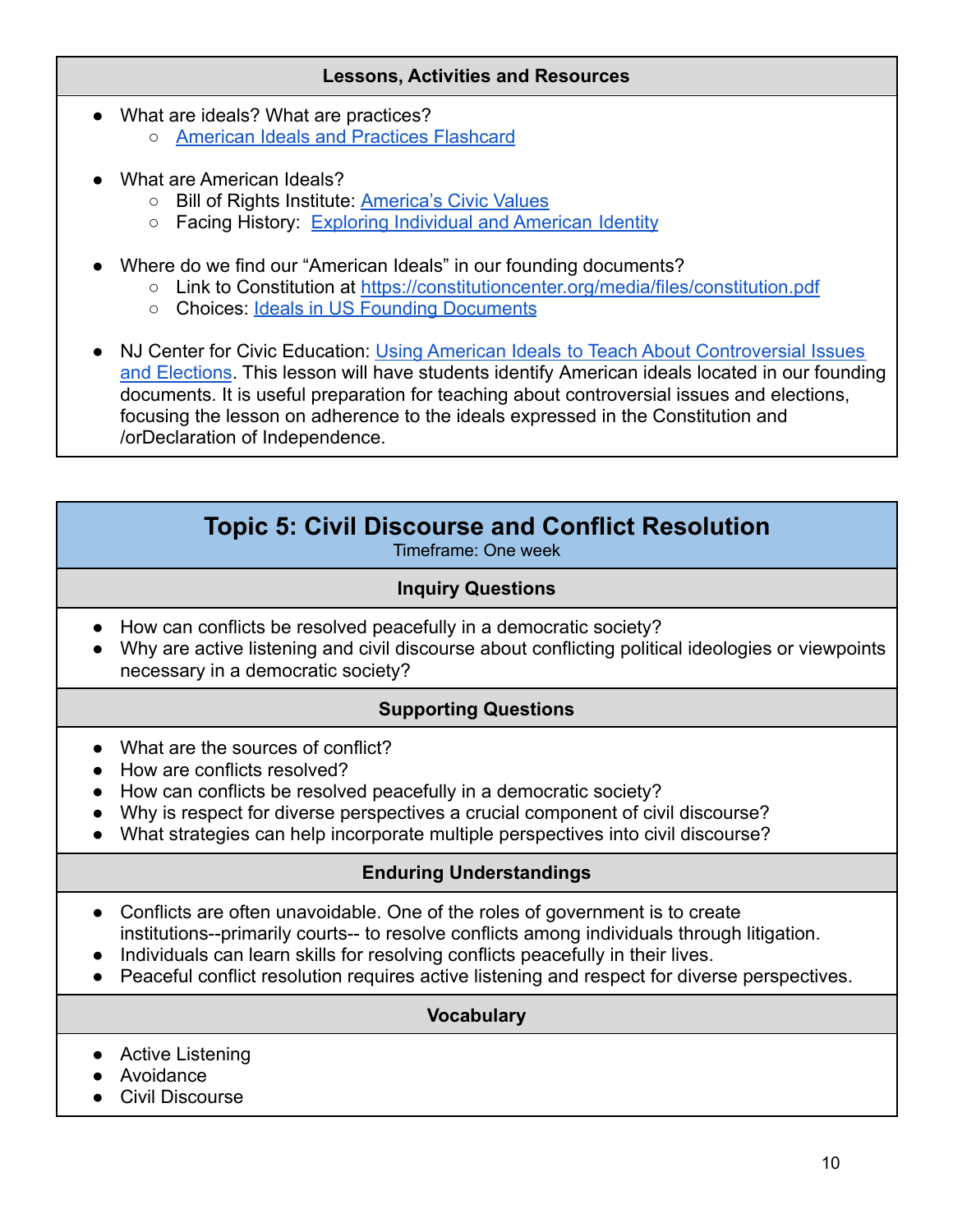- Compromise
- Conflict
- Ideology
- Litigation
- Mediation
- Negotiation
- Perspectives
- Positions
- Pride
- Respect
- Underlying Interests

## **Lessons, Activities and Resources**

- What are the sources of conflict? How are conflicts resolved? How can conflicts be resolved peacefully?
	- NJ Center for Civic Education: [How can conflicts be](https://civiced.rutgers.edu/documents/conflict-resolution/74-how-can-conflicts-be-resolved-peacefully) resolved peacefully?
	- NPR: [Conflict and its Resolution](https://www.nps.gov/teachers/classrooms/upload/Conflict-The-Eisenhower-Years-Lesson-1-Complete-LP.pdf)
- What strategies can help to encourage civil discourse regarding controversial issues?
	- Your Classroom rules, for example: [Mr. Savino's Controversial](https://docs.google.com/document/d/17fjvNO7mS85WyAm_52MIf8suSvgxVrpYKokDS0LuGNM/edit?usp=copy) Topic Discussion **[Guidelines](https://docs.google.com/document/d/17fjvNO7mS85WyAm_52MIf8suSvgxVrpYKokDS0LuGNM/edit?usp=copy)**
	- Kid's health.org: [Teacher's Guide to Conflict/Resolution](https://classroom.kidshealth.org/classroom/6to8/personal/growing/conflict_resolution.pdf) Grades 6-8
	- New York Times: [Talking Across Divides: 10 Ways to](https://www.nytimes.com/2016/09/28/learning/lesson-plans/talking-across-divides-10-ways-to-encourage-civil-classroom-conversation-on-difficult-issues.html) Encourage Civil Classroom [Conversation On Difficult Issues](https://www.nytimes.com/2016/09/28/learning/lesson-plans/talking-across-divides-10-ways-to-encourage-civil-classroom-conversation-on-difficult-issues.html)
	- NJ Center for Civic Education: [How can conflicts be](https://civiced.rutgers.edu/documents/conflict-resolution/74-how-can-conflicts-be-resolved-peacefully) resolved peacefully?
	- Constitutional Rights Foundation: Civil Conversation [and Roleplays Curriculum Library](https://www.crf-usa.org/t2t/curriculum-library)
- What strategies can help incorporate multiple perspectives into civil discourse?
	- Learning for Justice: [Perspectives For a Diverse](https://www.learningforjustice.org/sites/default/files/general/Perspectives%20for%20a%20Diverse%20America%20User%20Experience.pdf) America (Identity, Diversity, Justice and Action)
	- Facing History: [Fostering Civil Discourse](https://www.facinghistory.org/books-borrowing/fostering-civil-discourse-how-do-we-talk-about-issues-matter)
	- [Story Corps Active Listening Activity](https://storycorps.org/discover/education/lesson-the-power-of-active-listening/)
- Why is respect for diverse perspectives a crucial component of civil discourse?
	- Choices: [Values and Public policy](https://www.choices.edu/teaching-news-lesson/values-public-policy/)

## **Topic 6: Elections**

Timeframe: Three weeks

## **Inquiry Questions**

<span id="page-10-0"></span>● Why is the right to vote critical in a democratic republic?

## **Supporting Questions**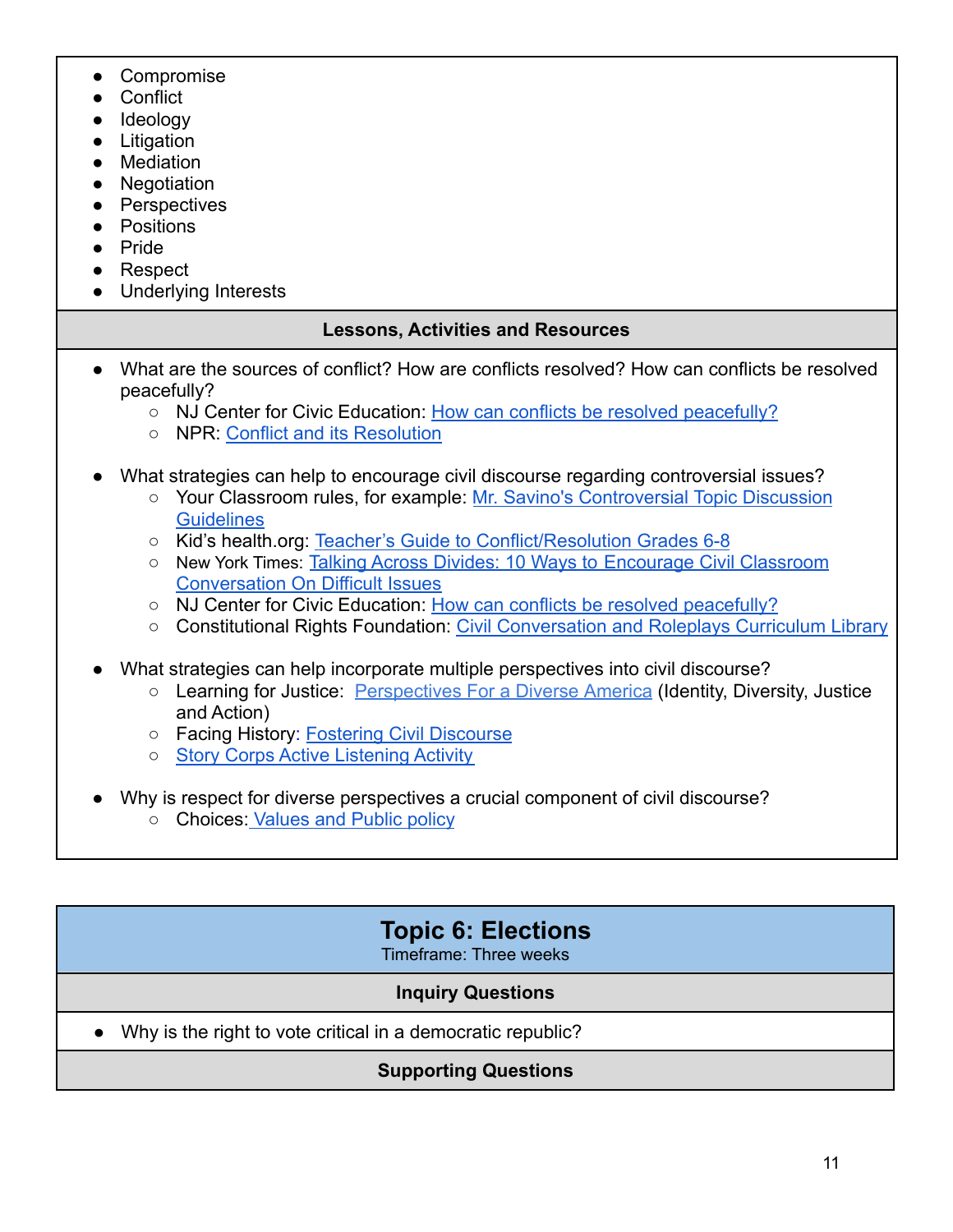- What are the requirements for voting in New Jersey?
- What are the responsibilities of elected representatives?
- How can you determine the accuracy of what you read and view?
- How can you evaluate candidates for positions of authority?

#### **Enduring Understandings**

- Elections are how the public identifies and approves those individuals who will make political decisions for the common good. This is "consent of the governed".
- Elections are also how we discuss and debate political issues. Therefore, elections are inherently controversial and critical thinking skills need to be used to understand facts and issues.
- Elections are at the core of how a representative democracy functions. The right to vote is a critical component of American political life.

#### **Vocabulary**

- Accuracy
- Confirmation Bias
- Consent of the governed
- Controversy
- Distracting news
- Elected representatives
- Evaluate
- Fabricated news
- Facts
- Media
- Mock Election
- Reliable
- Responsibilities
- Right to Vote
- Sources

### **Lessons, Activities and Resources**

- Why is voting important?
	- o iCivics: [Voting Matters](https://www.icivics.org/teachers/lesson-plans/voting-matters-activity)
- What are voting requirements in New Jersey?
	- [NJ State Dept.--Elections](https://www.state.nj.us/state/elections/voter-registration.shtml)
- How do elections work?
	- Center for Civic Education: [Becoming A Voter](https://www.civiced.org/voting-lessons/lesson-becoming-a-voter)
	- iCivics: [The Electoral Process](https://www.icivics.org/teachers/lesson-plans/electoral-process)
	- [NJ State Dept.--Elections](https://www.state.nj.us/state/elections/voter-registration.shtml)
	- Center for Civic Education : [Being an informed voter](https://www.civiced.org/voting-lessons/middle/lesson-being-an-informed-voter)
- Who represents me?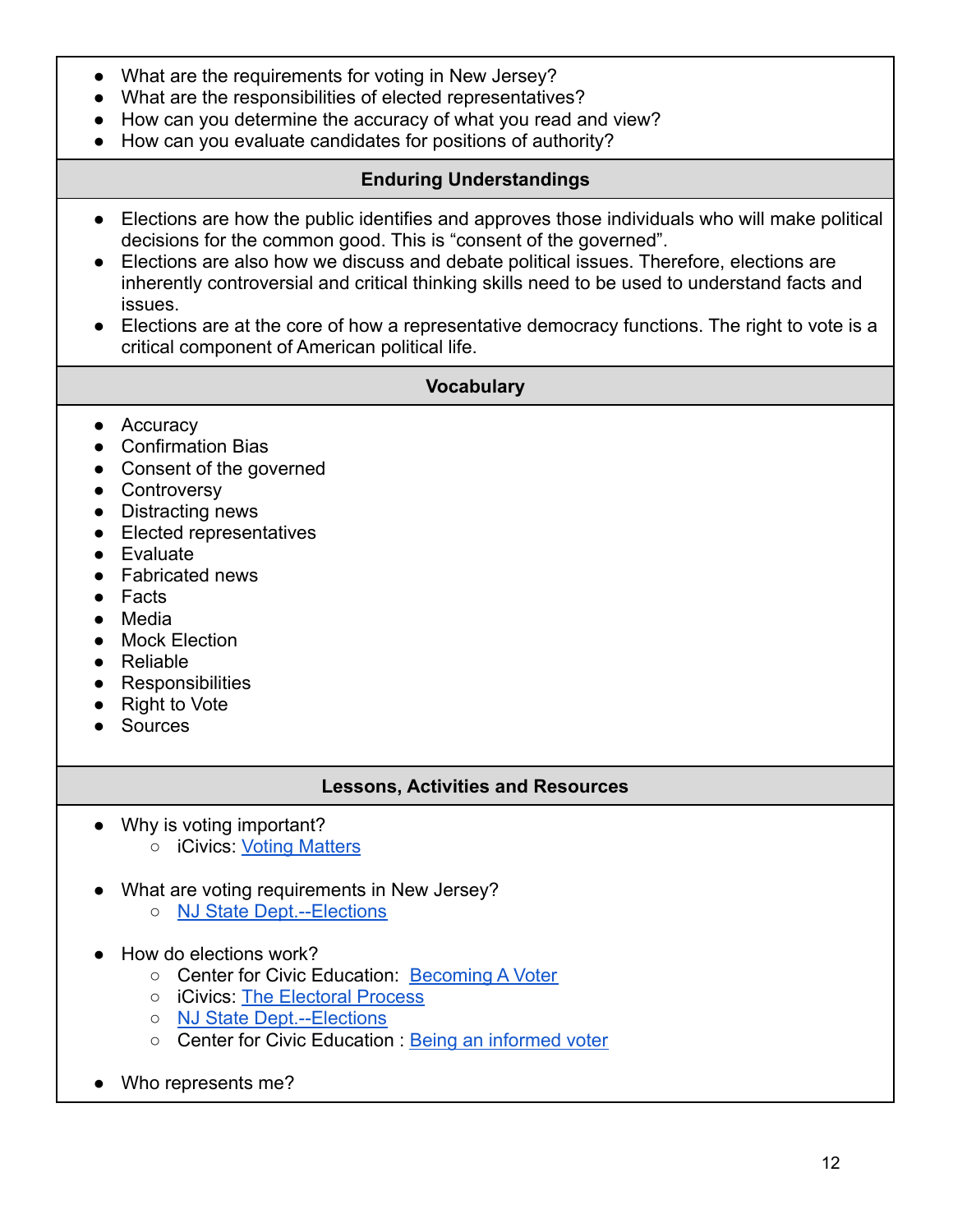- iCivics[: Who Represents Me? Webquest](https://www.icivics.org/node/178818/resource?keywords=do%20i%20have%20a%20right&type&page&referer=search-results&page_title=Search%20Results)
- C-Span: [Researching your members of the House of Representatives](https://www.c-span.org/classroom/document/?17356)
- What are the responsibilities of elected representatives?
	- Edsitement: [The President's Roles and Responsibilities](https://edsitement.neh.gov/lesson-plans/presidents-roles-and-responsibilities-understanding-presidents-job)
- How can you determine the accuracy of what you read and view (Media Literacy)?
	- NJ Center for Civic Education: [Media Literacy](https://civiced.rutgers.edu/resources/media-literacy)
	- o Learning for Justice: [Digital and Civic Literacy](https://www.tolerance.org/frameworks/digital-literacy?utm_source=Teaching+Tolerance&utm_campaign=9a7f69e574-EMAIL_CAMPAIGN_2017_10_20&utm_medium=email&utm_term=0_a8cea027c3-9a7f69e574-83566403)
	- International Federation of Library Associations chart: [How to Spot Fake News](https://repository.ifla.org/handle/123456789/167)
	- Facing History: [Media Literacy](https://www.facinghistory.org/topics/democracy-civic-engagement/media-literacy)
	- FactCheck.org at <https://www.factcheck.org/> a nonpartisan, nonprofit "consumer advocate" for voters that aims to reduce the level of deception and confusion in U.S. politics by monitoring the factual accuracy of what is being said in TV ads, debates, speeches, interviews, etc.
- How can you evaluate candidates for positions of authority
	- How well do a political party's views conform with your values? [Pew Research](https://www.pewresearch.org/politics/quiz/political-typology/) [political party affiliation quiz](https://www.pewresearch.org/politics/quiz/political-typology/)
	- Center for Civic Education: [How can you choose people](https://www.civiced.org/lessons/fod-elem-lesson-5) for positions of authority?
	- iCivics: [How can we evaluate candidates for positions](https://www.icivics.org/teachers/lesson-plans/candidate-evaluation) of authority?

# **Unit 2: Foundational Documents**

Grade Level: 6-8

## **Unit Summary**

<span id="page-12-0"></span>This unit examines how the foundational concepts identified in Unit One are articulated in the nation's founding documents and established in the structure of American government. Students will explore the ideals expressed in the Declaration of Independence, providing the background for the next unit's study of how the Declaration inspired generations of Americans to more fully realize its core concepts of liberty, equality, and justice. The United States Constitution and the state constitutions provide the structural framework for limited government and constitutional democracy, and understanding these documents is a crucial component of active citizenship. The unit concludes with an examination of the Bill of Rights and the amendment process as students come to understand that the Constitution is a living document and American democracy is an ongoing experiment requiring their active participation.

## **Essential Question**

How have economic, political, and cultural decisions promoted or prevented the growth of personal freedom, individual responsibility, equality, and respect for human dignity?

## **Standards**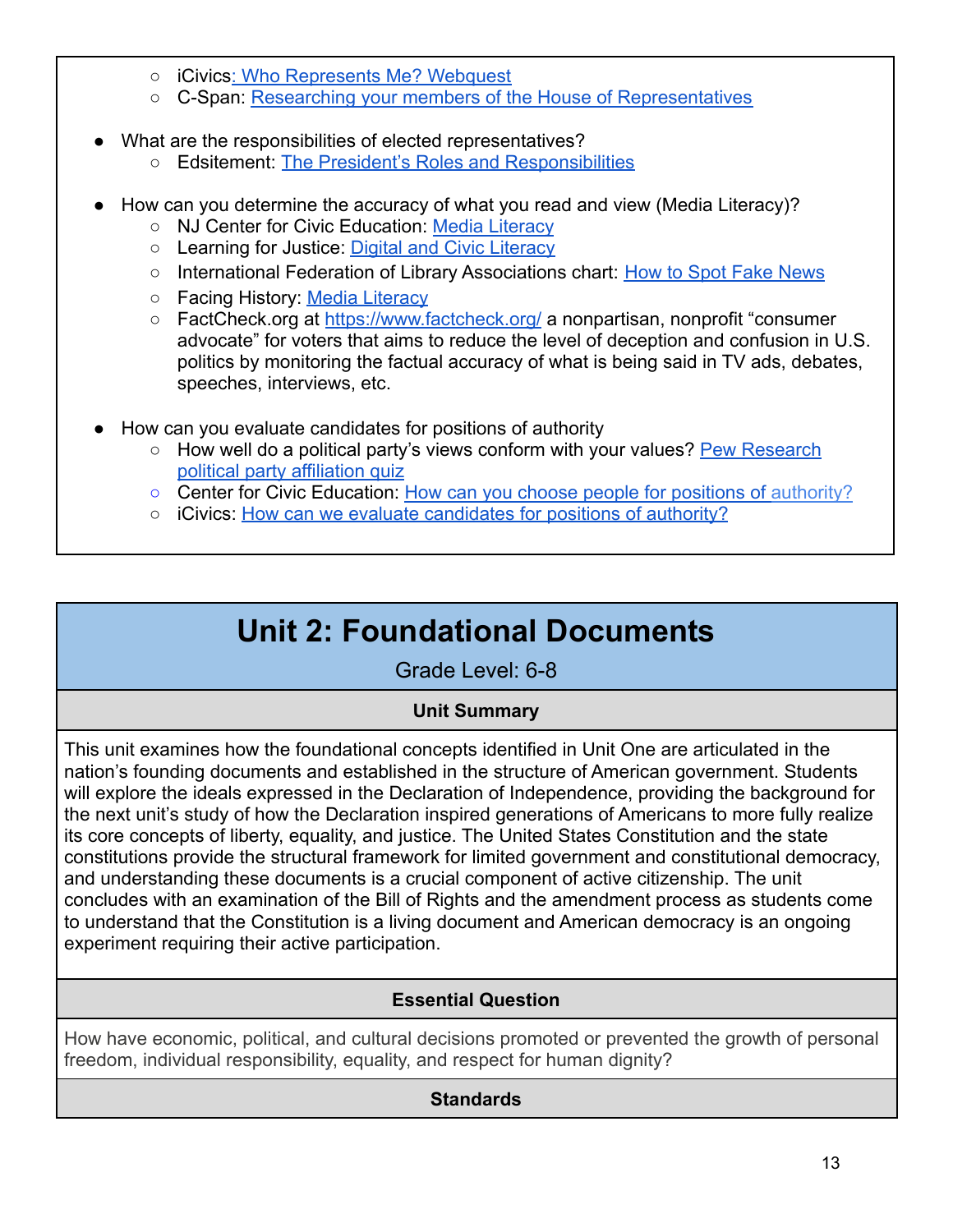## **[NJ Student Learning Standards for Social Studies](https://www.state.nj.us/education/cccs/2020/2020%20NJSLS-SS.pdf):**

- 6.1.8. History UP.3.a: Use primary sources as evidence to explain why the Declaration of Independence was written and how its key principles evolved to become unifying ideas of American democracy 6.1.8.HistoryCC.3.d: Compare and contrast the Articles of Confederation and the United States Constitution in terms of the decision-making powers of national government.
- 6.1.8. Civics PI3.d. Use data and other evidence to determine the extent to which demographics influenced the debate on representation in Congress and federalism by examining the New Jersey and Virginia plans.
- 6.1.8.Civics.PD.3.a: Cite evidence to determine the role that compromise played in the creation and adoption of the Constitution and Bill of Rights
- 6.3.8.CivicsPR.5: Engage in simulated democratic processes (e.g., legislative hearings, judicial proceedings, elections) to understand how conflicting points of view are addressed in a democratic society

## **[Suggested Practices for Social Studies](https://civiced.rutgers.edu/resources/suggested-practices)**

**[Differentiation for Middle School Social Studies](https://civiced.rutgers.edu/documents/civics/middle-school-civics/104-differentiation-for-middle-school-social-studies)**

## **[NJ ELA Grade 6-8 Companion Standards](https://www.state.nj.us/education/cccs/2016/ela/CompanionG0608.pdf)**

- RH.6-8.3. Identify key steps in a text's description of a process related to history/social studies (e.g., how a bill becomes law, how interest rates are raised or lowered).
- RH.6-8.9. Analyze the relationship between a primary and secondary source on the same topic.
- WHST.6-8.4. Produce clear and coherent writing in which the development, organization, voice, and style are appropriate to task, purpose, and audience.

### **[Student Learning Standards for English Language Arts](https://www.nj.gov/education/standards/ela/Index.shtml)**

### **[8.1 Technology Standards](https://www.nj.gov/education/archive/techno/s8at/tab03/tab3a.pdf)**

● 8.1D 6-8. Demonstrates ability to differentiate the degree of credibility and accuracy of different digital content

### **[Career Readiness, Life Literacies & Key Skill](https://nam02.safelinks.protection.outlook.com/?url=https%3A%2F%2Fwww.nj.gov%2Feducation%2Fstandards%2Fclicks%2Findex.shtml&data=04%7C01%7Carlenega%40sas.rutgers.edu%7C9e79092e8e3b48d4de5508d9f252b38e%7Cb92d2b234d35447093ff69aca6632ffe%7C1%7C0%7C637807259425325282%7CUnknown%7CTWFpbGZsb3d8eyJWIjoiMC4wLjAwMDAiLCJQIjoiV2luMzIiLCJBTiI6Ik1haWwiLCJXVCI6Mn0%3D%7C3000&sdata=z2zmpJZi3%2BNJjXG5Th0BsBFB6rqOAZvX1ZdUzj0jzFo%3D&reserved=0)s**

CRP1. Act as a responsible and contributing citizen and employee.

CRP7. Employ valid and reliable research strategies.

CRP8. Utilize critical thinking to make sense of problems and persevere in solving them.

### **[Social and Emotional Learning in Middle School Social Studies Instruction](https://www.casel.org/wp-content/uploads/2017/08/SEL-in-Middle-School-Social-Studies-8-20-17.pdf)**

### **Unit Assessment**

E.g., Simulated Federal Convention: engage students as participants from the 12 states represented at the Federal Convention in Philadelphia in 1787 to appreciate the need for compromise and the compromises made. One possibility is to focus on the role of [New Jersey's](https://civiced.rutgers.edu/documents/nj-lessons/for-grades-6-8/17-new-jersey-and-the-federal-convention-1787/file)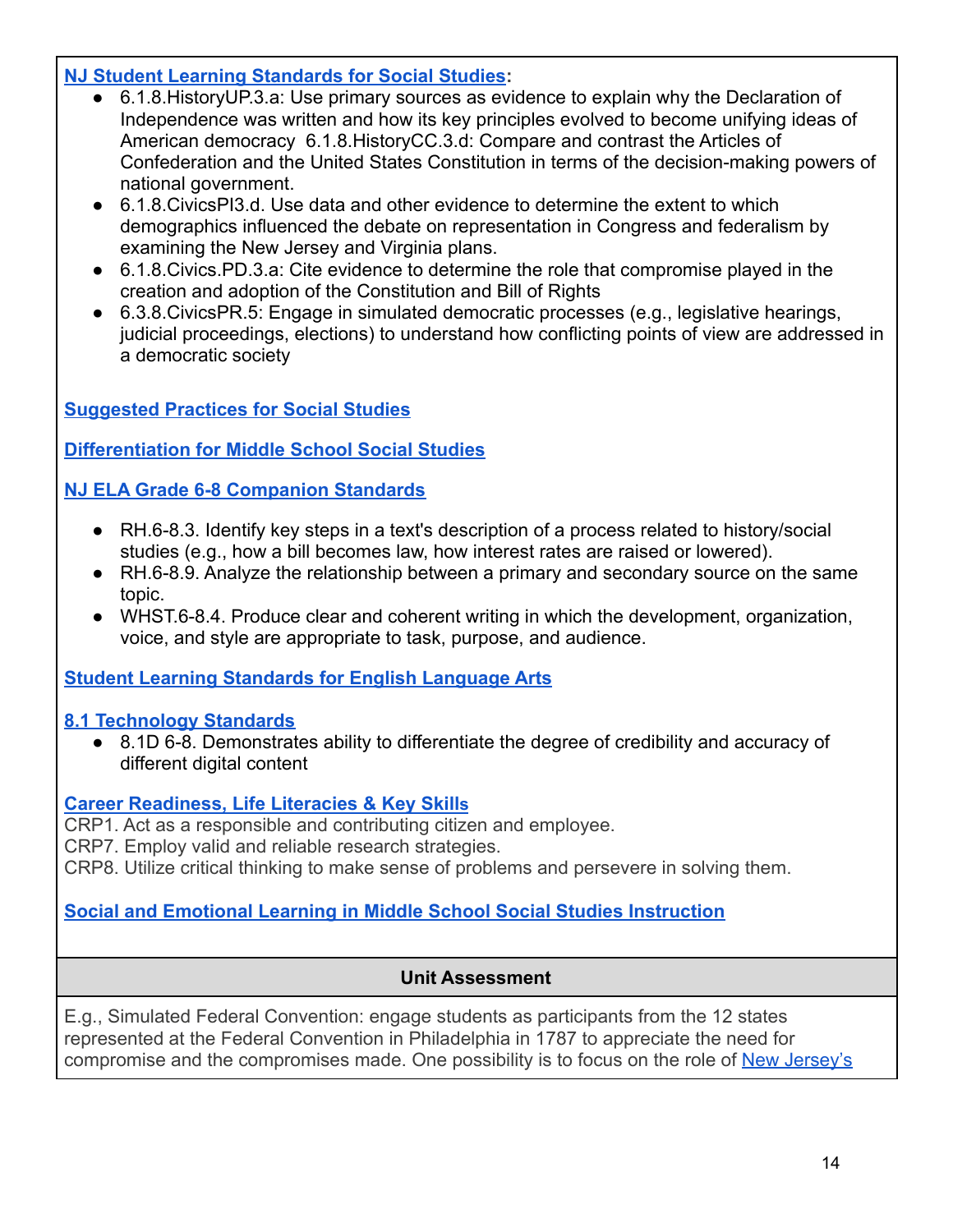[delegates](https://civiced.rutgers.edu/documents/nj-lessons/for-grades-6-8/17-new-jersey-and-the-federal-convention-1787/file) regarding the debate over representation. Another more sophisticated activity focuses on the issue of [slavery at the Federal Convention](https://civiced.rutgers.edu/documents/conflict-resolution/volume-one-the-colonial-period-through-reconstruction/109-the-federal-convention-of-178).

## **Topic 1: Historical Foundations of the American Republic**

#### **Inquiry Questions**

- To what extent did the founding documents (Declaration of Independence, Constitution Bill of Rights) articulate and establish/ensure American Ideals?
- To what extent does democracy depend on citizens and elected representatives and appointed officials adhering to democratic norms?

#### **Supporting Questions**

- What led to the Declaration of Independence?
- What did the Founders believe about government?
- Why was the Declaration of Independence written?
- What is popular sovereignty?
- How did the Constitution address the problems of the Articles of Confederation?
- What are the norms and values that support a democratic society?
- What character traits did the Founders expect of their elected and appointed representatives?
- According to the Preamble, what are the six main purposes/goals of government?
- How does the U.S. Constitution organize government to prevent an abuse of authority?
- How do the three branches of government interact: separation of powers vs. checks and balances?
- How does the Constitution promote economic development?

#### **Enduring Understandings**

- The United States Constitution and Bill of Rights were designed to provide a framework for the United States system of government, while also protecting individual rights.
- Debates about individual rights, states' rights, and federal power shaped the development of the political and economic institutions and practices of the new Republic.

#### **Vocabulary**

- Articles of Confederation
- Checks and balances
- Constitution
- Popular sovereignty
- Separation of Powers
- The Enlightenment

#### **Lessons, Activities and Resources**

**How did the Magna Carta influence the founders and American government?**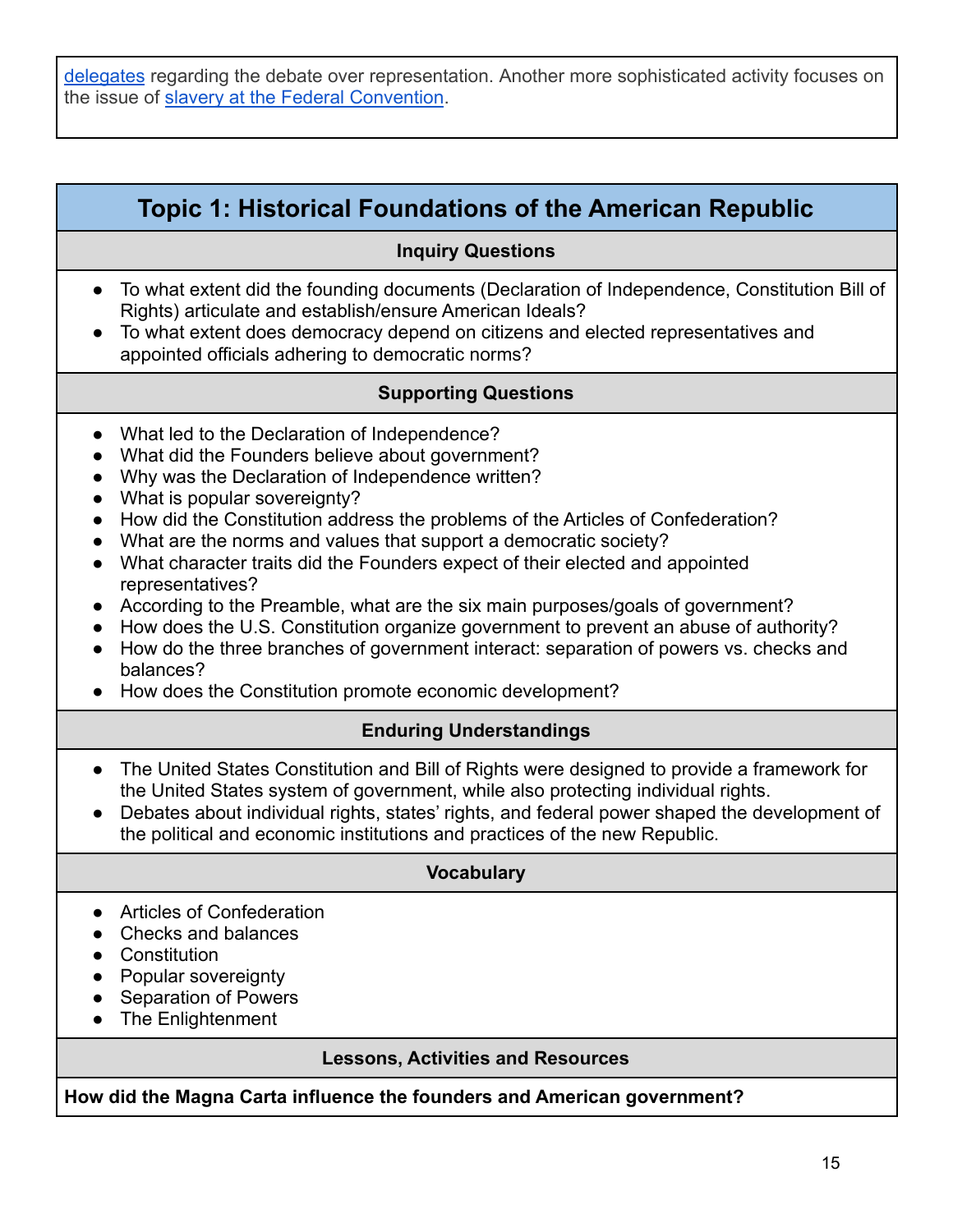The National Archives: Magna Carta. A very brief introduction to the Magna Carta can be found at [Magna Carta - National Archives](https://www.archives.gov/exhibits/featured-documents/magna-carta) . Teachers can find useful content for their own planning at **[The American Legacy of the Magna Carta](https://www.archives.gov/exhibits/featured-documents/magna-carta/legacy.html)**. This text is more detailed and may be applicable for high school students.

**How did Enlightenment ideas influence America's founding documents?**

● iCivics min-ilesson: [Enlightenment Ideas that influenced](https://www.icivics.org/teachers/lesson-plans/enlightenment-mini-lesson) American political thinkers

## **Why was the Declaration of Independence Written?**

- Declaring the Grievances: NEH Edsitement
	- o [Lesson Plan: Declare the Causes: The Declaration of Independence](https://edsitement.neh.gov/lesson-plans/declare-causes-declaration-independence)
- National Archives: [What does the Declaration of Independence](https://www.archives.gov/founding-docs/declaration/what-does-it-say) say?
- National Archives: [Excerpts from the Declaration of](https://docsteach.org/activities/teacher/excerpts-from-the-declaration-of-independence) Independence
- Declaring Independence:
	- [Lesson Plan: The Argument of the Declaration of Independence](https://edsitement.neh.gov/lesson-plans/argument-declaration-independence)
- Close Reading: <https://teachinghistory.org/teaching-materials/ask-a-master-teacher/21770>
- National Archives: [To Sign or Not to Sign](https://docsteach.org/activities/teacher/to-sign-or-not-to-sign)
- NJ Center for Civic Education: Could the American [Revolution have been avoided?](https://civiced.rutgers.edu/documents/conflict-resolution/volume-one-the-colonial-period-through-reconstruction/105-the-american-revolution)

## **Articles of Confederation**

- iCivics Lesson: [Wanted: A Just Right Government](https://www.icivics.org/teachers/lesson-plans/wanted-just-right-government)
- NEH EDSITEdsitement: [The Road to the Constitutional](https://edsitement.neh.gov/lesson-plans/lesson-1-road-constitutional-convention) Convention

## **Constitution**

- iCivics Lesson: [Constitution](https://www.icivics.org/teachers/lesson-plans/constitution-day?keywords=do%20i%20have%20a%20right&type&page=2&referer=search-results&page_title=Search%20Results) Day Lesson Plan
- Why was the Constitution written? How is it structured? What does it do? How can it be changed? [Civics Webquest: The Constitution: Rules](https://www.icivics.org/node/586/resource?keywords=do%20i%20have%20a%20right&type&page=1&referer=search-results&page_title=Search%20Results) for Running a Country
- The question of representation: NJ Center for Civic Education: [New Jersey and the Federal](https://civiced.rutgers.edu/nj-lessons) **[Convention](https://civiced.rutgers.edu/nj-lessons)**
- National Constitution Center: [To Sign or Not to Sign](https://constitutioncenter.org/learn/educational-resources/lesson-plans/to-sign-or-not-to-sign-the-ultimate-constitution-day-lesson-plan)

## **Bill of Rights**

- iCivics Lesson: [You've Got Rights!](https://www.icivics.org/teachers/lesson-plans/youve-got-rights)
- iCivics Game: [Do I Have a Right?](https://www.icivics.org/games/do-i-have-right)

# **Topic 2: The Legislative Branch**

## **Inquiry Questions**

- <span id="page-15-0"></span>● Why did the founders create three branches of government?
- Should the legislative branch continue to be considered "first among equal" branches?

## **Supporting Questions**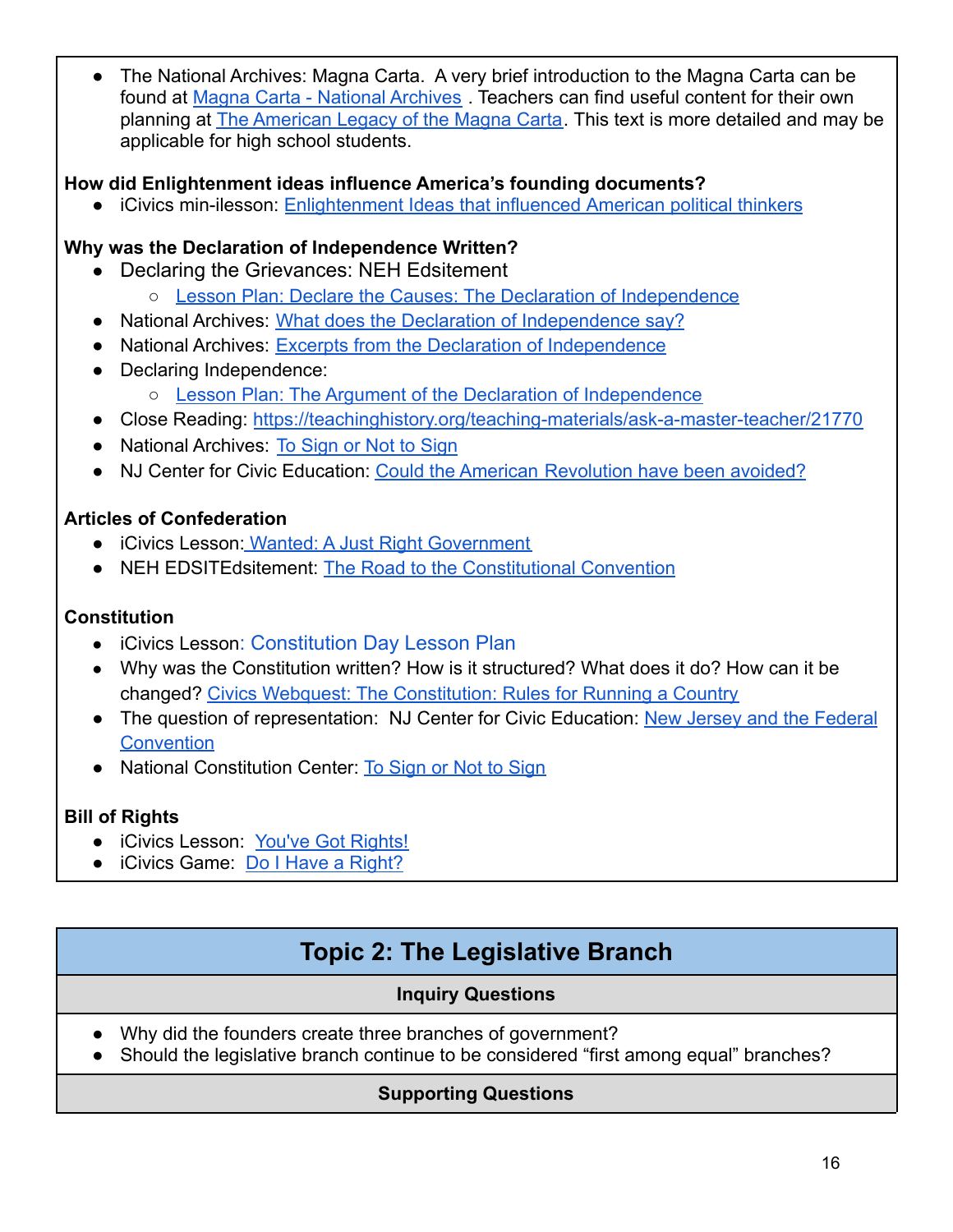- What are the powers, responsibilities, limits and role of the Congress?
- How can we protect against abuse of authority by Congress?

## **Enduring Understandings**

- Congress represents the diverse interests of the American people.
- Congress is the most important link between citizens and the federal government.
- Lawmaking is the primary and most important function of Congress.
- Members of Congress must fulfill several roles as lawmakers, politicians, and servants of their constituents.
- State and local legislatures carry out many of the same powers as the national legislature

## **Vocabulary**

- Bicameral Legislation
- Checks and Balances
- Congress
- House of Representatives
- Senate

## **Lessons, Activities and Resources**

#### **Why do we have three branches of government?**

● House of Representatives: Branches of [Government](https://www.house.gov/the-house-explained/branches-of-government) | house.gov

#### **How do the three branches of government interact? Separation of Powers and Checks and Balances**

- NEH EDSITEment: [Balancing the Three Branches](https://edsitement.neh.gov/lesson-plans/balancing-three-branches-once-our-system-checks-and-balances)
- National Archives: [Checks and Balances in Action](https://docsteach.org/activities/teacher/checks-and-balances-in-action) and [Separation of Powers or Shared](https://docsteach.org/activities/teacher/separation-of-powers-or-shared-powers) **[Powers](https://docsteach.org/activities/teacher/separation-of-powers-or-shared-powers)**

### **The Legislative Process: How does a bill become a law?**

- iCivics: [Legislative Branch](https://www.icivics.org/curriculum/legislative-branch)
- National Archives: [Congress in Article I of the Constitution](https://docsteach.org/activities/teacher/congress-in-article-i-of-the-constitution) and [The Legislative Process:](https://docsteach.org/activities/teacher/the-legislative-process-congress-at-work) [Congress at Work](https://docsteach.org/activities/teacher/the-legislative-process-congress-at-work)
- **ERIC:** [Legislative Lobbying Simulation](https://eric.ed.gov/?id=ED223530)

### **How many representatives should each state have?**

<span id="page-16-0"></span>● NJ Center for Civic Education: [New Jersey and the](https://civiced.rutgers.edu/documents/nj-lessons/for-grades-6-8/17-new-jersey-and-the-federal-convention-1787/file) Federal Convention

## **Topic 3: The Executive Branch**

**Inquiry Questions**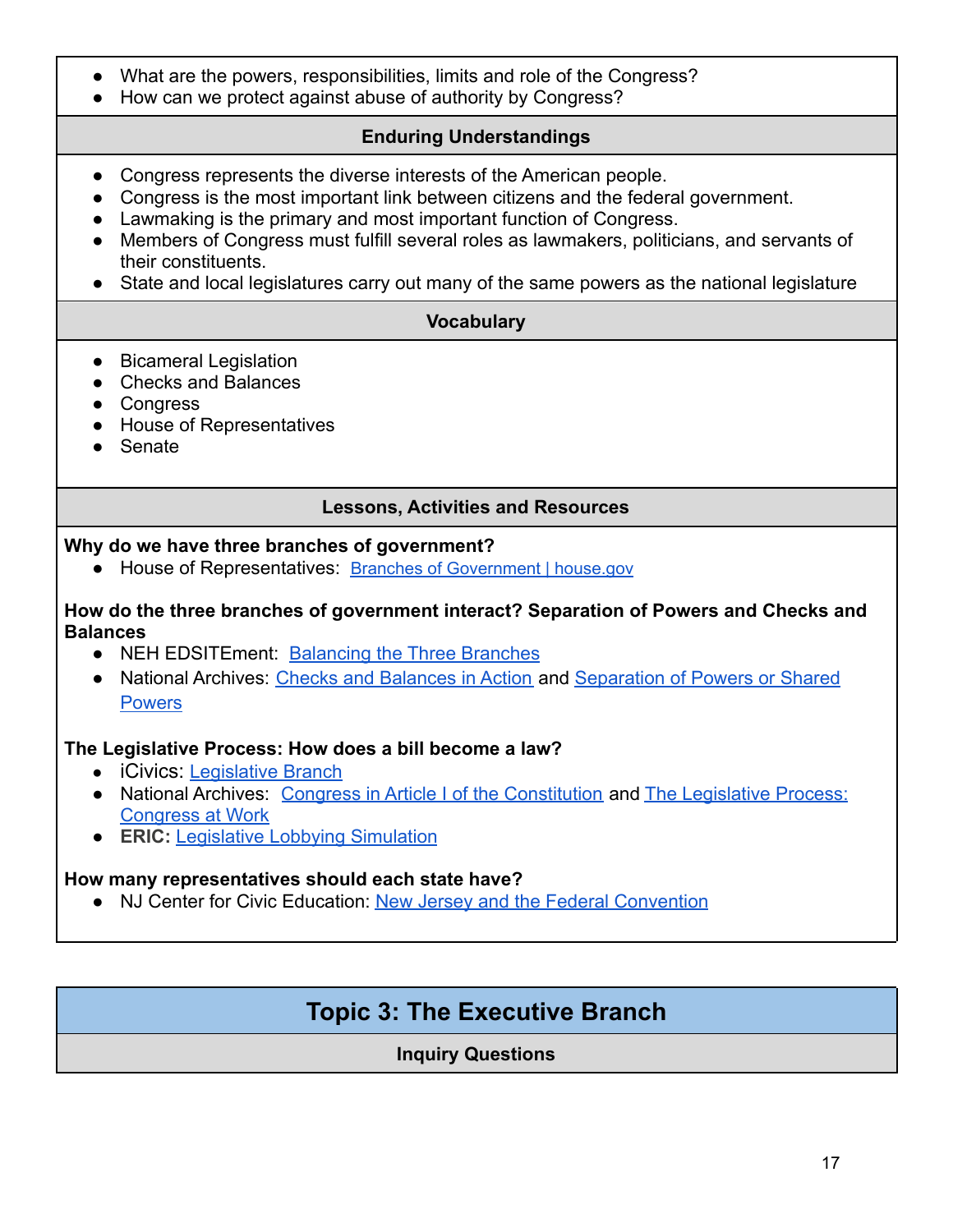● How can the United States government ensure effective administration while protecting against abuse of power by the president?

### **Supporting Questions**

- What are the powers, responsibilities, limits and role of the President?
- How and why has the authority of the President expanded over time?
- How can we protect against the abuse of authority by the President?

### **Enduring Understandings**

- The Constitution defines the roles and qualifications of the President
- The role of the Executive Branch has expanded since our nation was founded.
- Historically the President has stretched the powers of the office and debate continues over this issue today.
- The Cabinet members are the President's top advisors and are influential in decisions that affect the country.
- The Electoral Process has led to much controversy in recent Presidential elections.
- The State and local levels include executive offices which carry similar responsibilities to those of the President of the United States.

## **Vocabulary**

- Cabinet
- Electoral College
- Electors
- President
- Veto
- Vice-President

### **Lessons, Activities and Resources**

- The power and role of the Executive Branch
	- iCivics
		- [Executive Branch](https://www.icivics.org/curriculum/executive-branch)
		- [A Very Big Branch](https://www.icivics.org/teachers/lesson-plans/very-big-branch?keywords=executive%20branch&type&page&referer=search-results&page_title=Search%20Results)
		- [Executive Command](https://www.icivics.org/node/594/resource?keywords=executive%20branch&type&page&referer=search-results&page_title=Search%20Results)
	- NJ Center for Civic Education: [What are the qualifications](https://civiced.rutgers.edu/documents/civics/middle-school-civics/the-structure-of-government/100-qualifications-for-president) for president?
	- NJ Center for Civic Education: [The Electoral College](https://civiced.rutgers.edu/documents/civics/middle-school-civics/the-structure-of-government/86-the-electoral-college)
	- National Constitution Center
		- [Investigating the Executive Departments](https://constitutioncenter.org/learn/educational-resources/lesson-plans/investigating-the-departments-of-the-executive-branch1)
	- Separation of Powers: NEH EDSITEment: [Balancing](https://edsitement.neh.gov/lesson-plans/balancing-three-branches-once-our-system-checks-and-balances) Three Branches at Once: Our System of Checks and [Balances](https://edsitement.neh.gov/lesson-plans/balancing-three-branches-once-our-system-checks-and-balances)

## <span id="page-17-0"></span>**Topic 4: The Judicial Branch**

### **Inquiry Questions**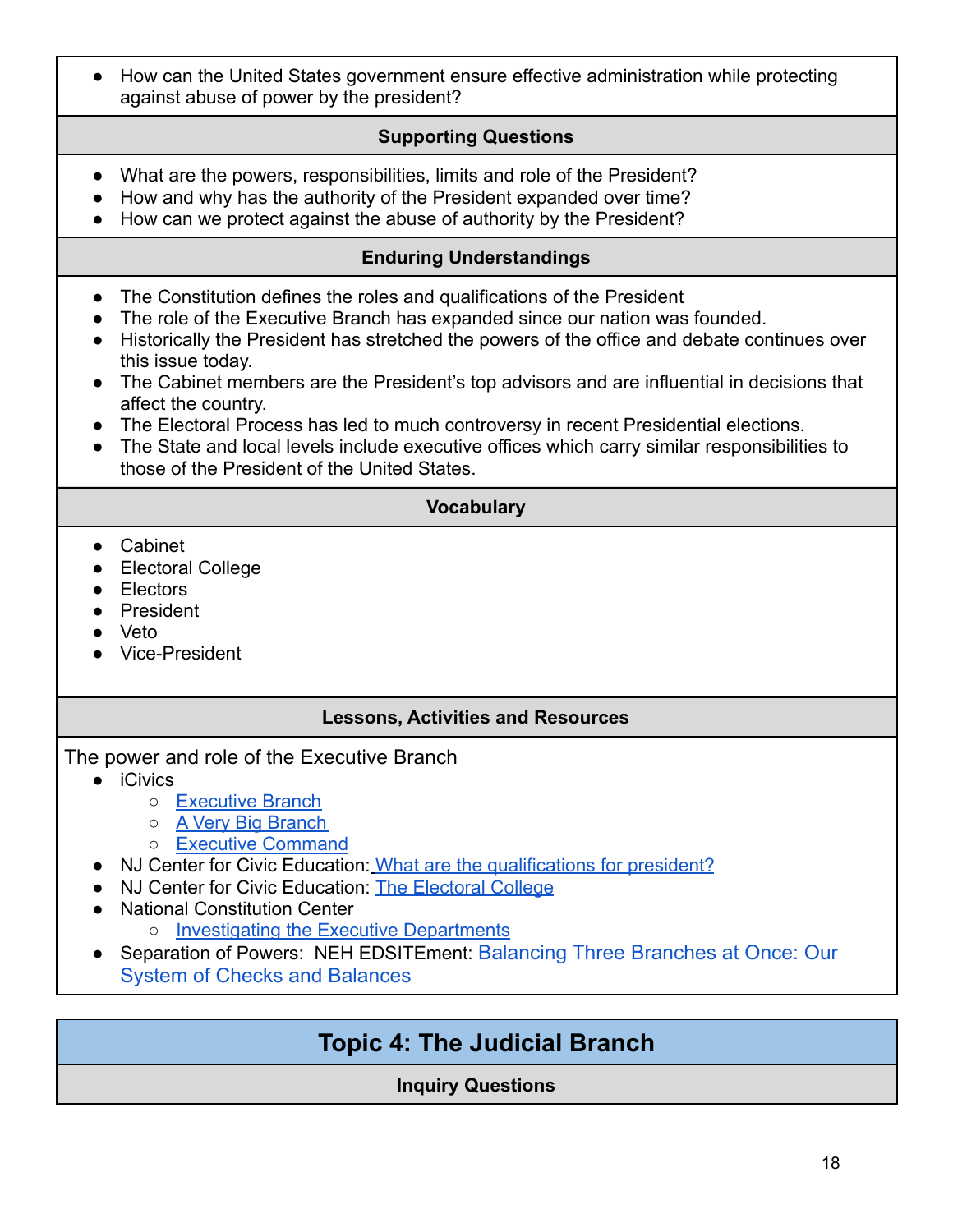● How does the Constitution try to ensure that all citizens are equal before the law?

## **Supporting Questions**

- How does Judicial Review function?
- How and why has the scope of judicial review expanded over time?
- Can we ensure that all citizens are equal before the law?
- How can we best protect against the abuse of power and authority?

## **Enduring Understandings**

- The Constitution created a Supreme Court, its jurisdiction and the manner and terms of federal judicial appointments.
- The Supreme Court will make decisions that will impact the country for years to come.
- The inferior constitutional courts form the core of the federal judicial system
- The power of judicial review laid the foundation for the judicial branch's key role in government.

### **Vocabulary**

- Supreme Court
- Judicial Review
- Justices
- Opinions
- Moot Court

### **Lessons, Activities and Resources**

#### **Separation of Powers**

● EDSITEment: [Balancing the Three Branches](https://edsitement.neh.gov/lesson-plans/balancing-three-branches-once-our-system-checks-and-balances)

### **How does Judicial Review Function?**

- U.S. Courts About the [Supreme](https://www.uscourts.gov/about-federal-courts/educational-resources/about-educational-outreach/activity-resources/about) Court | United States Courts
- *●* Library of Congress: *[Marbury v. Madison](https://guides.loc.gov/marbury-v-madison)*

## **Judicial Branch**

- iCivics
	- [Judicial Branch](https://www.icivics.org/curriculum/judicial-branch)
	- [Court Quest Extension Pack Teacher's Guide \(including ELL Supports\)](https://www.icivics.org/viewpdf?path=/sites/default/files/game_docs/Court%20Quest%20Extension%20Pack.pdf)
- EDSITEment
	- o [The Supreme Court: The Judicial Power of the United States](https://edsitement.neh.gov/lesson-plans/supreme-court-judicial-power-united-states)

## **Topic 5: Federalism**

### **Inquiry Questions**

<span id="page-18-0"></span>• How and why is federalism a key part of the structure of U.S. government?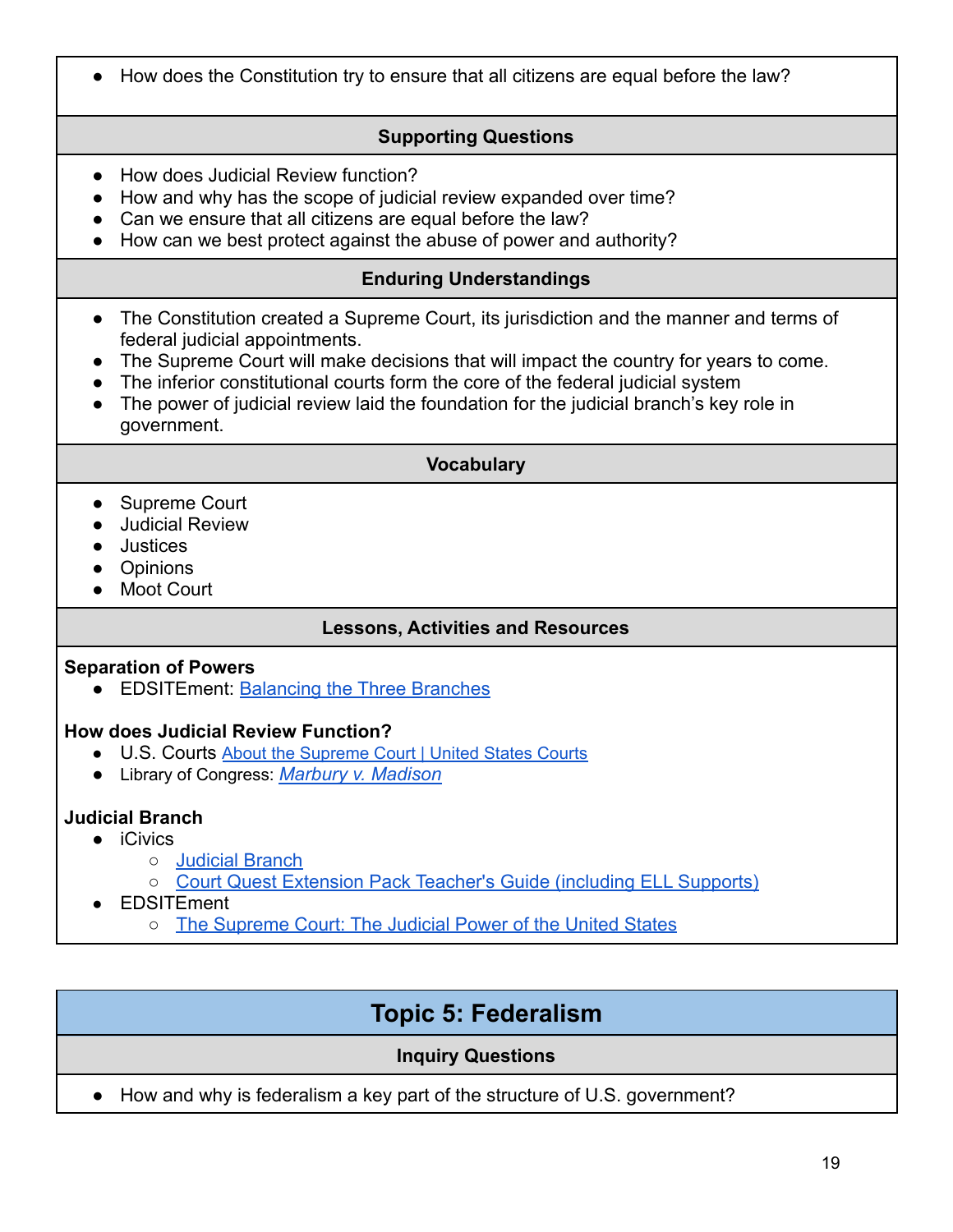● How is federalism a positive or negative force today?

## **Supporting Questions**

- What is federalism?
- How does federalism work?
- What powers have been delegated to the national government and which have been retained by or shared with state governments?
- Why is the Supremacy Clause important?
- How does the U.S. Constitution balance the interests of individuals and states with the need for a strong national government?
- How has federalism changed over time?

## **Enduring Understandings**

● Federalism promotes national unity while giving states control over state and local matters.

## **Vocabulary**

- Delegated powers
- Federalism
- Supremacy Clause

## **Lessons, Activities and Resources**

- What is Federalism? How does it work? Powers delegated to the federal government and powers reserved to the states.
	- **iCivics: [The "Federal" in Federalism](https://www.icivics.org/teachers/lesson-plans/federal-federalism?referer=node/674&page_title=The%20Constitution)**
	- National Archives: [Understanding](https://www.archives.gov/legislative/resources/education/federalism) Federalism
- Federalism and Separation of Powers
	- National Constitution Center: [Federalism](https://constitutioncenter.org/interactive-constitution/learning-material/federalism) <https://constitutioncenter.org/interactive-constitution/learning-material/federalism>
- Supremacy Clause and implicit powers
	- History.com: *[McCulloch v. Maryland](https://www.history.com/topics/united-states-constitution/mcculloch-v-maryland)* (1819)
- How has federalism changed over time?
	- ThoughtCo.: [Types of federalism](https://www.thoughtco.com/types-of-federalism-definition-and-examples-5194793)
	- Carnegie Council: [Energy Policy](https://www.carnegiecouncil.org/education/moralleadershipenviron/federalismenergy)

## <span id="page-19-0"></span>**Topic 6: Bill of Rights and Amendment Process**

## **Inquiry Questions**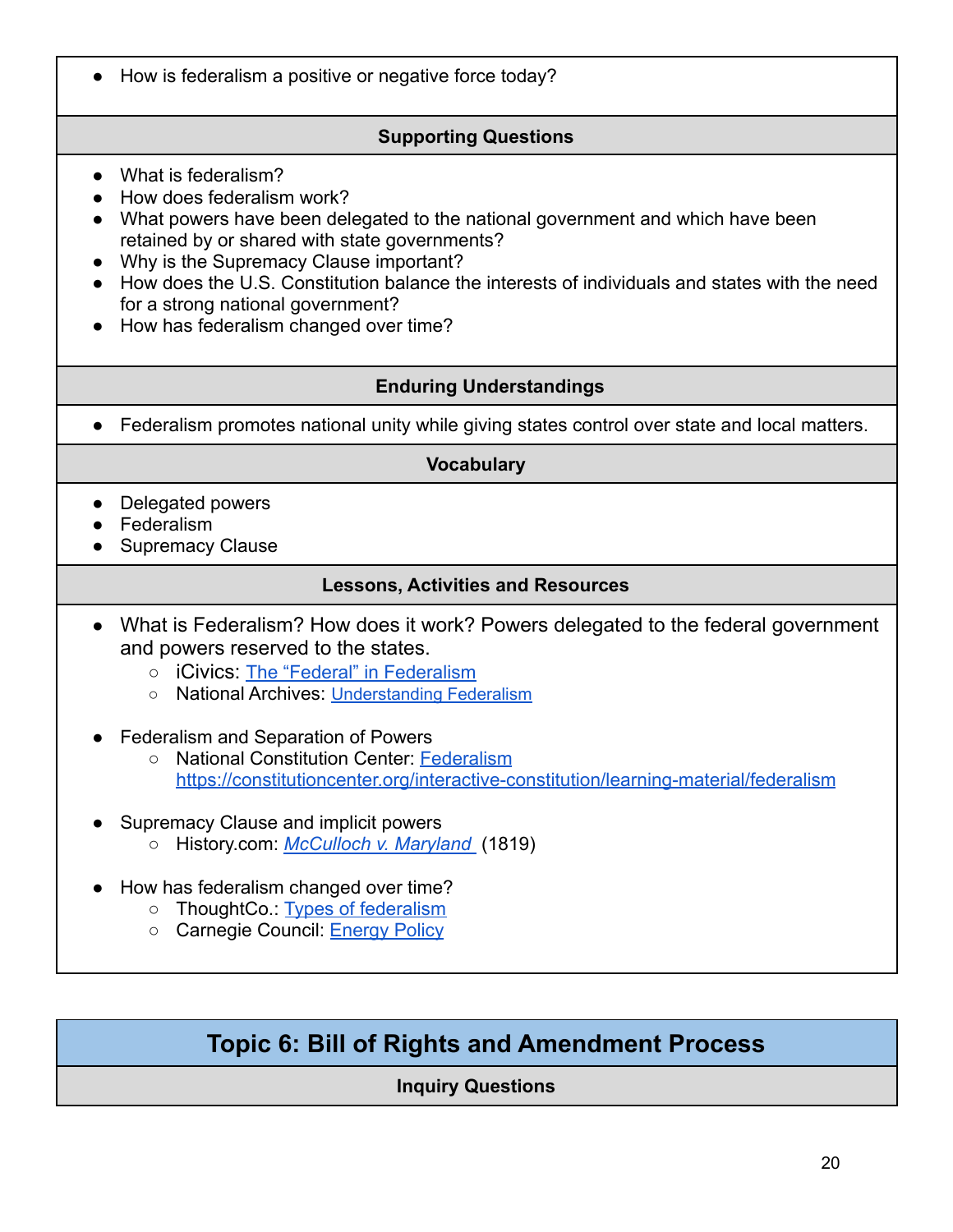- Did the Constitution need a Bill of Rights?
- How does the Bill of RIghts ensure that fundamental human rights are protected?
- Is the Constitution a "living document"? Why did the founders make the amendment process difficult?

## **Supporting Questions**

- Was the Constitution sufficient to protect individual rights without the Bill of Rights?
- What is the process for amending the U.S. Constitution?
- What fundamental human rights are protected in the Bill of Rights?
- How does the Bill of Rights ensure that fundamental human rights are protected?

## **Enduring Understandings**

- The guarantees in the Bill of Rights reflect the nation's commitment to personal freedom and to the principle of limited government.
- The due process clause of the fourteenth amendment ensures that state governments do not limit or take away rights given to citizens by the national government.
- The establishment clause sets up "a wall of separation between church and state".
- The free exercise clause protects religious beliefs but does not religious actions that violate laws or threaten safety
- The guarantees of free speech and press are intended to protect the expression of unpopular views.
- The rights of peaceable assembly and petition protect the people's right to bring their views to the attention of public officials.

### **Vocabulary**

- **●** Amendment
- **●** Anti-Federalists
- **●** Bill of Rights
- **●** Federalists
- **●** Ratify

### **Lessons, Activities and Resources**

- Was a Bill of Rights necessary?
	- iCivics: [Federalists and Antifederalists views](https://nearpod.com/t/L38953077)
	- NJ Center for Civic Education: [Federalists and AntiFederalists](https://civiced.rutgers.edu/documents/civics/middle-school-civics/the-structure-of-government/83-federalists-and-antifederalists)
	- Center for Civic Education: [Antifederalists](https://www.youtube.com/watch?v=5DlxymlJvlk) and AntiFederalist [Response \(Federalist](https://www.youtube.com/watch?v=6ucKK1nOf8k) [10\)](https://www.youtube.com/watch?v=6ucKK1nOf8k)
	- Constituting America: [Why did James Madison change](https://constitutingamerica.org/james-madison-the-bill-of-rights-political-compromise/) his mind?
- How does the Bill of Rights protect rights?
	- National Constitution Center: [Eight basic facts about](https://constitutioncenter.org/blog/everything-you-ever-wanted-to-know-about-the-bill-of-rights-2) the Bill of Rights
	- National Archives: [The Bill of Rights: What Does it](https://www.archives.gov/founding-docs/bill-of-rights/what-does-it-say#:~:text=It%20spells%20out%20Americans) Sav?
	- Bill of Rights Institute: [Explains each amendment](https://billofrightsinstitute.org/primary-sources/bill-of-rights)
- What rights does the Bill of Rights protect?
	- iCivics Lesson: [You've Got Rights!](https://www.icivics.org/teachers/lesson-plans/youve-got-rights?keywords=do%20i%20have%20a%20right&type&page=1&referer=search-results&page_title=Search%20Results)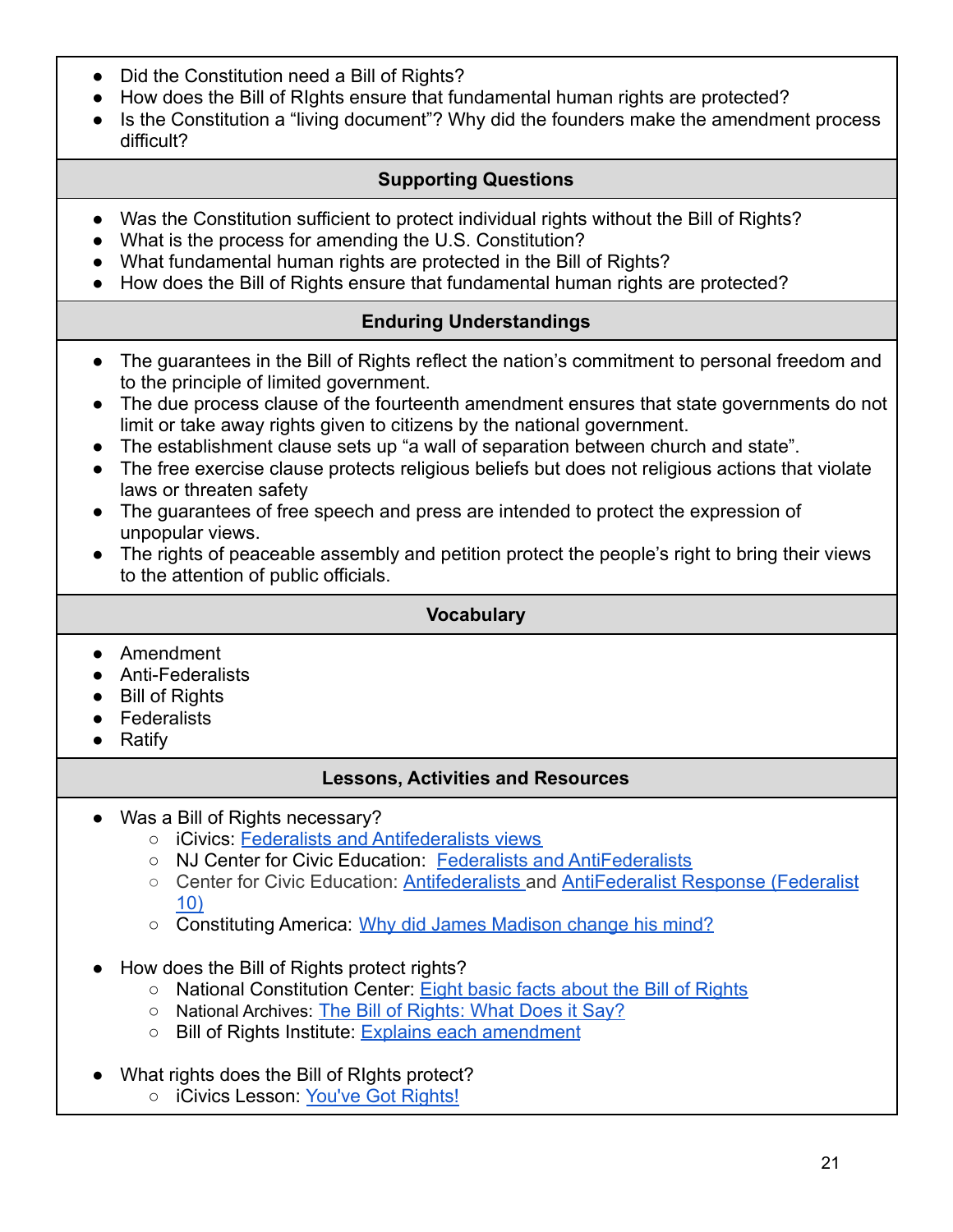- iCivics Game: [Do I Have a Right?](https://www.icivics.org/node/42/resource?referer=curriculum/play/all&page_title=Curriculum%20All%20Games)
- iCivics: [Do I Have a Right? Extension Pack](https://www.icivics.org/teachers/lesson-plans/new-do-i-have-right-extension-pack?keywords=do%20i%20have%20a%20right&type&page=2&referer=search-results&page_title=Search%20Results)
- iCivics[: Amendment Mini-Lesson](https://www.icivics.org/teachers/lesson-plans/amendment-mini-lesson?keywords=do%20i%20have%20a%20right&type&page=1&referer=search-results&page_title=Search%20Results)
- **How is the Constitution Amended?** ○ U.S. Senate: [Amending the Constitution](https://www.senate.gov/reference/reference_index_subjects/Constitution_vrd.htm#:~:text=Article%20V%20of%20the%20Constitution,thirds%20of%20the%20state%20legislatures.)
- Why did the Founders make it difficult to amend the Constitution? o National Park Service: **[Amending the Constitution](https://www.nps.gov/articles/000/teaching-civics-amending-the-u-s-constitution.htm)**

# <span id="page-21-0"></span>**Unit 3: The Constitution, American Ideals and the American Experience**

Grade Level: 6-8

## **Unit Summary**

The Preamble to the United States Constitution outlines its purposes and ideals in the following language: "*"We the People of the United States, in Order to form a more perfect Union, establish Justice, insure domestic Tranquility, provide for the common defense, promote the general Welfare, and secure the Blessings of Liberty to ourselves and our Posterity, do ordain and establish this Constitution for the United States…"*

This unit will investigate the challenges and triumphs to fulfilling our American ideals. The unit will begin with an examination of the goals highlighted in the Preamble of the Constitution. By tracing the preamble through American history, students will assess the effectiveness of our early citizens in meeting the goals of the Constitution. Students will evaluate how each American ideal has grown and expanded to be more inclusive. As we continue to struggle in fulfilling the potential of the American ideals, students will be encouraged to identify additional areas of growth toward a "more perfect union."

## **Essential Question**

How have economic, political, and cultural decisions promoted or prevented the growth of personal freedom, individual responsibility, equality, and the respect for human dignity?

## **Standards**

### **[NJ Student Learning Standards](https://www.state.nj.us/education/cccs/2020/2020%20NJSLS-SS.pdf) for Social Studies:**

- 6.1.8. Civics PI.3. a. Cite evidence to evaluate the extent to which the leadership and decisions of early administrations of the national government met the goals established in the Constitution.
- 6.1.8.CivicsPI.3.b and 6.3.8.CivicsPR.2: Evaluate the effectiveness of the fundamental principles of the Constitution (i.e., consent of the governed, rule of law, federalism, limited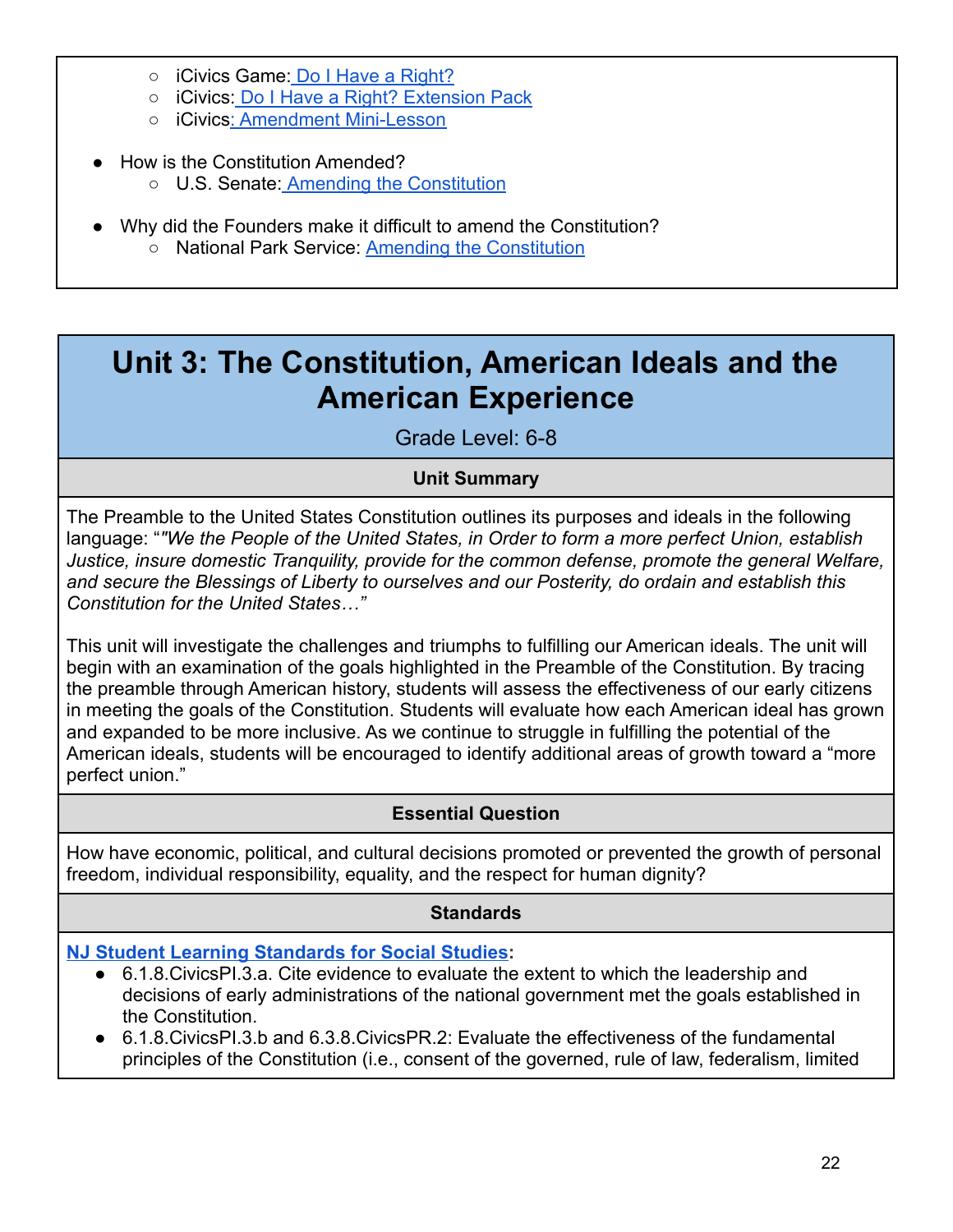government, separation of powers, checks and balances and individual rights) in establishing a federal government that allows for growth and change over time.

- 6.1.8. Civics DP.3. a: Use primary and secondary sources to assess whether or not the ideals found in the Declaration of Independence were fulfilled for women, African Americans and Native Americans during this time period.
- 6.1.8. Civics HR.3. a: Explain how and why constitutional civil liberties were impacted by acts of government during the Early Republic (i.e., Alien and Sedition Acts).
- 6.1.8. Civics HR. 3. b: Evaluate the impact of the institution of slavery on the political and economic expansion of the United States.
- 6.1.8.CivicsHR.3.c: Construct an argument to explain how the expansion of slavery violated human rights and contradicted American ideals.
- 6.1.8. Civics HR.4.a: Examine sources from a variety of perspectives to describe efforts to reform education, women's rights, slavery and other issues during the Antebellum period.
- 6.3.8.CivicsDP.2: Make a claim based on evidence to determine the extent and limitations of First Amendment Rights (e.g., Supreme Court decisions).
- 6.3.8. Civics DP.3: Use historical case studies and current events to explain why due process is essential for the protection of individual rights and maintenance of limited government.
- 6.1.8. Civics DP.4.a: Research and prioritize the most significant events that led to the expansion of voting rights during the Jacksonian period.
- 6.1.8.HistoryUP.5.a: Analyze the effectiveness of the 13th, 14th and 15th Amendments to the United State Constitution from multiple perspectives.

## **[NJ ELA Grade 6-8 Companion Standards](https://www.state.nj.us/education/cccs/2016/ela/CompanionG0608.pdf)**

- WHST.6-8.8. Gather relevant information from multiple print and digital sources, using search terms effectively; assess the credibility and accuracy of each source; and quote or paraphrase the data and conclusions of others while avoiding plagiarism and following a standard format for citation.
- RH.6-8.7. Integrate visual information (e.g., in charts, graphs, photographs, videos, or maps) with other information in print and digital texts.
- RH.6-8.8. Distinguish among fact, opinion, and reasoned judgment in a text.

**[Suggested Practices for Social Studies](https://civiced.rutgers.edu/resources/suggested-practices)**

**[Differentiation for Middle School Social Studies](https://civiced.rutgers.edu/documents/civics/middle-school-civics/104-differentiation-for-middle-school-social-studies)**

**[Student Learning Standards for English Language Arts](https://www.nj.gov/education/standards/ela/Index.shtml)**

## **[8.1 Technology Standards](https://www.nj.gov/education/archive/techno/s8at/tab03/tab3a.pdf)**

● 8.1D 6-8. Demonstrates ability to differentiate the degree of credibility and accuracy of different digital content.

## **[Career Readiness, Life Literacies & Key Skill](https://nam02.safelinks.protection.outlook.com/?url=https%3A%2F%2Fwww.nj.gov%2Feducation%2Fstandards%2Fclicks%2Findex.shtml&data=04%7C01%7Carlenega%40sas.rutgers.edu%7C9e79092e8e3b48d4de5508d9f252b38e%7Cb92d2b234d35447093ff69aca6632ffe%7C1%7C0%7C637807259425325282%7CUnknown%7CTWFpbGZsb3d8eyJWIjoiMC4wLjAwMDAiLCJQIjoiV2luMzIiLCJBTiI6Ik1haWwiLCJXVCI6Mn0%3D%7C3000&sdata=z2zmpJZi3%2BNJjXG5Th0BsBFB6rqOAZvX1ZdUzj0jzFo%3D&reserved=0)s**

CRP1. Act as a responsible and contributing citizen and employee.

CRP5. Consider the environmental, social and economic impacts of decisions.

CRP7. Employ valid and reliable research strategies.

CRP8. Utilize critical thinking to make sense of problems and persevere in solving them.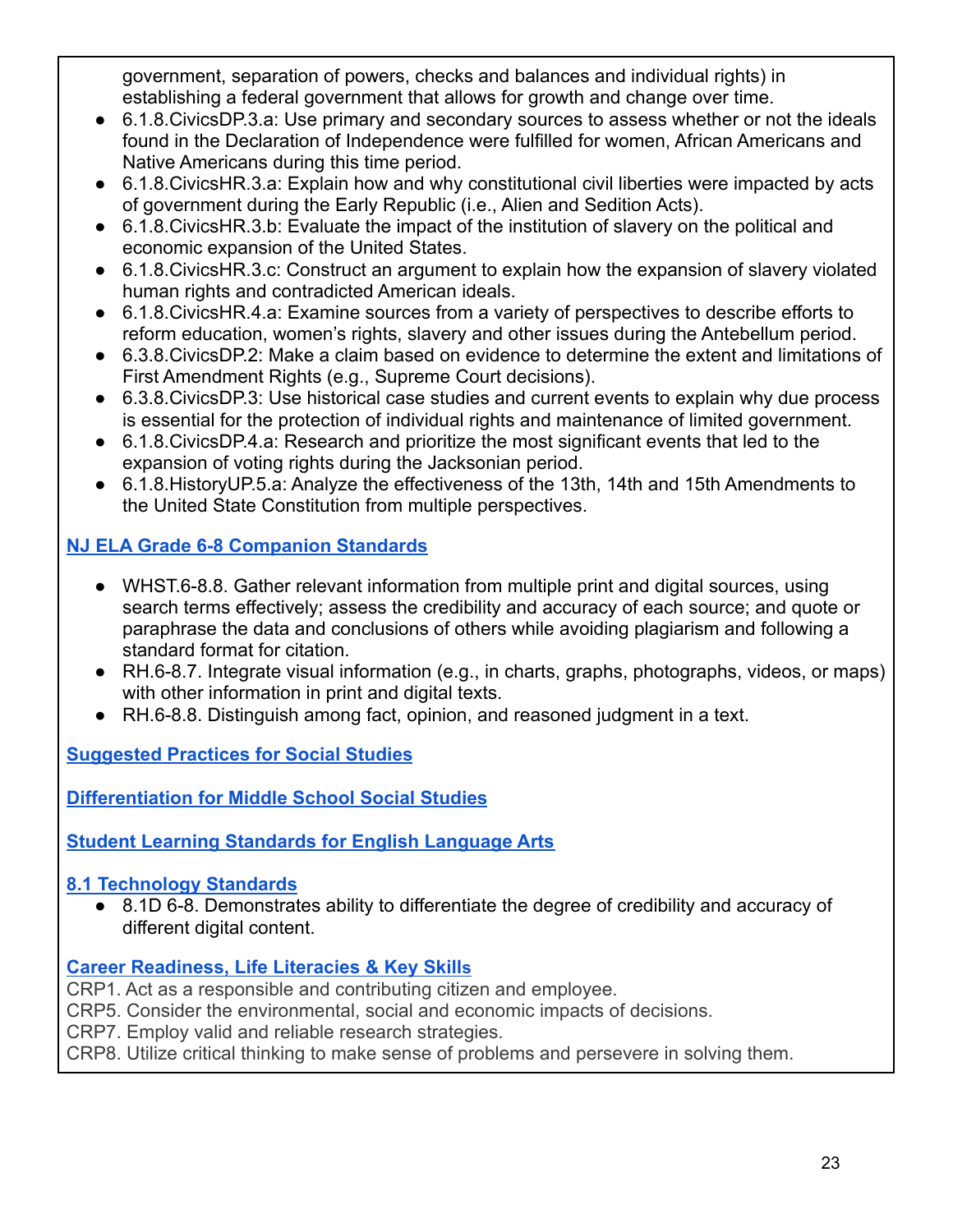## **[Social and Emotional Learning in Middle School Social Studies Instruction](https://www.casel.org/wp-content/uploads/2017/08/SEL-in-Middle-School-Social-Studies-8-20-17.pdf)**

### **Unit Assessment**

E.g*.,* a simulated legislative or judicial hearing about a current day issue. For example, use the [questions](https://files.civiced.org/pdfs/WTP/StateHearingQuestions2021-22.pdf) about the principles underlying the U.S. Constitution and its application today from the *We the People: The Citizen and the Constitution* in a simulated Congressional Hearing in your classroom. Or hold a judicial hearing about an issue involving the application of the Bill of Rights, such as the **[Supreme Court Simulation](https://www.uscourts.gov/about-federal-courts/educational-resources/about-educational-outreach/activity-resources/supreme-0)** from the United States Courts.

## **Topic 1: "A More Perfect Union"**

### **Inquiry Questions**

<span id="page-23-0"></span>● How well has the U.S. met the fundamental principles established in the Constitution?

## **Supporting Questions**

- How did the Constitution establish a "more perfect union" than the Articles of Confederation?
- How has extending the right to vote supported the concept of the consent of the governed?
- How has the rule of law prevented abuse of authority?

### **Enduring Understandings**

- One of the great successes of the American experience is demonstrating to the world that citizens could establish a government based on a social contract with the "consent of the governed". A founding generation drafted a Constitution that joined political ideas and practical experience, making real what had previously only been a theory.
- The Constitution addressed many of the deficiencies of the Articles of Confederation.
- The right to vote, initially granted to a limited segment of the population, has gradually been extended to different groups enhancing the concept of "the consent of the governed".
- Ensuring the right to vote is an essential component of a successful democracy.

### **Vocabulary**

- Blessings of Liberty
- Checks and Balances
- Domestic Tranquility
- Franchise
- General welfare
- **Impeachment**
- **Justice**
- Posterity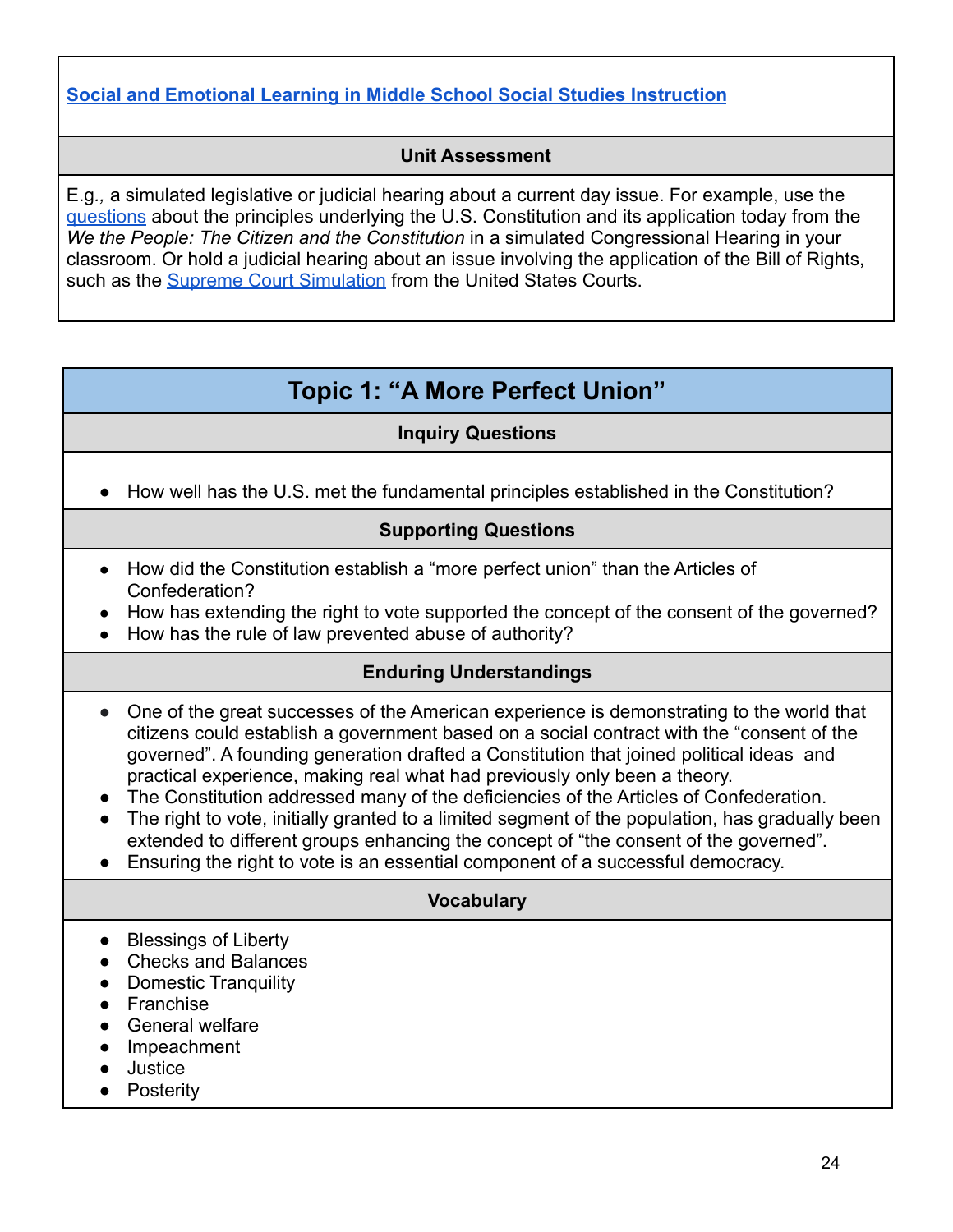- Preamble
- Rule of Law
- Separation of Powers
- Sovereignty
- Suffrage
- Union

## **Lessons, Activities and Resources**

Preamble to the Constitution: *"We the People of the United States, in Order to form a more perfect Union, establish Justice, insure domestic Tranquility, provide for the common defense, promote the general Welfare, and secure the Blessings of Liberty to ourselves and our Posterity, do ordain and establish this Constitution for the United States…"*

## **How did the Constitution establish a "more perfect union" than the Articles of Confederation?**

- iCivics: [The Constitution's Cover Letter Lesson DBQuest](https://www.icivics.org/node/2551240/resource?referer=node/1074005&page_title=DBQuest)
- Edsitement.neh.gov: [The Preamble to the Constitution:](https://edsitement.neh.gov/lesson-plans/preamble-constitution-close-reading-lesson) A Close Reading Lesson
	- [Activity](https://edsitement.neh.gov/sites/default/files/2018-08/activity_1-preamble-student-worksheet.pdf) 1. Questions to form a Government
	- [Activity](https://edsitement.neh.gov/sites/default/files/2018-08/activity_2-teachers-guide.pdf) 2. Teachers' Guide
	- [Activity](https://edsitement.neh.gov/sites/default/files/2018-08/activity_2-preamble-graphic-organizer.pdf) 2. What the Preamble Says (comparison with the Articles of Confederation)
- iCivics game: [iCivics America's Founding Preambles](https://www.icivics.org/node/2533016/resource) DBQuest
- C-Span Lesson Plan: [Introduction](https://www.c-span.org/classroom/document/?6662) to the Principles of Democracy
	- Video Clip 2: [Introduction](https://www.c-span.org/video/?c4676665/introduction-rule-law) to the Rule of Law (Video Length-1:17)
	- Video Clip 6: Justice Breyer on [Democracy](https://www.c-span.org/video/?c4676977/justice-breyer-discusses-democracy-majority-rule) (Video Length-4:14)
	- Video Clip 7: [Rule of Law, Equal Protection and Rights](https://www.c-span.org/video/?c4677032/rule-law-equal-protection-rights) (Video Length-2:40)
	- [Introduction to the Principles of Democracy Handout](https://docs.google.com/document/d/1xn5V2Gh0SVxN8D2TaAFVWKPnhlbOf-yqPfC52KcKNsQ/edit)

## **How has extending the right to vote supported the concept of the consent of the governed?**

- Vocabulary: franchise, suffrage and right to vote
- Expansion of franchise to men in 1830s:
	- C-SPAN Classroom Video Clip: Who Could Vote in the Early United States?
	- C-SPAN Classroom [The Expansion of Voting Rights charts](https://docs.google.com/document/d/1iJLXd_caPE3UX_XGlRY5xuE5y5LFPte6HOfXMJ7KWAA/edit) and video links
	- PBS Learning Media: History of U.S. Voting Rights | Things [Explained](https://ny.pbslearningmedia.org/resource/c25fa636-8c55-407e-9634-cee665de60fb/history-of-us-voting-rights-things-explained/)
- Fifteenth Amendment
	- PBS Learning Media: [The 15th Amendment Challenges](https://ny.pbslearningmedia.org/resource/15th-amendment-challenges-women-suffrage-video/carrie-chapman-catt-warrior-for-women/) the Women's Movement [Carrie Chapman Catt](https://ny.pbslearningmedia.org/resource/15th-amendment-challenges-women-suffrage-video/carrie-chapman-catt-warrior-for-women/)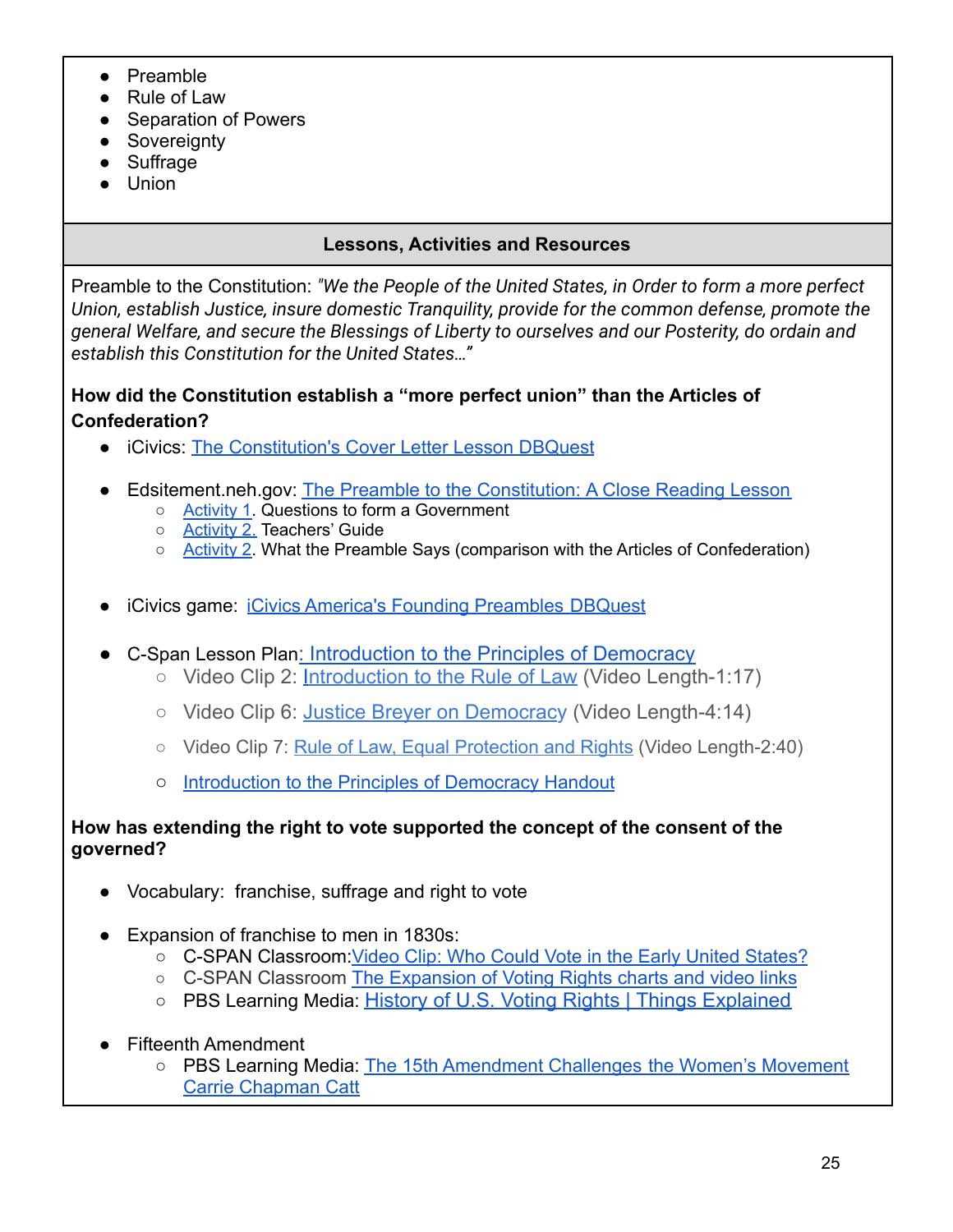- PBS Learning Media: [The 15th Amendment and the Battle Over Voting Rights \(PBS](https://ny.pbslearningmedia.org/resource/fifteenth-amendment-battle-over-voting-rights/ken-burns-not-for-ourselves-alone-video-gallery/) [Learning Media\)](https://ny.pbslearningmedia.org/resource/fifteenth-amendment-battle-over-voting-rights/ken-burns-not-for-ourselves-alone-video-gallery/)
- Women's Suffrage
	- PBS Learning Media: She Resisted: Seneca Falls Convention | The Vote; [Strategies](https://ny.pbslearningmedia.org/resource/amex32tv-soc-sheresisted/she-resisted-strategies-of-suffrage-the-vote/) [of Suffrage | The Vote](https://ny.pbslearningmedia.org/resource/amex32tv-soc-sheresisted/she-resisted-strategies-of-suffrage-the-vote/) ; She Resisted: Strategies [of Suffrage - Remote Worksheet;](https://view.officeapps.live.com/op/view.aspx?src=https://static.pbslearningmedia.org/media/media_files/bcaf570c-cae6-4c06-87ee-8a961dbbc2eb/c5c56404-d6d4-474b-a3eb-038d3934f188.docx) [She Resisted: Strategies of Suffrage - Group Work](https://view.officeapps.live.com/op/view.aspx?src=https://static.pbslearningmedia.org/media/media_files/bcaf570c-cae6-4c06-87ee-8a961dbbc2eb/756dd818-95fa-4bb1-bca0-e6f17fa7bd90.docx)
	- iCivics: [Women's Suffrage: A Movement in the Right](https://www.icivics.org/viewpdf?path=/sites/default/files/Women%27s%20Suffrage%20Infographic_website.pdf) Direction Infographic
	- C-SPAN Classroom Lesson: [Early Women in Congress](https://www.c-span.org/classroom/document/?17780)
	- Alice Paul Institute: [Who Was Alice Paul?](https://www.alicepaul.org/about-alice-paul/)
	- The New Jersey Center for Civic Education provides three lessons from the collection of New Jersey lessons in Word format: New [Jersey Women](https://civiced.rutgers.edu/documents/nj-lessons/for-grades-3-5/53-new-jersey-women/file) (grades 3-5), [New Jersey Women You Should Know,](https://civiced.rutgers.edu/documents/nj-lessons/for-grades-6-8/22-nj-women-you-should-know-about/file) and Alice Paul and [Women's Suffrage](https://civiced.rutgers.edu/documents/nj-lessons/for-grades-6-8/21-alice-paul-and-women-s-suffrage/file)
	- Library of Congress: [NJ Women Gain and Lose the Vote](https://www.loc.gov/exhibitions/women-fight-for-the-vote/about-this-exhibition/seneca-falls-and-building-a-movement-1776-1890/early-feminist-inspirations/new-jersey-women-gain-then-lose-the-vote/) (Document image)
- Expanding the right to vote
	- Southern Monmouth League of Women Voters ["Fight](https://lwvsmc.org/img/FightingVoteBrochure05132020.pdf) For the Vote" and [lesson](https://lwvsmc.org/lwv-initiatives.php) [materials](https://lwvsmc.org/lwv-initiatives.php).
	- The 26th Amendment
	- Should the voting age be lowered?
	- State Voting [requirements](https://nj.gov/state/elections/voter-registration.shtml)

## **How has the rule of law prevented abuse of authority?**

<span id="page-25-0"></span>National Constitution Center: [U.S. v. Nixon](https://constitutioncenter.org/blog/anniversary-of-united-states-v-nixon) (1974)

## **Topic 2: ". . .Establish Justice. . ."**

## **Inquiry Questions**

- What is "fairness" or "justice"?
- How does the Constitution "establish justice"?
- How do we ensure that people are treated fairly?
- Can there be justice without equality?

## **Supporting Questions**

- How are the terms "fairness" or "justice" commonly defined and used in law? By people you know?
- What is "due process" and how does it protect individual rights?
- What does the 14th Amendment mean by "equal protection under the law"?
- What is equality of opportunity?

## **Enduring Understandings**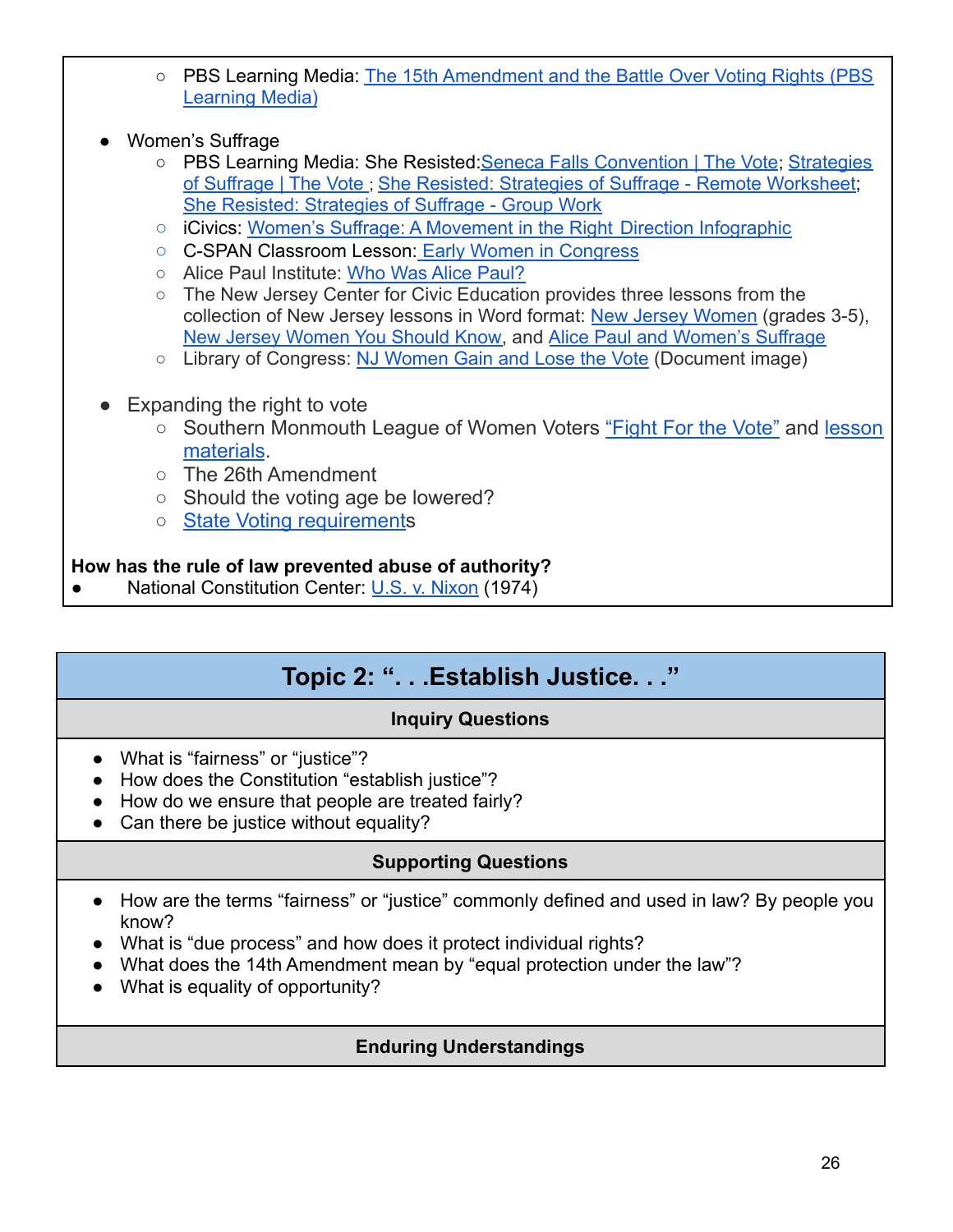- The desire for "fairness" or "justice" is a primary reason why people are willing to create a government. These concepts are difficult to precisely define. The Constitution and state constitutions establish a court system to help decide questions of justice.
- The right to "due process" is considered one of the most fundamental guarantees of individual rights.
- *● Procedural Due Process* means that the government must follow rules and procedures that are reasonable, fair, and not arbitrary.
- *● Substantive Due Process* means that the government cannot make or interpret laws in a way that violates fundamental rights.
- The Fifth Amendment established the concept of "due process" in the Constitution regarding the federal government.
- The Fourteenth Amendment extended the concept of "equal protection under the law" to the states.

## **Vocabulary**

- Affirmative Action
- Civil Rights Movement
- Due Process
- Equality
- Fairness
- Habeas Corpus
- Jim Crow
- Segregation

## **Lessons, Activities and Resources**

## **What is Justice or Fairness?**

- Background article: Equality and Justice: History [and Ideals Equal Justice Under Law](https://equaljusticeunderlaw.org/thejusticereport/2018/8/29/equality-and-justice-history-and-ideals)
- Culture of Dignity.com activity: [The Difference between](https://culturesofdignity.com/equity-and-equality-lesson/) Equality and Equity
- NJ Center for Civic Education: [What is fairness or](https://civiced.rutgers.edu/documents/civics/middle-school-civics/american-ideals/98-fairness-or-justice) justice?

## **To what extent has the United States established justice for all?**

- How fairly has the United States treated Native Americans?
	- C-Span Classroom Lesson Plan: [The Indian Removal](https://www.c-span.org/classroom/document/?10874) Act of 1830
	- PBS Learning Media: [Trail of Tears: The Cherokee Fight](https://ny.pbslearningmedia.org/resource/midlit11.soc.splcher/trail-of-tears-the-cherokee-fight-against-removal/) Against Removal, [Trail of](https://ny.pbslearningmedia.org/resource/arct.socst.ush.ttgoingcourt/are-the-cherokee-an-independent-nation/) [Tears: Are the Cherokee an Independent Nation?](https://ny.pbslearningmedia.org/resource/arct.socst.ush.ttgoingcourt/are-the-cherokee-an-independent-nation/) and [Worcester v. Georgia |](https://ny.pbslearningmedia.org/resource/d7ad4f12-fcd2-4d8d-9937-66dc8f2d8ec8/worcester-v-georgia-cherokee-nation/) [Cherokee Nation](https://ny.pbslearningmedia.org/resource/d7ad4f12-fcd2-4d8d-9937-66dc8f2d8ec8/worcester-v-georgia-cherokee-nation/)
	- NJ Center for Civic Education: [Cherokee Removal historical](https://civiced.rutgers.edu/documents/conflict-resolution/volume-one-the-colonial-period-through-reconstruction/113-cherokee-removal) roleplaying activity
	- Constitutional Rights Foundation: Choosing a Native [American Policy: Simulation](https://www.crf-usa.org/bill-of-rights-in-action/bria-21-1-c-indian-removal-the-cherokees-jackson-and-the-trail-of-tears.html) **[Activity](https://www.crf-usa.org/bill-of-rights-in-action/bria-21-1-c-indian-removal-the-cherokees-jackson-and-the-trail-of-tears.html)**
- How fairly has the United States treated African Americans?
	- NEH Edsitement: [Slavery and the American Founding;](https://edsitement.neh.gov/lesson-plans/slavery-and-american-founding-inconsistency-not-be-excused) "The Inconsistency Not to be [Excused"](https://edsitement.neh.gov/lesson-plans/slavery-and-american-founding-inconsistency-not-be-excused)
	- PBS learning Media: [Teaching Guide: Exploring American](https://ny.pbslearningmedia.org/resource/dpla-tg-040/teaching-guide-exploring-american-abolitionism/) Abolitionism
	- 13th Amendment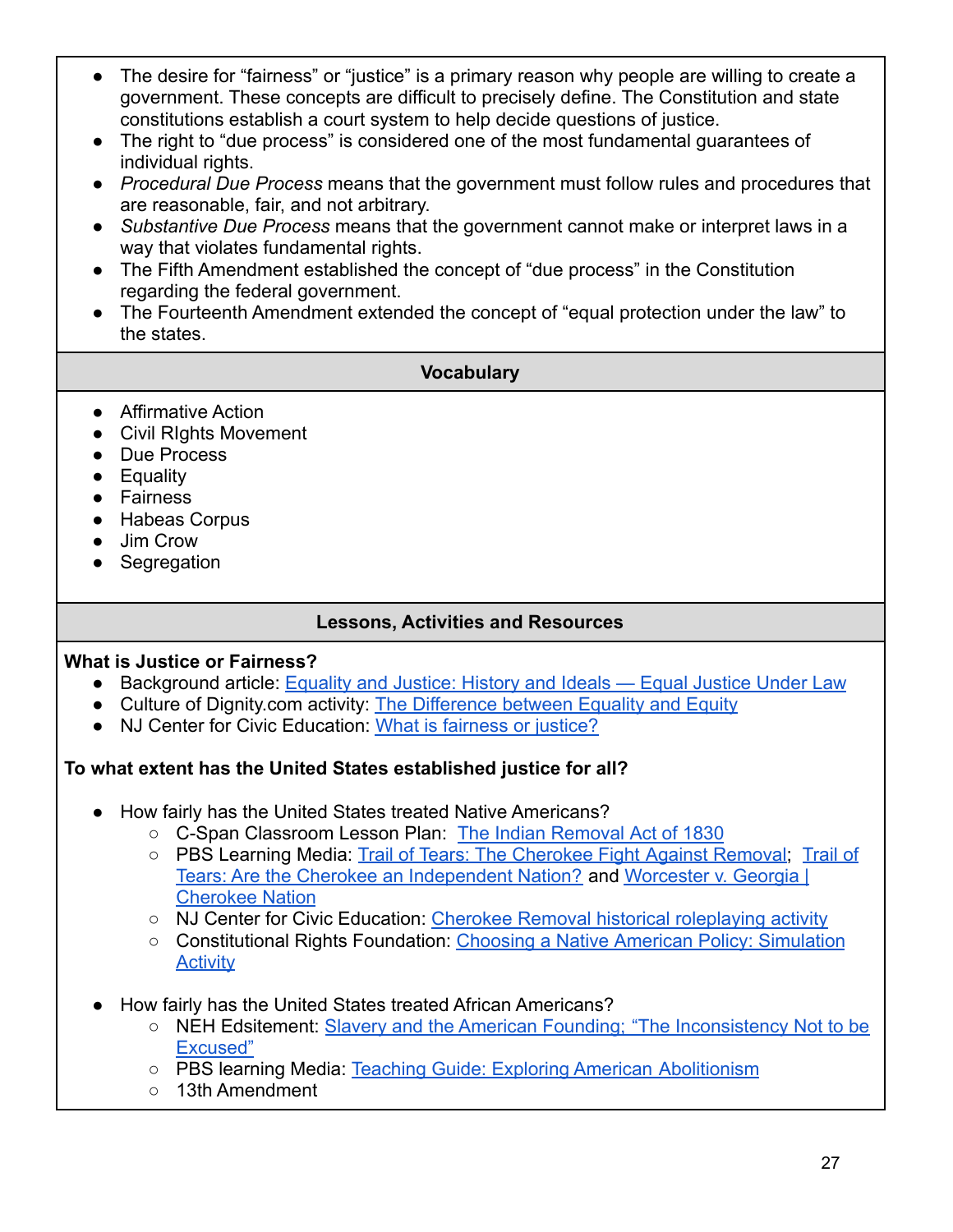- Link to Mock Congressional Hearings regarding Reconstruction in Conflict Resolution and U.S. History
- Jim Crow
- o C-Span Classroom[: Poll Taxes;](https://www.c-span.org/classroom/document/?8998) [Literacy Test](https://www.c-span.org/classroom/document/?8995); [Grandfather](https://www.c-span.org/classroom/document/?8997) Clause
- o Junior Scholastic[: How Barbara Johns Helped End Segregation](https://junior.scholastic.com/issues/2018-19/012819/this-student-helped-desegregate-america-s-schools.html#960L)

### **What is "due process" and how does it protect individual rights?**

- Justice In The Classroom**:** [Due Process and the Constitution](https://justiceintheclassroom.net/lesson_plans/2019/PDF_TROL_MS/PDF_TROL_MS-DUPRO/TROL-MSDUPRO5%20(S)%20-%20Due%20Process%20and%20the%20U.S.%20Constitution.pdf)
- NJ Center for Civic Education: What is due process [and why is it important?](https://civiced.rutgers.edu/documents/civics/middle-school-civics/american-ideals/87-what-is-due-process)

## **What does the 14th Amendment mean by "equal protection under the law"?**

- **●** PBS Learning Media: [The Reconstruction Amendments](https://lsintspl3.wgbh.org/en-us/lesson/ilwnet17-reconamend/?as_guest=True&next=https://ny.pbslearningmedia.org/resource/ilwnet17-soc-us-reconamend/the-reconstruction-amendments/)
- **●** NJ Center for Civic Education: [What does "equal protection"](https://civiced.rutgers.edu/documents/civics/middle-school-civics/american-ideals/82-equal-protection) mean?
- **●** [Triad Debate: Affirmative Action](https://www.law.washington.edu/students/streetlaw/lessons/affirmativeaction.pdf?zh3sqhy) law.washington.edu

## <span id="page-27-0"></span>**Topic 3: ". . .insure Domestic Tranquility, provide for the common defense. . ."**

## **Inquiry Questions**

● How well has the U.S. balanced the need for order and the protection of individual rights?

## **Supporting Questions**

- What is "domestic tranquility?"
- What is "privacy"?
- How has the U.S. balanced the need for order and the protection of rights during times of peace and times of war?

## **Enduring Understandings**

- Domestic tranquility refers to the expectation by citizens that government will ensure an orderly society based on due process and an inviolate/minimum sphere of personal liberty.
- Democracy places a high value on the right to privacy, which is the basis for many of the more specific protections enshrined in the Bill of Rights.
- The right to privacy and other rights have sometimes been restricted during times of war as the need to ensure national security conflicts with more expansive individual rights enjoyed during times of peace. It is the role of the courts to help determine the appropriate constitutional balance between individual rights and national security and to review acts of the legislative and executive branches.
- Habeas corpus is a fundamental right that prevents arbitrary abuse of authority by the government and indefinite detentions of political opponents.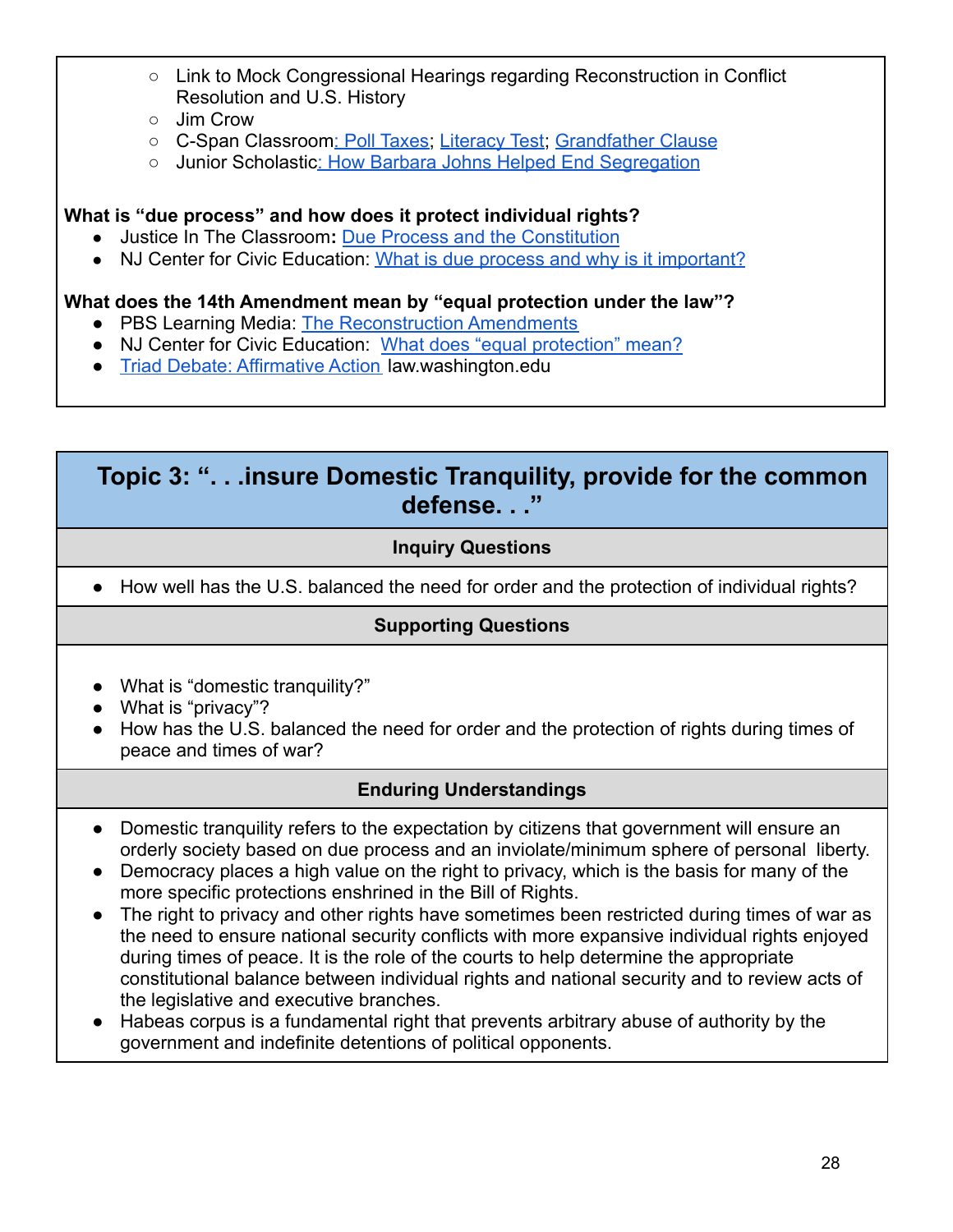- The peaceful transfer of power is a critical element of democracy, requiring both constitutional procedures and the commitment by citizens to uphold a free society and a republican form of government.
- *● The use of force by the government must be within constitutional constraints in a democratic society. A cornerstone of American democracy has been a professional, non-political military that takes an oath to support the Constitution.*

## **Vocabulary**

- Alien and Sedition Acts
- Domestic Tranquility
- Habeas Corpus
- Liberty
- Patriot Act of 2001
- Privacy

### **Lessons, Activities and Resources**

What is "domestic tranquility"?

• NJ Center for Civic Education: How do you "ensure [domestic tranquility"?](https://civiced.rutgers.edu/documents/civics/middle-school-civics/american-ideals/97-domestic-tranquility)

Privacy rights during war:

- C-SPAN: [Schenck v. United States and the Espionage](https://www.c-span.org/classroom/document/?4905) Act
- Bill or Rights Institute: [Security, Liberty and the](https://billofrightsinstitute.org/lessons/security-liberty-usa-patriot-act) Patriot Act

What is habeas corpus and why is it important?

- C-SPAN Classroom: [The meaning and Origins of Habeas](https://www.c-span.org/classroom/document/?8264) Corpus
- C-SPAN Classroom: [The Writ of Habeas Corpus and the](https://www.c-span.org/classroom/document/?8344) Constitution

How does the Fourth Amendment protect privacy rights?

- New Hampshire Institute for Civics Education: Privacy [and the 4th Amendment](https://www.nhcivics.org/curriculum-library/privacy-and-the-fourth-amendment) Learningforjustice: [What is a Hate Crime?](https://www.learningforjustice.org/classroom-resources/lessons/what-is-a-hate-crime)
- [NJ State Bar Foundation Law Adventure Competition](https://njsbf.org/school-based-programs/mock-trial/law-adventure-competition-for-grades-7-and-8/)

Political stability and peaceful transfer of power

● iCivics: [Peaceful Transfer of Power](https://www.icivics.org/teachers/lesson-plans/peaceful-transfer-power-infographic)

## <span id="page-28-0"></span>**Topic 4: "promote. . .the General Welfare, and secure the Blessings of Liberty"**

### **Inquiry Questions**

- What is "liberty"? Why did the Founders make it the defining purpose of American government?
- To what extent has the American experience succeeded in promoting the general welfare or common good?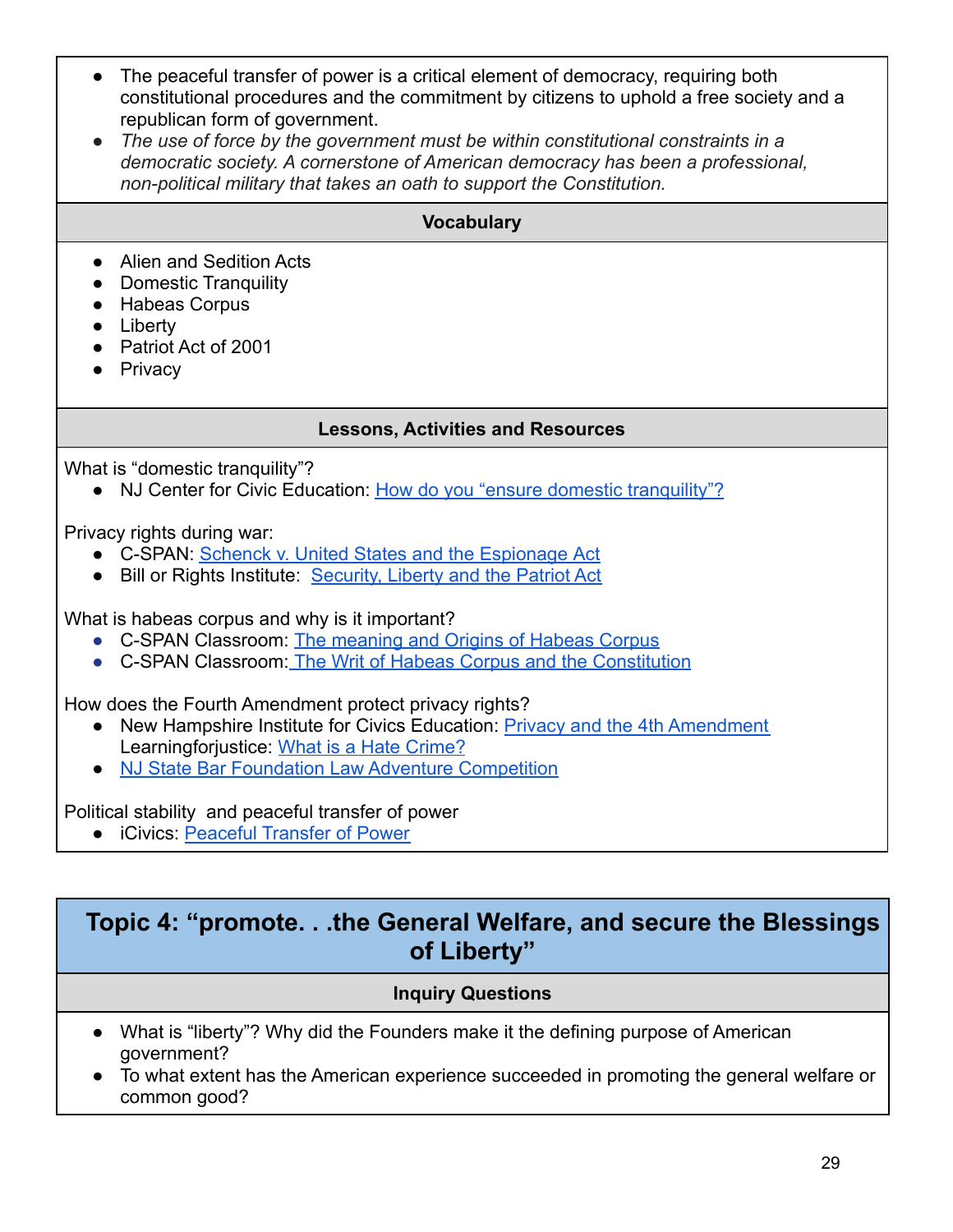● How can we best balance individual rights and the general welfare when these important concepts are in conflict?

### **Supporting Questions**

- What is "the general welfare"?
- What is liberty?
- Should there be limits on freedom of speech or the ability to protest and petition the government?
- Why is freedom of speech important for sustaining democracy?
- How has social media changed public discourse and how can we address the spreading of propaganda and lies in social media?
- What is the difference between "the establishment of religion" and the "free exercise of religion"?
- How can we balance conflicts between religious beliefs and the protection of the rights of citizens?

#### **Enduring Understandings**

- The American system of limited government is designed to promote a specific definition of liberty. This definition differs from that used by other nations with different forms of government.
- The American system of government is based on the concept of social contract theory and the idea that individuals agree to place some limits on their absolute liberty in order to actually enjoy the greatest possible amount of liberty. What these limits should be is an important part of Constitutional law and public discourse.
- Democracies must also balance individual liberty and "the common good". Debates about how to best achieve this balance is an important element of politics and public policy.

#### **Vocabulary**

- Assembly
- Censorship
- Common Good
- Establishment Clause
- Free Exercise Clause
- General Welfare
- Individual rights
- Libel
- Liberty
- Petition
- Press
- Protest
- Religion
- Sedition
- Slander
- Social Media
- Speech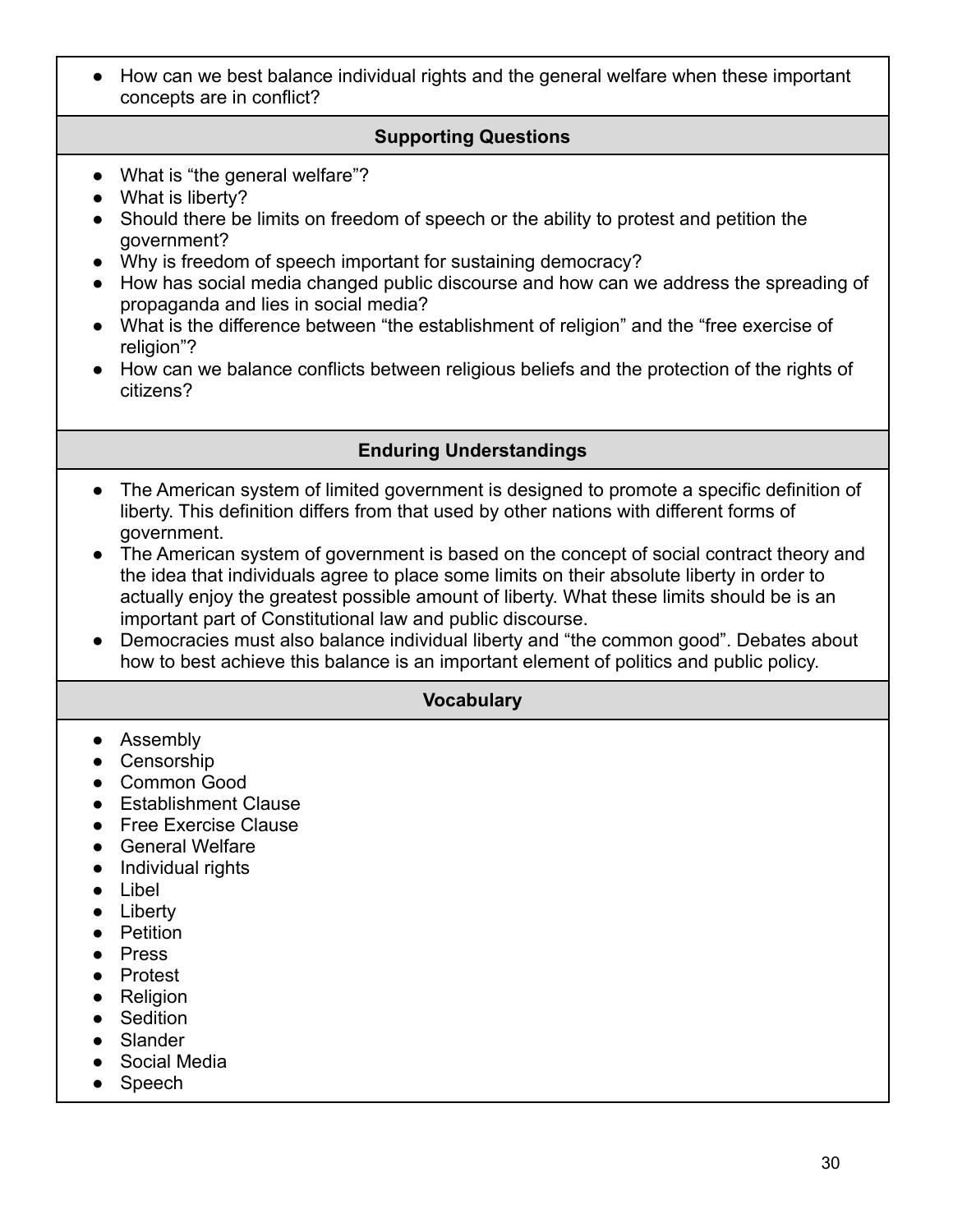## **Lessons, Activities and Resources**

What does "promote the general welfare" mean? How does the government promote the general welfare or common good?

● NJ Center for Civic Education: [What is the "general](https://civiced.rutgers.edu/documents/civics/middle-school-civics/american-ideals/89-promote-the-general-welfare) welfare"?

What is liberty?

● NJ Center for Civic Education: [What is "liberty?"](https://civiced.rutgers.edu/documents/civics/middle-school-civics/american-ideals/103-what-is-liberty)

Why is freedom of expression? Why is it so important? When should it be limited?

- NJ Center for Civic Education: [First Amendment Freedom](https://civiced.rutgers.edu/documents/civics/middle-school-civics/american-ideals/96-freedom-of-expression) of Expression
- C-SPAN[: Zenger Trial and the Colonial Press](https://www.c-span.org/classroom/document/?10186)
- National Constitution Center [The First Amendment Plan](https://constitutioncenter.org/media/const-files/Overview_Interactive_Constitution_8.pdf) of Study
- Newseumed.org: [My Five Freedoms](https://newseumed.org/tools/lesson-plan/introduction-first-amendment-my-five-freedoms)
- US Courts: [First Amendment Modified Oxford Debates](https://www.uscourts.gov/about-federal-courts/educational-resources/educational-activities/first-amendment-activities) and Scenarios
- TPS: [Sedition Act: Should speech ever be restricted?](https://docs.google.com/document/d/11Bmx3zs5FjnwY0hegTurcIgG47oBXl16/edit?usp=sharing&ouid=116923513676137889276&rtpof=true&sd=trueary)
- Right to Petition and Assemble
	- American Bar Association: [Right to Petition Lesson](https://www.americanbar.org/groups/public_education/law-day/law-day-2020/planning-guide/middle-school-lesson-plans/) Plan
	- Freedoms Foundation: [Freedom of Petition & Assembly](https://freedomsfoundation.org/wp-content/uploads/2018/01/Lesson-2.pdf) Lesson Plan
	- National Constitution Center: Freedom of Assembly [& Petition Lesson Plan](https://constitutioncenter.org/media/const-files/Lesson-Plan-Assembly-and-Petition_8.pdf)

What is the difference between "the establishment of religion" and the "free exercise of religion"? How do we balance religious beliefs v. the common good?

● NJ Center for Civic Education: How does the First [Amendment protect freedom of religion?](https://civiced.rutgers.edu/documents/civics/middle-school-civics/american-ideals/84-freedom-of-religion)

How can we balance individual rights and the general welfare when these important concepts are in conflict?

<span id="page-30-0"></span>● C-SPAN: [Individual Liberty and the Common Good](https://www.c-span.org/classroom/document/?7259)

# **Unit 4: Role of the Citizen**

Grade Level: 6-8 Timeframe: 8 weeks

## **Unit Summary**

In addition to civic education content, students require opportunities to develop and practice the skills and dispositions to become active and well-informed supporters of their community. Voting is an important responsibility of citizenship, but students must also learn how to interact with the appropriate levels of government to address matters of public policy that affect their lives and occupations. This unit explores the nature of citizenship and offers questions and strategies to help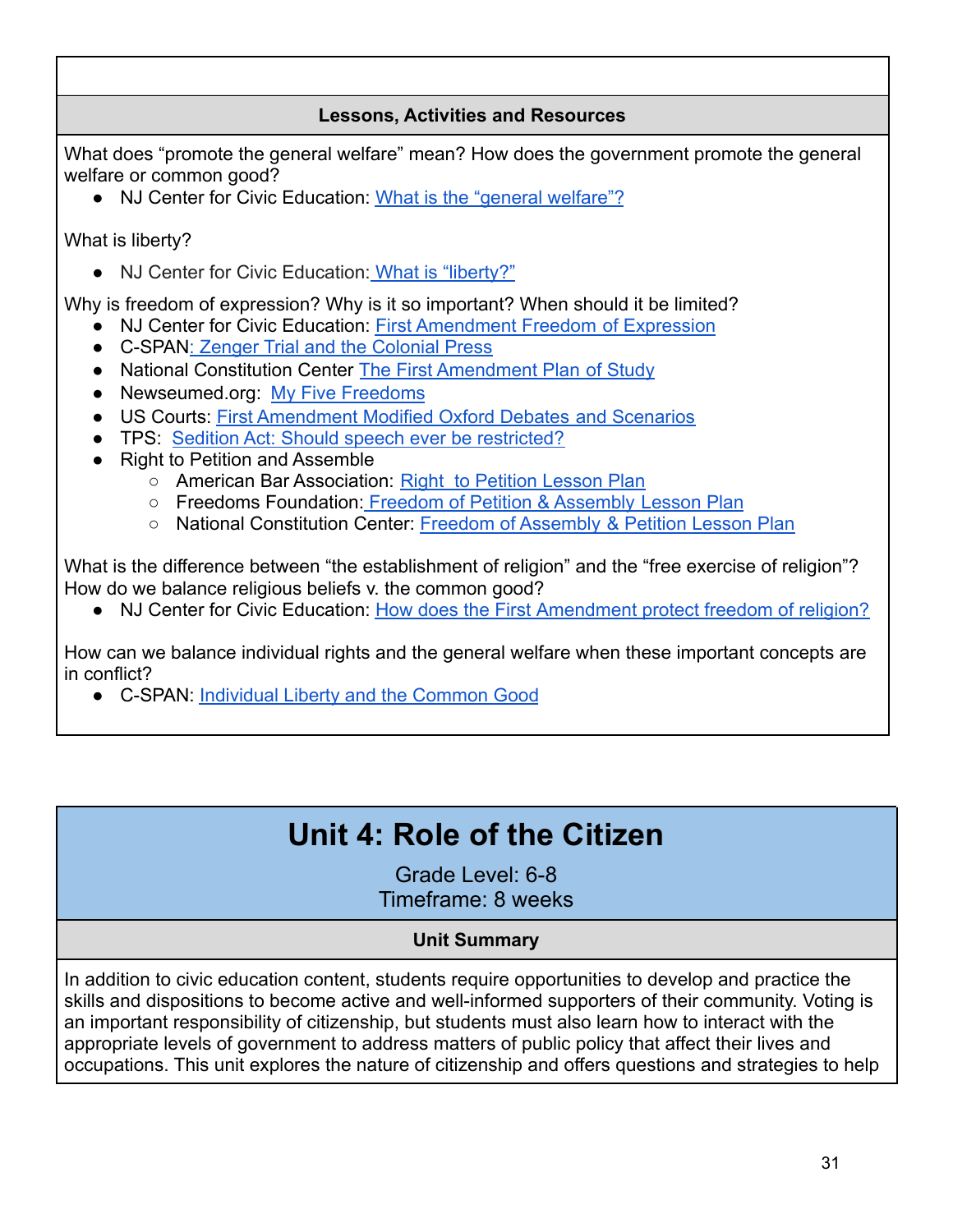students develop the skills they will need to be active members and supporters of their communities.

## **Essential Question**

How do citizens, civic ideals, and government institutions interact to balance the needs of individuals and the common good?

## **Standards**

## **[NJ Student Learning Standards](https://www.state.nj.us/education/cccs/2020/2020%20NJSLS-SS.pdf) for Social Studies**

- 6.3.8. Civics HR. 1: Construct an argument as to the source of human rights and how they are best protected.
- 6.3.8.CivicsPI.1: Evaluate, take, and defend a position on why government is necessary, and the purposes government should serve
- 6.3.8.CivicsPR.1: Analyze primary sources to explain how democratic ideas in the United States developed from the historical experiences of ancient societies, England and the North American colonies.
- 6.3.8.CivicsPR.5: Engage in simulated democratic processes (e.g., legislative hearings, judicial proceedings, elections) to understand how conflicting points of view are addressed in a democratic society

**[Suggested Practices for Social Studies](https://civiced.rutgers.edu/resources/suggested-practices)**

**[Differentiation for Middle School Social Studies](https://civiced.rutgers.edu/documents/civics/middle-school-civics/104-differentiation-for-middle-school-social-studies)**

**[NJ ELA Grade 6-8 Companion Standards](https://www.state.nj.us/education/cccs/2016/ela/CompanionG0608.pdf)**

- WHST.6-8.7. Conduct short research projects to answer a question (including a self-generated question), drawing on several sources and generating additional related, focused questions that allow for multiple avenues of exploration.
- WHST.6-8.9. Draw evidence from informational texts to support analysis, reflection, and research.

## **[Student Learning Standards for English Language Arts](https://www.nj.gov/education/standards/ela/Index.shtml)**

### **[8.1 Technology Standards](https://www.nj.gov/education/archive/techno/s8at/tab03/tab3a.pdf)**

● 8.1A 6-8. Demonstrate ability to manipulate, analyze and/or interpret data for particular purposes when the purpose and the data sources are provided by the teacher

## **[Career Readiness, Life Literacies & Key Skill](https://nam02.safelinks.protection.outlook.com/?url=https%3A%2F%2Fwww.nj.gov%2Feducation%2Fstandards%2Fclicks%2Findex.shtml&data=04%7C01%7Carlenega%40sas.rutgers.edu%7C9e79092e8e3b48d4de5508d9f252b38e%7Cb92d2b234d35447093ff69aca6632ffe%7C1%7C0%7C637807259425325282%7CUnknown%7CTWFpbGZsb3d8eyJWIjoiMC4wLjAwMDAiLCJQIjoiV2luMzIiLCJBTiI6Ik1haWwiLCJXVCI6Mn0%3D%7C3000&sdata=z2zmpJZi3%2BNJjXG5Th0BsBFB6rqOAZvX1ZdUzj0jzFo%3D&reserved=0)s**

CRP1. Act as a responsible and contributing citizen and employee.

CRP4. Communicate clearly and effectively and with reason.

CRP5. Consider the environmental, social and economic impacts of decisions.

CRP6. Demonstrate creativity and innovation.

CRP7. Employ valid and reliable research strategies.

CRP12. Work productively in teams while using cultural global competence.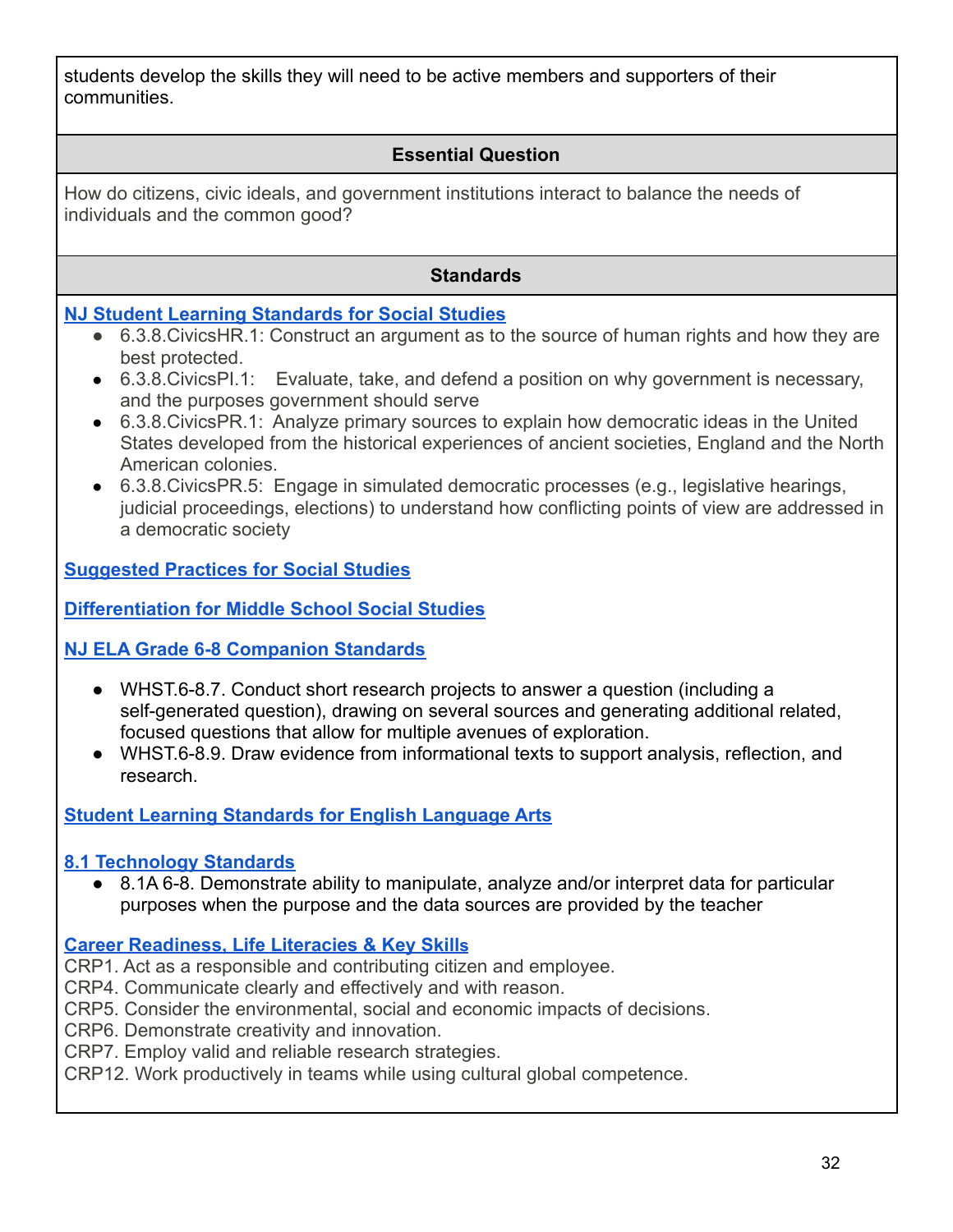### **[Social and Emotional Learning in Middle School Social Studies Instruction](https://www.casel.org/wp-content/uploads/2017/08/SEL-in-Middle-School-Social-Studies-8-20-17.pdf)**

#### **Unit Assessment**

E.g., a Class Project identifying, researching and proposing a solution to an important public policy issue, such as *Project Citizen*.

## **Topic 1: Rights and Responsibilities of Citizenship**

#### **Inquiry Questions**

- What is a "citizenship"?
- What are the essential attributes of a citizen?

#### **Supporting Questions**

- $\bullet$  Who, by law, is a citizen?
- Who are resident aliens?
- How does an immigrant become a citizen?
- What rights and responsibilities does a citizen have that a non-citizen (resident alien) does not have?

#### **Enduring Understandings**

- Citizenship is a relationship between an individual and a state to which the individual owes allegiance and in turn is entitled to its protection.
- Each nation determines the conditions under which it will recognize persons as its citizens, and the conditions under which that status will be extended or withdrawn.
- Citizens have additional rights and responsibilities that non-citizens do not possess.

#### **Vocabulary**

- Allegiance
- Citizenship
- Citizen
- Immigrant
- Legal Permanent Resident
- Naturalization
- Obligations
- Resident Alien
- Responsibilities

#### **Lessons, Activities and Resources**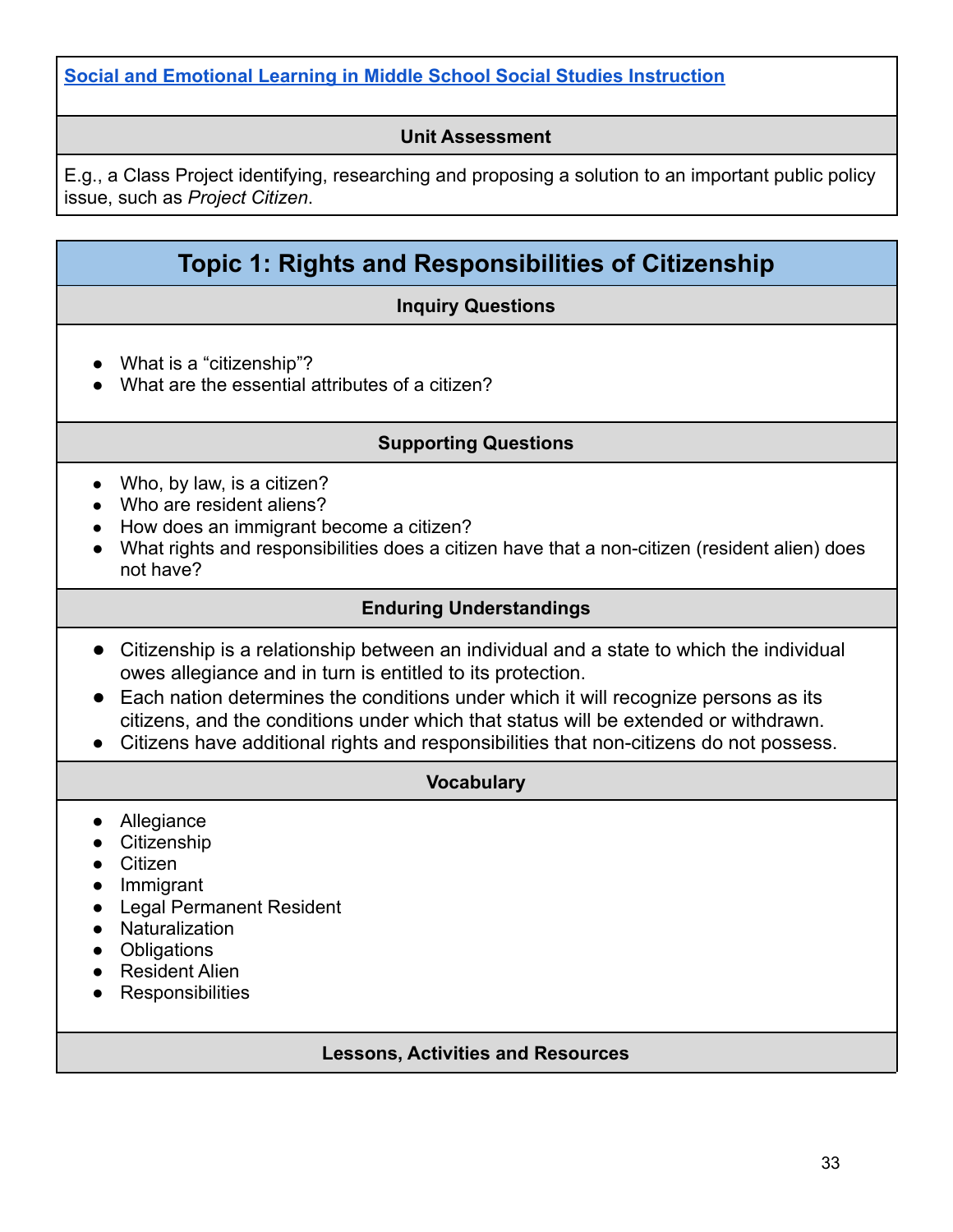What is citizenship? Who is a Citizen? What is Naturalization? What rights and obligations do citizens have?

- iCivics: [Citizen me](https://www.icivics.org/teachers/lesson-plans/citizen-me) Students create a graphic organizer that diagrams citizen rights and responsibilities at different levels of citizenship--home, school, city, state, and nation. They also learn the sources of their rights and responsibilities at each level.
- NJ Center for Civic Education: What is [Citizenship?](https://civiced.rutgers.edu/documents/programs/project-citizen/77-citizenship-and-citizens) Who is a Citizen?

How does an immigrant become a citizen?

- U.S. Citizenship and Immigration Services: Citizenship [and Naturalization in the U.S.](https://www.uscis.gov/citizenship/learn-about-citizenship/citizenship-and-naturalization)
- National Archives: [Analyzing Einstein's Citizenship](https://docsteach.org/activities/teacher/analyzing-einsteins-citizenship-application) Application; [Exploring America's](https://docsteach.org/activities/teacher/exploring-americas-diversity-luther-powell-intermediate) [Diversity: Luther Powell](https://docsteach.org/activities/teacher/exploring-americas-diversity-luther-powell-intermediate); [Analyzing Rick Rescorla's](https://docsteach.org/activities/teacher/analyzing-rick-rescorlas-petition-for-naturalization) Petition for Naturalization

## **Topic 2: Local and State Government**

## **Inquiry Questions**

- <span id="page-33-0"></span>● How do the three branches of government function at the local and state level in New Jersey?
- How well does federalism resolve the competing demands of limiting government power and the need for efficiency in government?

## **Supporting Questions**

- How do ideas become laws or rules at local, state and national levels?
- How does federalism distribute government authority at the national, state, and local levels?
- How does government function in New Jersey and in your local community and school district?

## **Enduring Understandings**

- Local government includes school boards, municipalities, and counties; each with specific authority.
- The [New Jersey Constitution](https://www.njleg.state.nj.us/constitution) delegates certain powers and responsibilities to local governments and school boards.
- State government includes three branches--executive, legislative and judicial--with separate powers and checks and balances.
- Decisions made by local and state governments have enormous impact on our lives.

### **Vocabulary**

- Appellate Court
- Civil suit
- County commissioners
- Defendant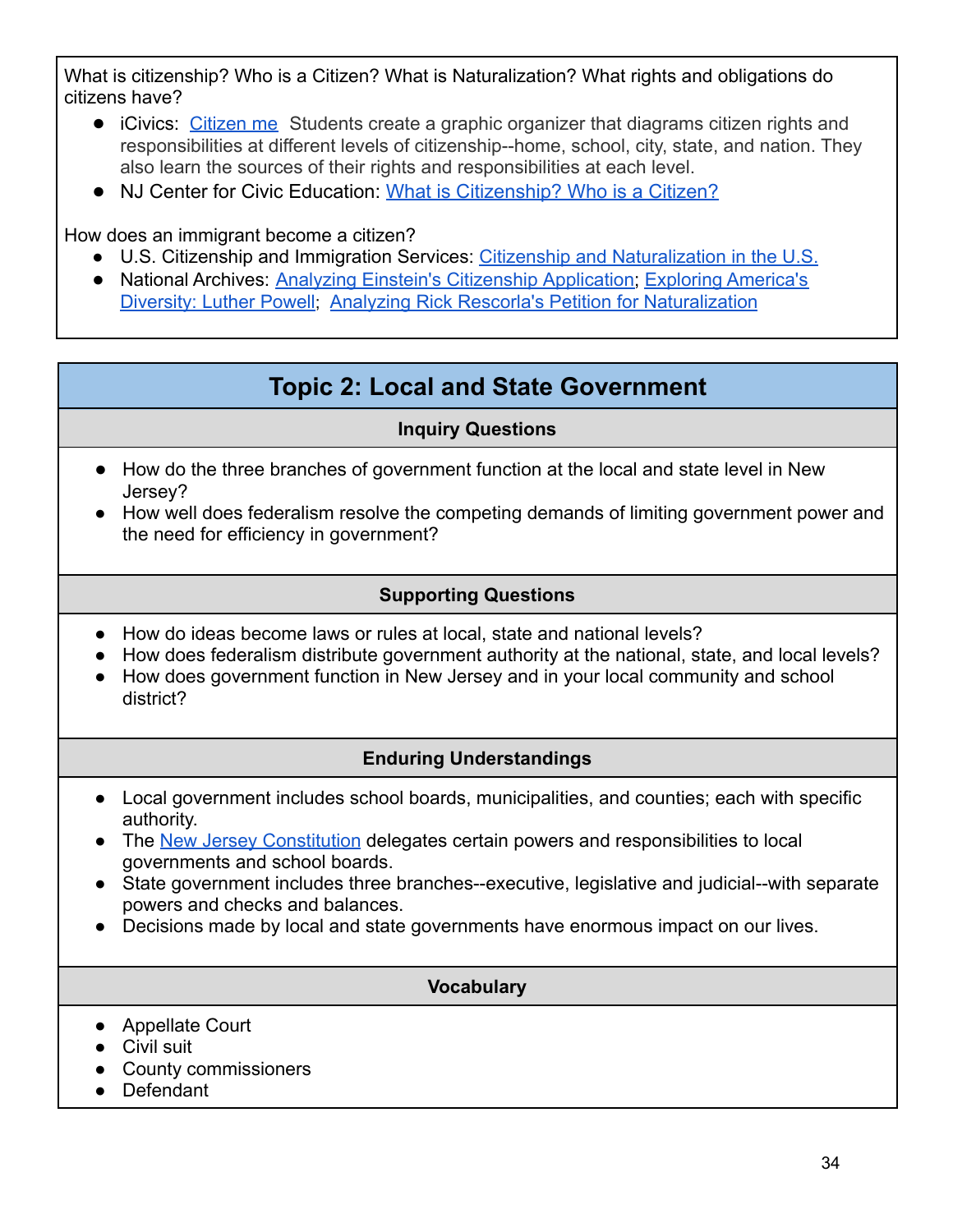- **Municipality**
- **Ordinance**
- **Plaintiff**
- School Board
- **Trial Court**

## **Lessons, Activities and Resources**

- What is your local government and how can you interact with it?:
	- Municipalities: League of Municipalities: [Local Government](https://www.njlm.org/644/Forms-of-Municipal-Government---New-Jers) in New Jersey
	- Public schools are led by local boards of education: non-paid school board members elected by the community, except for 14 school districts where they are appointed by the municipal government. The local boards of education adopt policies under which the school district operates; oversee the budget; approve the curriculum; hire and evaluate the superintendent; represent the public during contract negotiations; and serve as a communications link between the community and the school system. The New Jersey [School Boards Association](https://www.njsba.org/services/) is a statewide organization that supports the efforts of local school boards.
	- [County Government](https://nj.gov/nj/gov/county/localgov.html) provides many services, including parks and social services, based in the 21 counties, led by county commissioners.
- State Government:
	- NJ Center for Civic Education: [New Jersey's Powerful](https://civiced.rutgers.edu/documents/nj-lessons/for-grades-6-8/24-new-jersey-s-powerful-governor/file) Governor
	- NJ Center for Civic Education: [New Jersey Legislature](https://civiced.rutgers.edu/documents/nj-lessons/for-grades-6-8/23-new-jersey-s-legislature/file)
	- NJ Center for Civic Education: [New Jersey Judiciary](https://civiced.rutgers.edu/documents/nj-lessons/for-grades-6-8/25-new-jersey-s-judiciary/file)
	- [NJ State House Tour](https://njstatehousetours.org/tour/) and [teacher resources](https://njstatehousetours.org/tour/index.php/resources/)
	- [State House Express](https://cypp.rutgers.edu/for-educators/state-house-express/) The Eagleton Institute of Politics offers funding for NJ State House tours by classes.
	- iCivics: [Court Quest game](https://www.icivics.org/node/853/resource?emci=3c2f8580-3c48-ec11-9820-c896653b26c8&emdi=c7d6315c-9948-ec11-9820-c896653b26c8&ceid=22883228) has students navigate the differences between the state and federal court systems and identify the types and levels of courts within each system.

# **Topic 3: Public Policy and Civil Society**

## **Inquiry Question**

<span id="page-34-0"></span>● How can individuals and civil society influence public policy?

## **Supporting Questions**

- What is public policy?
- What is civil society?
- How do individuals and institutions of civil society, such as interest groups, fraternal groups, business groups, etc. Influence public policy?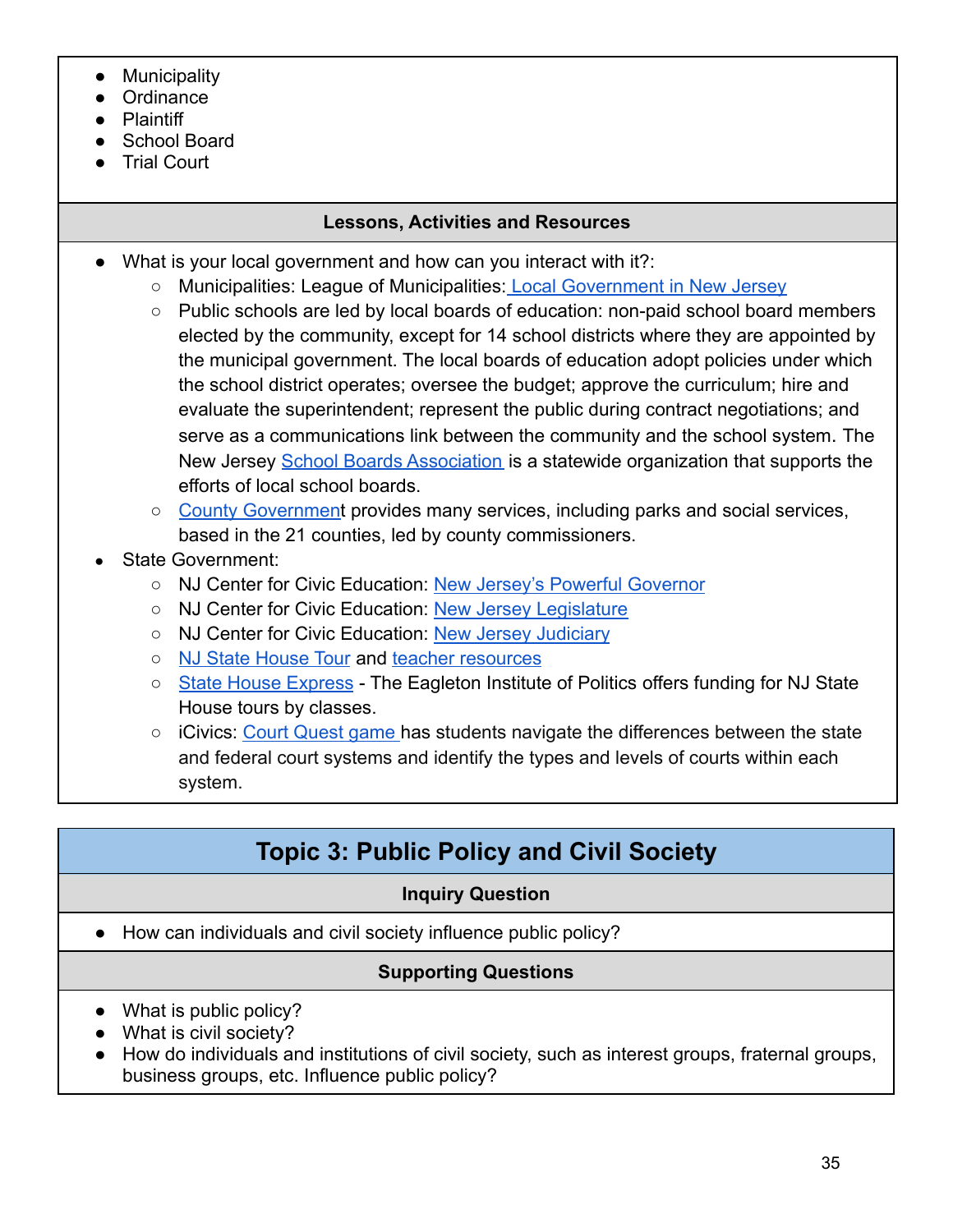- How have those without full political rights (women before 1920, minorities before the Civil Rights Movement) affected change?
- How can I engage with others to improve my local, state, national and/or global community?

### **Enduring Understandings**

- Public policy includes the decisions, commitments and actions made by those who hold or affect government positions.
- Public policies are often embodied in laws, rules or regulations.
- Civil society includes media, voluntary organizations and interest groups, which mediate between individuals and government.
- Individuals and civil society can influence public policy outcomes by speaking with their elected representatives and lobbying for change.

#### **Vocabulary**

- Civil Society
- Interest groups
- Public Policy

#### **Activities and Resources**

- What is public policy? What is civil society? How do individuals and institutions of civil society, such as interest groups, fraternal groups, business groups, etc. influence public policy?
	- NJ Center for Civic Education: [What is public policy?](https://civiced.rutgers.edu/documents/programs/project-citizen/71-what-is-public-policy%20W)
	- o Gettingsmart: [Strategies for teaching public policy](https://www.gettingsmart.com/2016/12/08/6-strategies-for-teaching-public-policy/)

## **Topic 4: Citizen Action - Identifying a Problem or Issue**

### **Inquiry Questions**

- <span id="page-35-0"></span>● What kinds of issues are appropriate for government action, and at what level?
- How can a group reach a consensus regarding a public policy issue?

## **Supporting Questions**

- How can I identify problems that are important to be addressed at the local, state, national and/or global level?
- Are the proposed solutions constitutional according to either the U.S. or state constitutions?
- What matters to me and why?
- Do civil society and/or private initiatives have a role, or should the solution rely solely on government?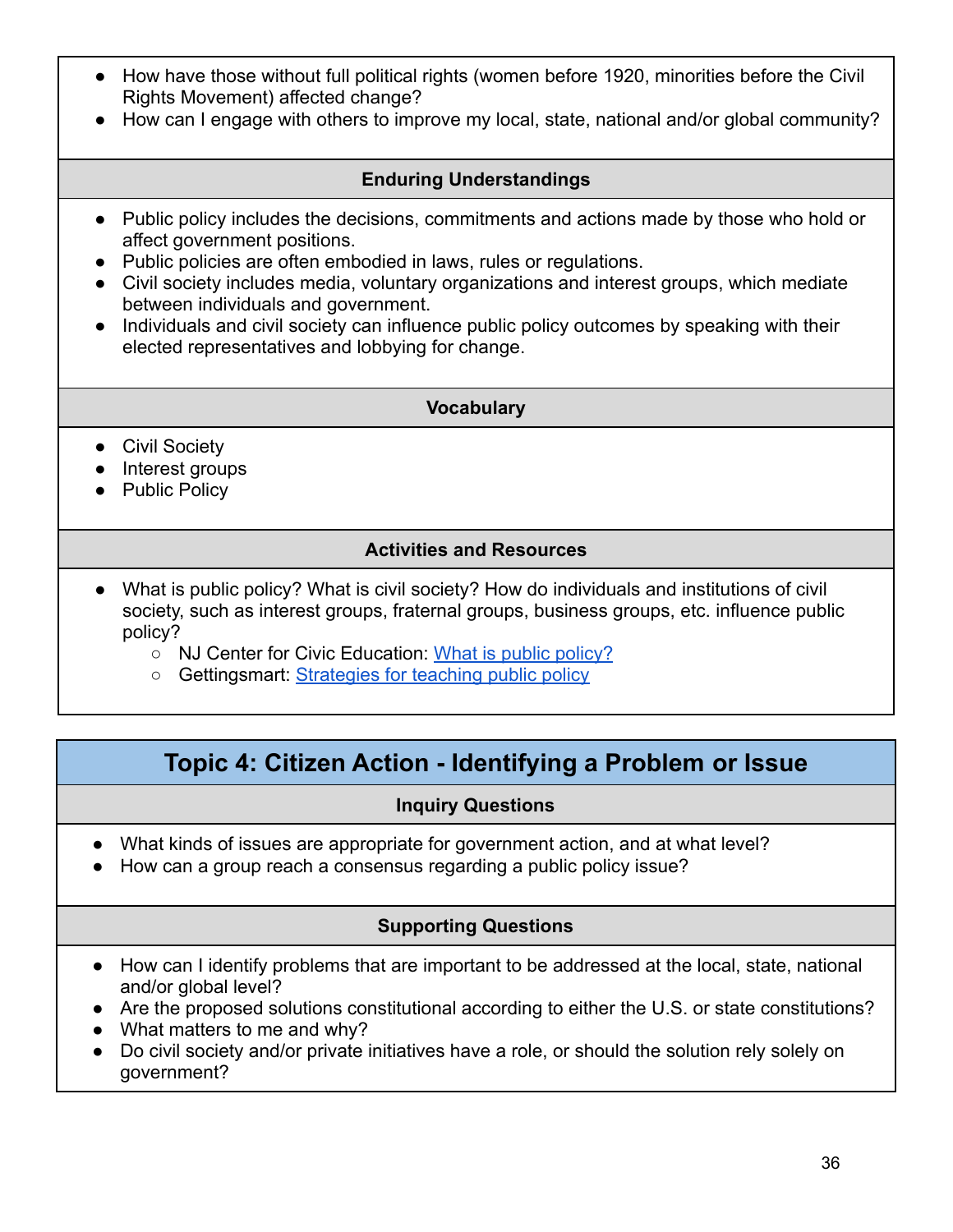- How can the Universal Declaration of Human Rights help us to identify important issues at the state, local or national level?
- Why are issues involving climate change and the environment critical?
- How do issues of economic justice involve human rights?

### **Enduring Understandings**

- Students will identify and discuss a variety of community issues, engaging in comprehensive research and analysis of the issues, utilizing appropriate reading, writing, and informational literacy skills.
- Issues will be prioritized based on their scope, duration, impact and feasibility.
- Students will appreciate the value of reaching consensus regarding which issue(s) to prioritize. of the issues identified.

#### **Vocabulary**

- Duration
- Economic justice
- Feasibility
- Human rights
- Intensity
- Resources
- Scope

### **Lessons, Activities and Resources**

- Identifying important issues to be addressed at the local, state, national and/or global level
	- [NJ Center for Civic Education:](https://civiced.rutgers.edu/programs/project-citizen) [Identifying Community](https://civiced.rutgers.edu/documents/programs/project-citizen/79-selecting-an-issue-1) Issues
	- Newseum: [Identifying community issues](https://newseumed.org/tools/lesson-plan/civil-rights-identifying-community-issues)
	- [Project Citizen](https://www.civiced.org/project-citizen)
	- [Generation Citizen](https://generationcitizen.org/our-programs/our-curriculum/)
	- [Youth-Led Participatory Action Research](http://yparhub.berkeley.edu/)
- Why are issues involving human rights important? How do issues of economic justice involve human rights?
	- Human Rights Educators USA: [Service Learning for Human](https://hreusa.org/hre-guide/service-learning) Rights Education
- Why are issues involving climate changes and the environmental issues critical?
	- NJ Dept. of Education: [NJ Climate Change Education](https://www.nj.gov/education/standards/climate/) Resources
	- Agency for Toxic Substances and Disease Registry: [Identifying risks](https://www.atsdr.cdc.gov/notrespassing/identifying_risks_lesson_plan.html)

## <span id="page-36-0"></span>**Topic 5: Citizen Action - Developing and Proposing a Solution**

### **Inquiry Questions**

● What are the skills necessary for influencing public policy?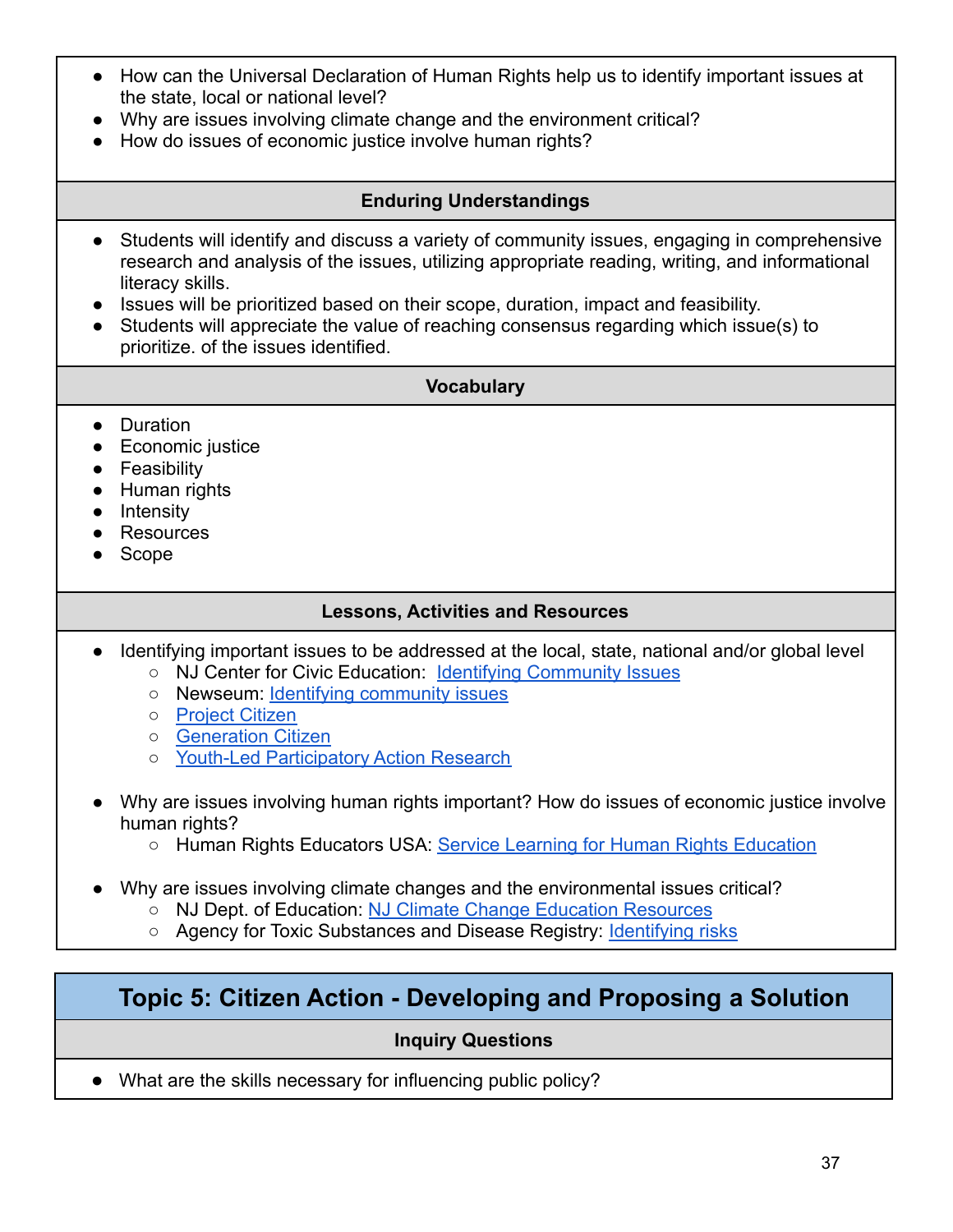● What are the possible alternative solutions to the problem and which solution is the best? **Supporting Questions** ● How can the appropriate branch or agency of government with authority to address an important issue be identified? ● Why are digital tools, research skills, media literacy skills and active listening skills important for civic participation? ● Why is it important to consider several alternative solutions to an important issue? ● How can the best solution to an important issue be selected? **Enduring Understandings** ● A fully researched and analyzed solution to a contemporary public policy issue helps students to develop important literacy, problem-solving and critical thinking skills. • Developing an action plan to have a public policy solution implemented by an appropriate governmental agency develops civic skills and positive civic attitudes. **Vocabulary** ● Action Plan ● Advocating ● Alternatives ● Bias **•** Credibility • Government agency ● Presentation ● Solutions **Lessons, Activities and Resources** ● How can we identify the appropriate branch or agency of government with authority to address the issue that has been selected? ○ NJ Center for Civic Education: [Selecting an Issue](https://civiced.rutgers.edu/documents/programs/project-citizen/79-selecting-an-issue-1) ● How are digital tools, research skills, media literacy skills and active listening skills used for civic participation? How can I assess the credibility of online or printed information? How can I determine whether a source is biased? ○ [NJ Center for Civic Education:](https://civiced.rutgers.edu/) [Media Literacy](https://civiced.rutgers.edu/resources/media-literacy) ○ [NJ Center for Civic Education:](https://civiced.rutgers.edu/resources/suggested-practices) [Suggested Practices--Active](https://civiced.rutgers.edu/resources/suggested-practices) Listening/Civil Discourse ● Why should I carefully consider several alternative solutions? How can I determine what is the best solution to the problem that I have identified? ○ NJ Center for Civic Education: [Selecting the best](https://civiced.rutgers.edu/documents/programs/project-citizen/80-selecting-the-best-solution-for-a-public-policy) solution ○ iCivics: [Identifying local solutions](https://www.icivics.org/teachers/lesson-plans/local-solutions) How can I initiate change? What is an action plan?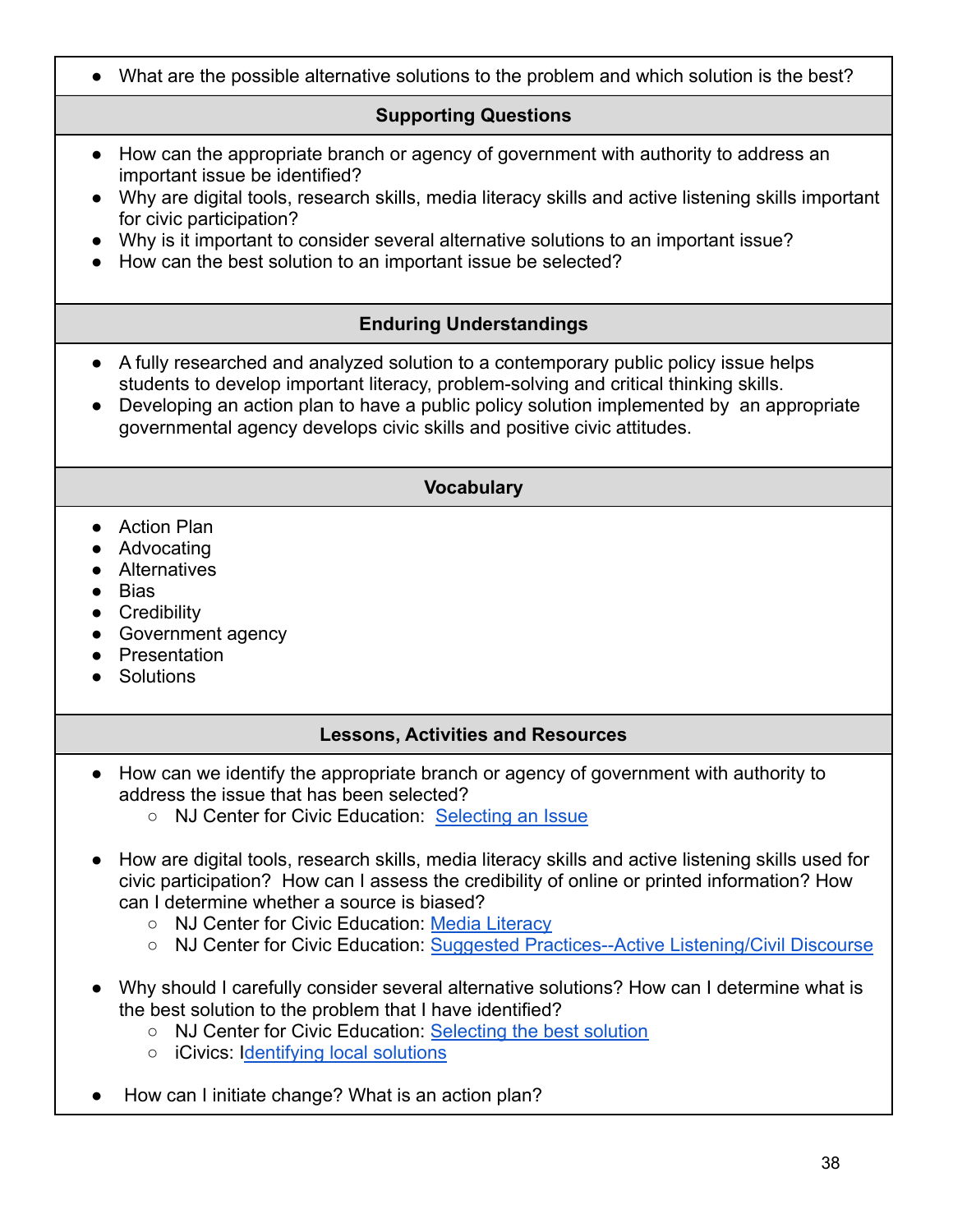- NJ Center for Civic Education: [How can individuals and groups bring their concerns to](https://civiced.rutgers.edu/documents/programs/project-citizen/78-how-can-individuals-and-groups-bring-their-concerns-to-public-policymakers) [public policymakers?](https://civiced.rutgers.edu/documents/programs/project-citizen/78-how-can-individuals-and-groups-bring-their-concerns-to-public-policymakers)
- How can I develop an effective written and/or oral presentation advocating our solution?
	- Scholastic: [Persuasive letter writing rubric:](http://teacher.scholastic.com/LessonPlans/LtrWritg_Rubric.pdf)
	- **iCivics: [Local Solutions Civic Action Plan](https://www.icivics.org/teachers/lesson-plans/local-solutions)**
	- NJ Center for Civic Education: [Presenting your class](https://civiced.rutgers.edu/documents/programs/project-citizen/102-presenting-your-class-plan/file) plan

## **Topic 6: Civic Participation and Democracy**

#### **Inquiry Questions**

<span id="page-38-0"></span>● What is the value of civic engagement?

#### **Supporting Questions**

- What might happen if citizens do not participate in democratic government at the local, state, or federal levels?
- What can individuals do to help ensure that the American experiment with democracy continues?
- How does civic participation help our democracy evolve?
- What are the benefits of civic participation in a democracy?

#### **Enduring Understandings**

- Students will reflect on the value of civic engagement to society and to each individual.
- Lifelong citizen engagement and participation in the community is necessary for our democracy to continue.
- The cohesiveness of our democratic society today is a product of the contributions of historical and current leaders and citizens.

#### **Vocabulary**

- Benefits
- Civic engagement
- Civic skills
- Cohesiveness
- Participation
- Reflection

#### **Lessons, Activities and Resources**

- Reflecting on doing the public policy project
	- NJ Center for Civic Education: [Student Reflections](https://civiced.rutgers.edu/documents/programs/project-citizen/75-student-reflections)
- What are the benefits to individuals of participating in the civic life of our country?